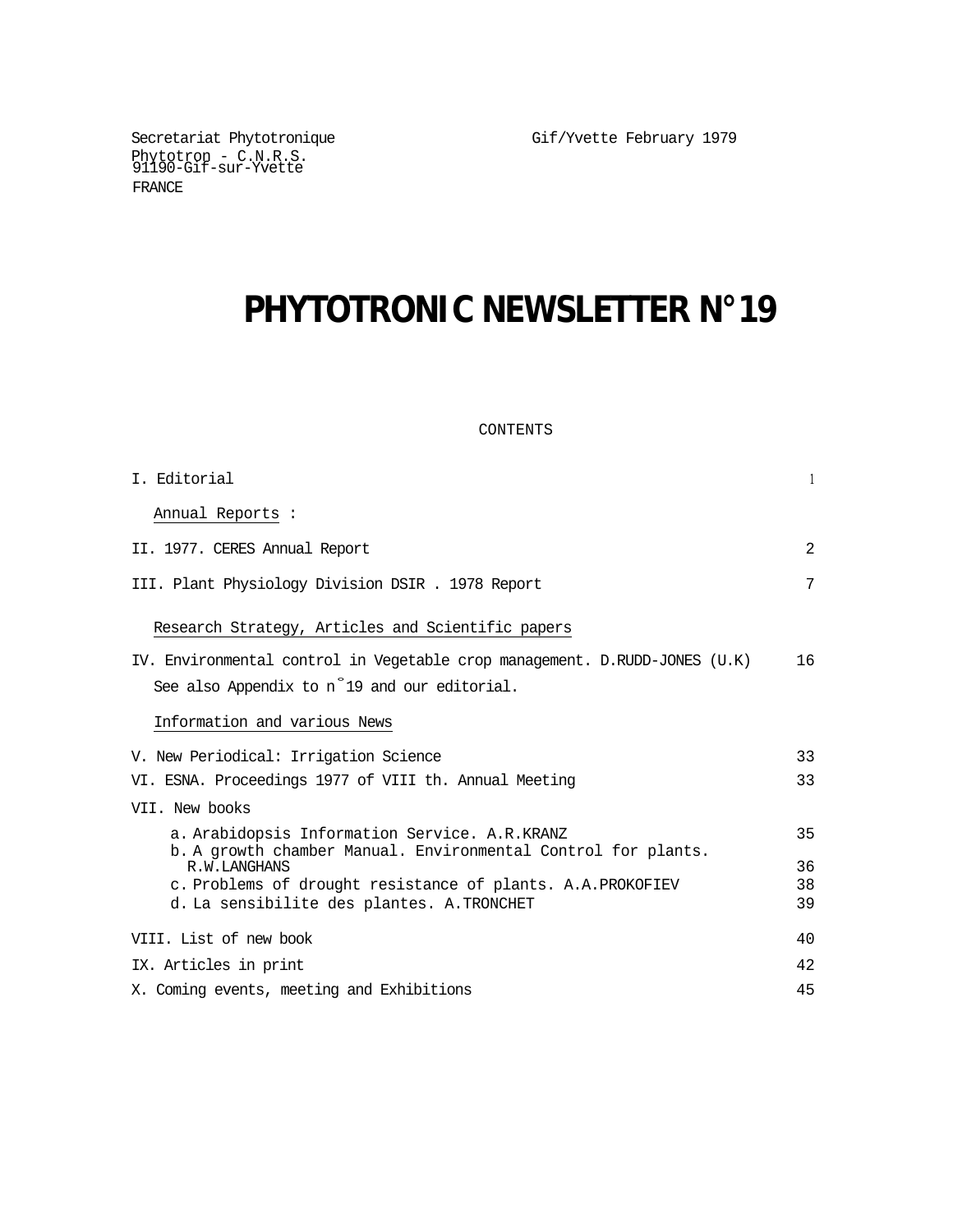## I. EDITORIAL

PHYTOTRONIC NEWSLETTER No. 18 was published with the aid of a special grant from the Directors of the CNRS and this same donation as made it possible for us to send issue No. 19 to you.

Our sincere thanks are addressed to all those who are helping us resolve the material difficulties encountered in putting together a publication of this kind.

x

We also would like to thank all those readers who have sent us benevolent financial aid. As always, we request that you address your donations to our intermediary with the endorsement: "Participation aux frais de parution de "Phytotronic Newsletter" and making cheques payable e: "Agent Comptable secondaire du CNRS, 4e circonscription 91190-Gif-sur-Yvette. France".

Postal cheques or money orders in the name of:

"Agent comptable secondaire du CNRS, 4e circonscription, CCP Paris 913848 U Paris".

x

The composition of this present issue is not the customary one, due to the publication in appendix four of the chapter "Articles and Scientific Papers", for the following reasons.

As our readers know, the Secretariat Phytotronic had suggested that within the framework of the 20th International Congress of Horticulture in Sydney a Phytotronic Symposium be organized, with the publication of various papers (See No.16, August 1977).

Financial difficulties obliged the French delegation to reduce the number of participants to this Congress. On the other hand, the "Plant Growth Chamber Working Group" of the American Society for Horticultural Science on its own part proposed to the organizers of the Congress the inclusion of a symposium on the Environment in cabinets and growth chambers. The Secretariat Phytotronic as well proposed to the Congress organizers to combine in one single interdisciplinary session two symposiums. The presidency was assumed by Dr. J.C. MacFarlane (USA) with Dr. I.J. Warrington (New Zealand) as Vice-President. The Secretariat Phytotronic, in its role of dispensing information, has accepted to publish the proceedings of the combined session as an Appendix to issue 1° 19 of the Phytotronic Newsletter. In order to facilitate the acquisition an above all the classification in libraries of this document, which is very useful to those working on plant environments or users of climatized growth chambers, it was decided to print it in a separate volume. In order to avoid additional delays in publication and to be able to use it for the work of the "Controlled Environment Working Conference" which will take place in Madison (USA) from March 12 to 14, 1979 no French translation was done. It is this collection of the proceedings which is gathered together in the Appendix and presented as it was sent to 44,s by Dr. J.C. MacFarlane who was responsible for the Sydney meeting. We hope that our French language readers will understand why there is no French edition.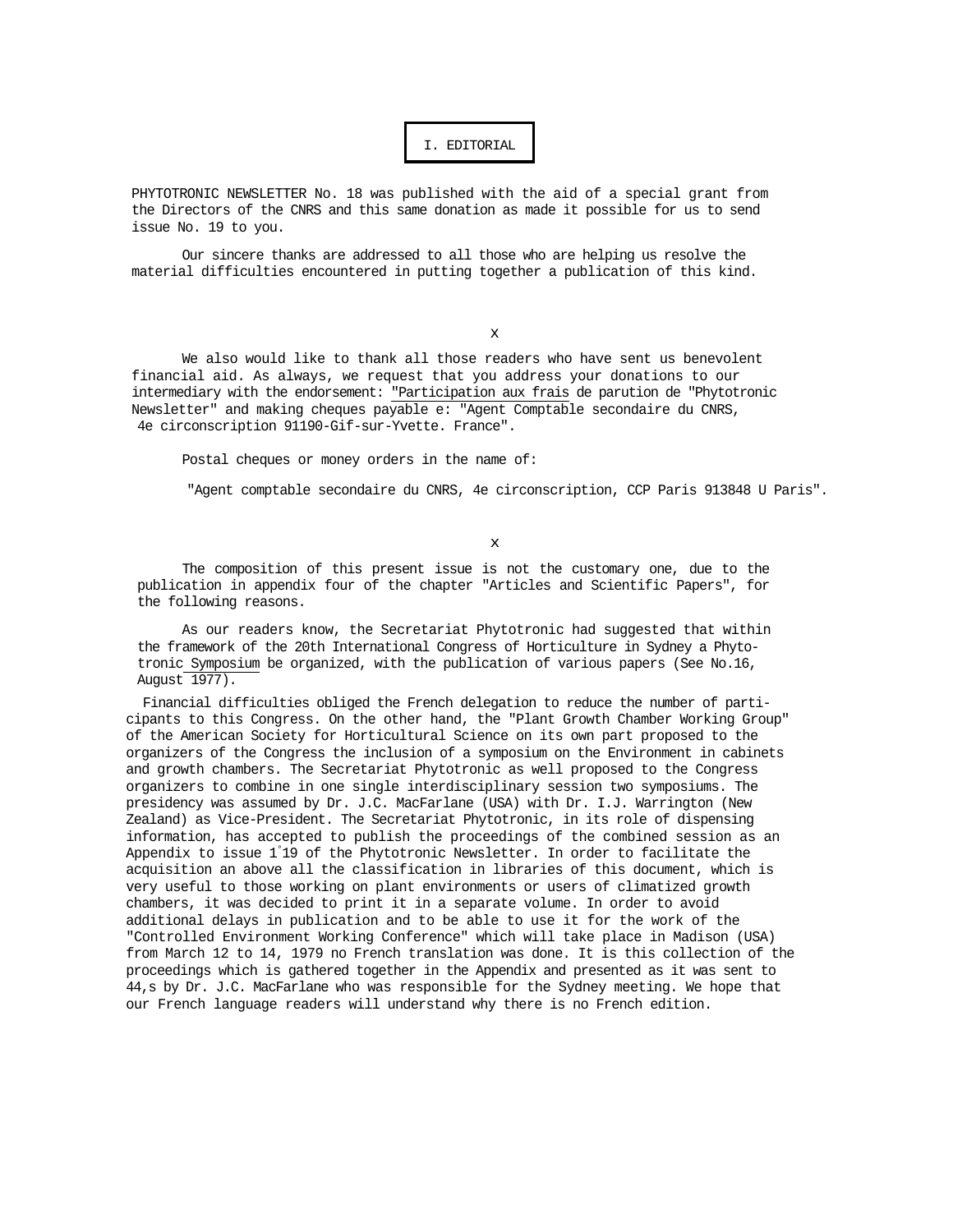This issue, then, consists of:

Annual Reports. A chapter with extracts of two annual reports from Phytotrons, indicating work being done and results obtained. The reports are from 1977 in Canberra (Australia) edited by Dr. I.F. Wardlaw and from 1978 in Palmerston North (New Zealand) edited by Dr. J.P. Kerr.

Articles and Scientific Papers. The chapter is contained in the Appendix to this 19th issue with the proceedings of the Sydney meeting: Growth Chamber Environments. It consists of an Introduction by the President, 9 scientific papers, 3 summaries of papers and Conclusions by the Vice President of the session.

To complete the documents from this session, Dr.Rudd Jones has kindly sent us a text of his conference presented at another session of the Sydney Congress and which bears with the same works, we take up in this issue.

Finally, the Chapter News of Interest, will probably, and as usual, be appreciated by our readers.

x

x

In concluding this editorial, we would like to reiterate our request for all of you to send us scientific or technical documents, articles, news, and papers on fundamental or applied research in plant physiology and horticulture which would interest our readers. We would also appreciate hearing about any meetings or exhibitions being planned. Looking forward to hearing from you, with thanks,

R. Jacques N.de Bilderling

II. 1977. CERES ANNUAL REPORT 1

CSIRO. Division of Plant Industry. Australia

Editors' Note: We received from Dr. I.F. Wardlaw the 1977 Annual Report from which we reprint certain passages:

x

CERES has now been operating for 15 years. In this time it has proved extremely valuable in research programs aimed at establishing the basis of plant responses to the environment, including factors such as disease expression, and in providing information on the environmental conditions critical to the growth and development of many plant species.

It has been the policy to encourage the use of CERES, which is a national facility, **14** scientists outside the Division of Plant Industry. In 1977, of the 50 individual users, there were visitors from 3 other CSIRO Divisions, 6 universities, the New South Wales Department of Agriculture and overseas visitors from Japan, England and Thailand. Clearly it is best if visiting research staff can personally carry out their own experiments, but because travel to Canberra from other parts of Australia can be time consuming and expensive, considerable help has been given by CERES staff to visitors in setting up and obtaining data during many of these experiments. For example, help has been given to studies on wing bean from the University of Western Australia, mint species from the University of Queensland and wheat from the Wagga Research Institute.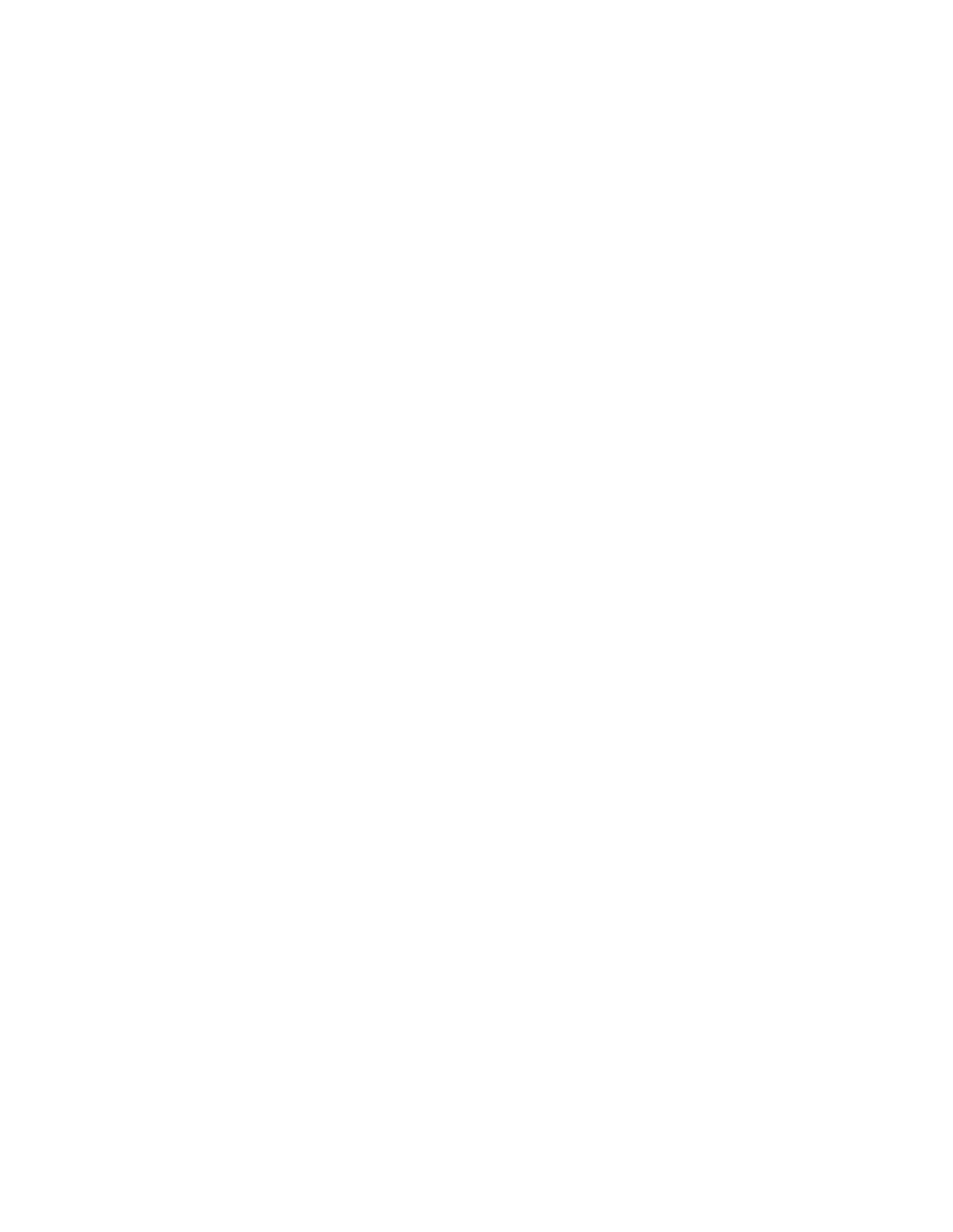With a continuously used plant growing facility like CERES, containing a *wide*  range of species, disease control is a continuing difficulty. Probably one of the more persistent problems has occurred with red spider (a small mite), as it has been found that many of the effective chemical controls may also damage at least a few of the many plant species grown in CERES, particularly the legumes. However, considerable success has now been achieved, with the co-operation of the Division of Entomology, in establishing a biological control system using as a predator of red spider another mite (Typhlodromus oxidentalis). The success of this predator under glasshouse conditions is due in part to its insensitivity to chemical treatments used to control other diseases.

#### CERES PROGRAMS

Many programs are undertaken in CERES in a single year and these may or may not be completed in this time. Thus it is not really possible to outline the programs adequately in an annual report of this nature and the comments that follow are included as a guide to the nature of the work that is being undertaken. More detailed descriptions of individual programs can be obtained from other sectional reports and the individuals concerned.

### CROP GROWTH AND DEVELOPMENT

Phytotron studies reflect both the continuing interest in yield improvement in the established crops such as wheat and maize, and also a still growing interest in protein and oil crops such as mung bean and sunflower.

Within the cereals attempts are being made to establish the factors controlling grain number in wheat and how grain hardness varies with environmental change. The yield components of rice are also under investigation in a study covering the physiological aspects of rice evolution, while in maize variation in response to photoperiod between strains is being examined.

Legume studies range from the growing of lupins under controlled environmental conditions as an aid to reduce generation times for breeding; through to an examination of how the growth and development of wing bean cultivars interact with environmental changes. One program is aimed at understanding intrastrain variation in symbiotic effectiveness in culture and field populations of Rhizobium trifolii. In this latter example, the problem of nitrogen fixation in legumes is therefore being approached both from the field and in the Phytotron.

Sunflower continues to be an oil cro of considerable interest, but recently studies initiated through the University of Queensland have been established to assess the effect of temperature on oil quality in species of mint from Thailand.

Studies on the establishment and early growth of . a range of woody plant species, have utilized a considerable amount of Phytotron space, and include not only timber species such as Eucalypts, pine and teak, but also apples, citrus and the central American desert plant jojoba.

Other crops that have received some attention are elephant grass which is of interest for both forage and in paper manufacture, and vegetable crops such as potatoes and onions.

#### ECOLOGY

An understanding of the environmental control of the growth and development of native Australian plant species has largely centred on the Eucalypts . In CERES the main interest has been concerned with the adaptation of Eucalypt provenances, studying for example, the relation between altitude and frost resistance. However, the species studied for their adaptation also include Araucaria and several pines. There has also been an interest in factors affecting the germination of, species such as Themeda and Emex, and the control of floral development in Caltha.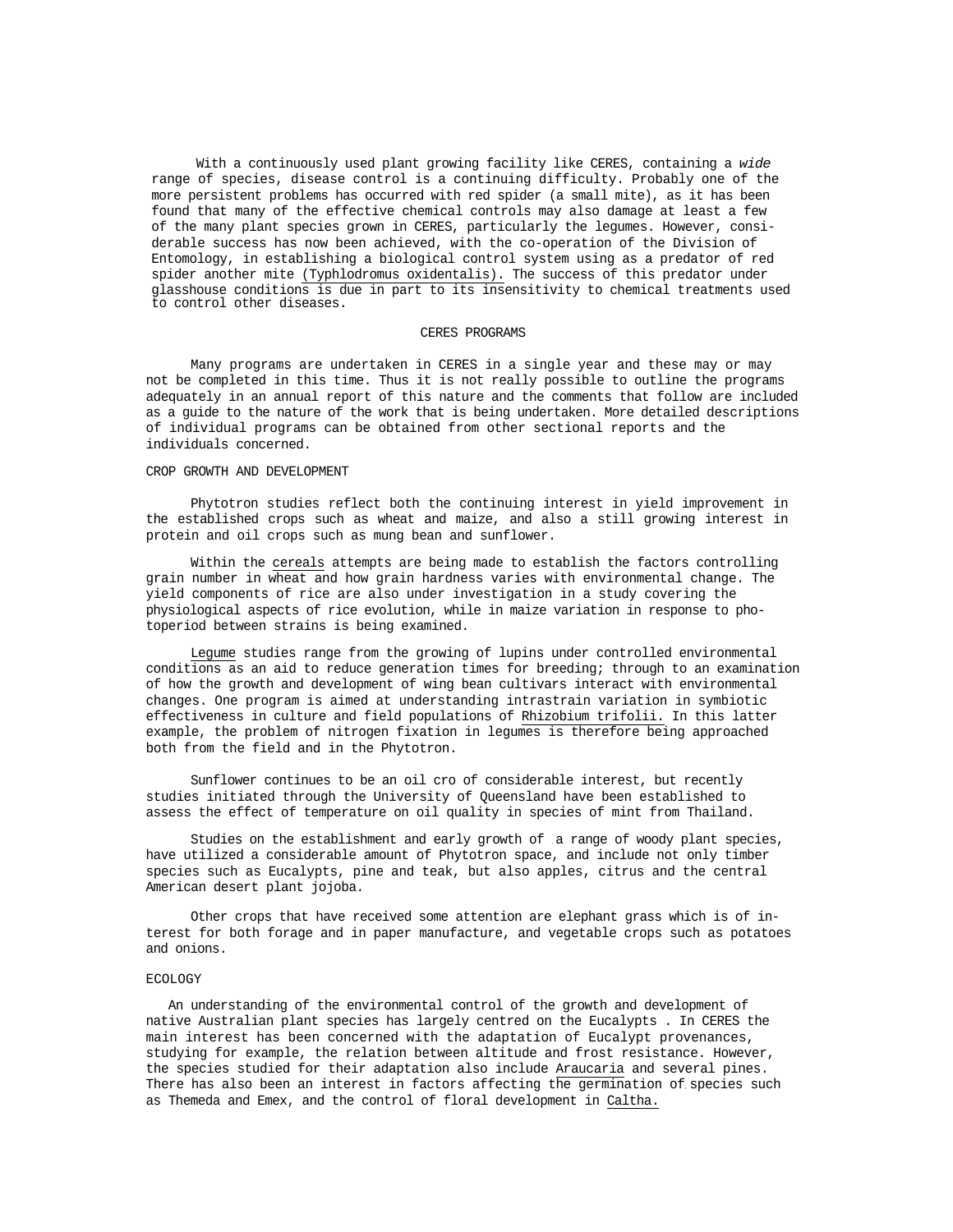## DISEASE

Although disease studies have, not formed a large part of the total research program undertaken in CERES, variation in susceptibility and disease expression under different environmental conditions is an important factor in the consideration of disease resistance. Earlier studies on blue mould of tobacco provide a good example of this. Recently an examination has been made of factors favoring the buildup of leaf scorch in clover swards, illustrating the effectiveness of low light and high humidity in ,facilitating the spread of this fungus. A study is also underway to determine the best environmental conditions for use when screening rape and mustard for resistance to blackleg disease.

The ability of tobacco mosaic virus (TMV) to infect leaves and become systemic in tobacco plants shows an interaction with the environment and this aspect , with particular reference to temperature, has been examined in CERES. Another factor of interest in relation to virus mobility in the plant has been the possible association with the movement of carbohydrates.

## PHYSIOLOGY AND BIOCHEMISTRY

The need to gain an understanding of basic plant processes and how they might be associated with a plants response to environmental changes, continues to provide the incentive for many experiments in CERES. Plant responses to temperature stress possibly involve effects mediated through photosynthesis, growth, or the transport system and an attempt is being made to understand bow these factors operate in the response of sorghum plants to low temperature.

While space has been allocated for the growth of standard plants for studies on the genetic and biochemical control of protein storage and lipid synthesis in several legumes, an interest has now developed in the role of nutrition in regulating the type of storage proteins that are formed. The relation between ploidy and protein in the grain of wheat has also been receiving some attention.

Improved yields might be obtained either by increasing the total dry matter accumulated by a plant, or by more efficiently utilizing the dry matter already available, Experiments in CERES have been designed to examine this question in wheat by increasing photosynthesis through CO2 enrichment of the air and observing the effect of this on dry matter partitioning within the plant. The need for an understanding of efficiency of use of dry matter in plants is also seen in legumes where estimates are being made of the energy requirements (in terms of carbohydrate losses), needed for the fixation of atmospheric nitrogen by the root nodules.

Hormones play an important role in controlling growth and development but relatively little is known about their formation and action throughout the life of a plant, or how they influence a plants response to the environment. Recent Phytotron work suggests that endogenous hormones, such as abscisic acid may be involved with the effect of water stress on flowering in darnel grass and also with a temporary inhibition of germination during the late stages of wheat grain development. Studies are also being undertaken on the nature of the flowering process using plant species such as darnel grass, morning glory and chenopodium. The Phytotron has also been used to produce uniform plants for studies of the effects exogenous growth substances on the growth of etiolated pea stem segments.

#### GENETICS AND PLANT BREEDING

Cytoplasmic male sterility is a trait of interest to the wheat breeder, and the way in which this is affected by the environment is being studied in CERES by a group from the University of New England.

Cultivar comparisons are included in many of the experiments already described, to show the way in which plant growth and development are influenced by environmental changes. In this list can be included such crops as wing bean, *rice* and maize and also forage legumes such as lucerne.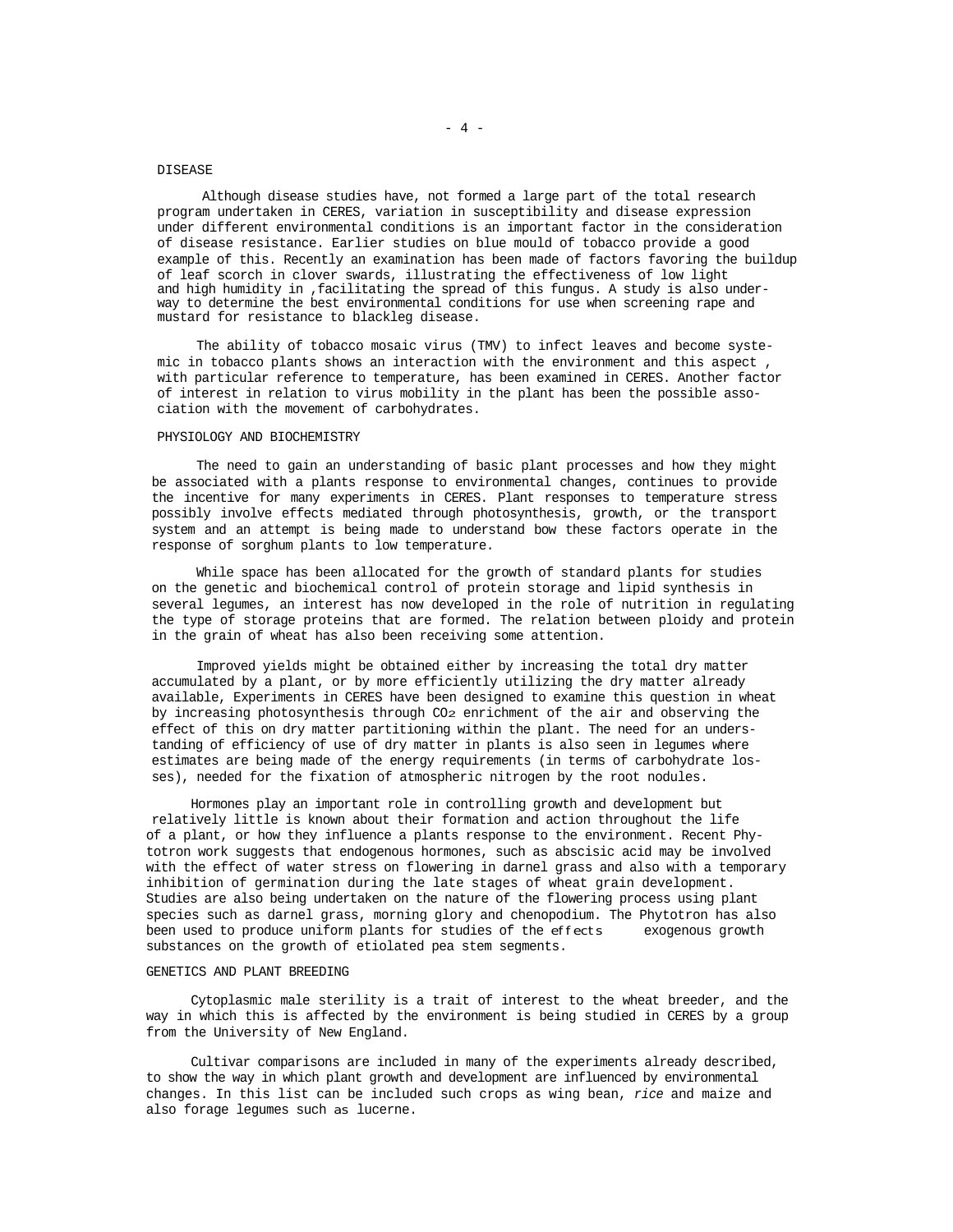# PLANT INDEX

| ALLIUM                    | Environmental control of bulbing (B.Steer)                                                                                                                                                                                                                                                                                                                                                                                                                        |
|---------------------------|-------------------------------------------------------------------------------------------------------------------------------------------------------------------------------------------------------------------------------------------------------------------------------------------------------------------------------------------------------------------------------------------------------------------------------------------------------------------|
| ARAUCARIA                 | Provenance and species responses to light and temperature (N.Enright,<br>M. Moncur and J. Saunders)                                                                                                                                                                                                                                                                                                                                                               |
| BRASSICA                  | Screening rape and mustard for resistance to blackleg disease<br>(K.Helms)                                                                                                                                                                                                                                                                                                                                                                                        |
| CALLITRIS                 | Temperature and daylength responses (K.Clatyon Greene)<br>Comparative temperature effects (J.Saunders and M.Moncur)                                                                                                                                                                                                                                                                                                                                               |
| CALTHA                    | The control of flowering (I.F.Wardlaw)                                                                                                                                                                                                                                                                                                                                                                                                                            |
| CHENOPODIUM               | Photoperiodic induction of flowering (R.W.King)                                                                                                                                                                                                                                                                                                                                                                                                                   |
| <b>CHONDRILLA</b>         | Morphological and physiological variation in lines of skeleton<br>weed from the USA (R.H.Groves and L.C.Ericksen)                                                                                                                                                                                                                                                                                                                                                 |
| EMEX<br><b>EUCALYPTUS</b> | Effects of temperature on germination (M.W.Hagon)<br>Temperature effects on cultivars of E.cloeziana (J.Turnbull)<br>Photosynthetic temperature optima of Eucalyptus populations<br>(R.Slatyer)<br>Comparative growth of E.melliodora (K.Clayton Greene)<br>Temperature and light effects on 6 species (M.Moncur and J.Saunders).<br>Frost sensitivity (V.Moura)<br>The effect of air and soil temperature on stump planting (K.R.Shep-<br>kerd and P.Sa-ardavut) |
| GLYCINE                   | The effect of chemical treatment on yield of soybean (J.N.Phillips<br>and B.M.Rattigan)<br>Fatty acid synthesis in seeds (R.J.Porra)                                                                                                                                                                                                                                                                                                                              |
| HELIANTHUS                | The effect of photoperiod on floral development in sunflower (M.Mon-<br>cur and N.Enright)                                                                                                                                                                                                                                                                                                                                                                        |
| LUPINUS                   | Hydrogen evolution in nodulated legumes (A.H.Gibson)                                                                                                                                                                                                                                                                                                                                                                                                              |
| MEDICAGO                  | Comparative growth rates of lucerne cultivars under a range of<br>temperatures (H.V.Daday)                                                                                                                                                                                                                                                                                                                                                                        |
| MENTHA                    | Temperature effects on soil production of mint accessions from Thai-<br>land (E.J.Britten)                                                                                                                                                                                                                                                                                                                                                                        |
| NICOTIANA                 | Factors influencing the movement of $T$ M V in N.glutinosa (K.Helms)<br>and I.F.Wardlaw)                                                                                                                                                                                                                                                                                                                                                                          |
| ORYZA                     | Physiological aspects of evolution in rice (M.G.Cook and L.T.Evans)                                                                                                                                                                                                                                                                                                                                                                                               |
| PARTHENIUM                | Weed potential (J.D.Williams and R.H.Groves)<br>Environmental effects on latex production by guayula (R.W.Downes)                                                                                                                                                                                                                                                                                                                                                 |
| PENNISETUM                | The response of cultivars of elephant grass to temperature (R.Ferra-<br>ris and M.J.M. Mahony)                                                                                                                                                                                                                                                                                                                                                                    |
| PHARBITIS                 | Identification of the sites of action of GA and cytokinins, as they<br>effect flowering in morning glory (R.W.King and Y.Ogawa)                                                                                                                                                                                                                                                                                                                                   |
| PHASEOLUS                 | The effect of temperature on seed quality in beans (G.I.Moss)                                                                                                                                                                                                                                                                                                                                                                                                     |
| PINUS                     | The effect of temperature on the growth of grafted plants (T.H.Booth)<br>The comparative effects of temperature and light on growth between<br>species (M.Moncur and J.Saunders)                                                                                                                                                                                                                                                                                  |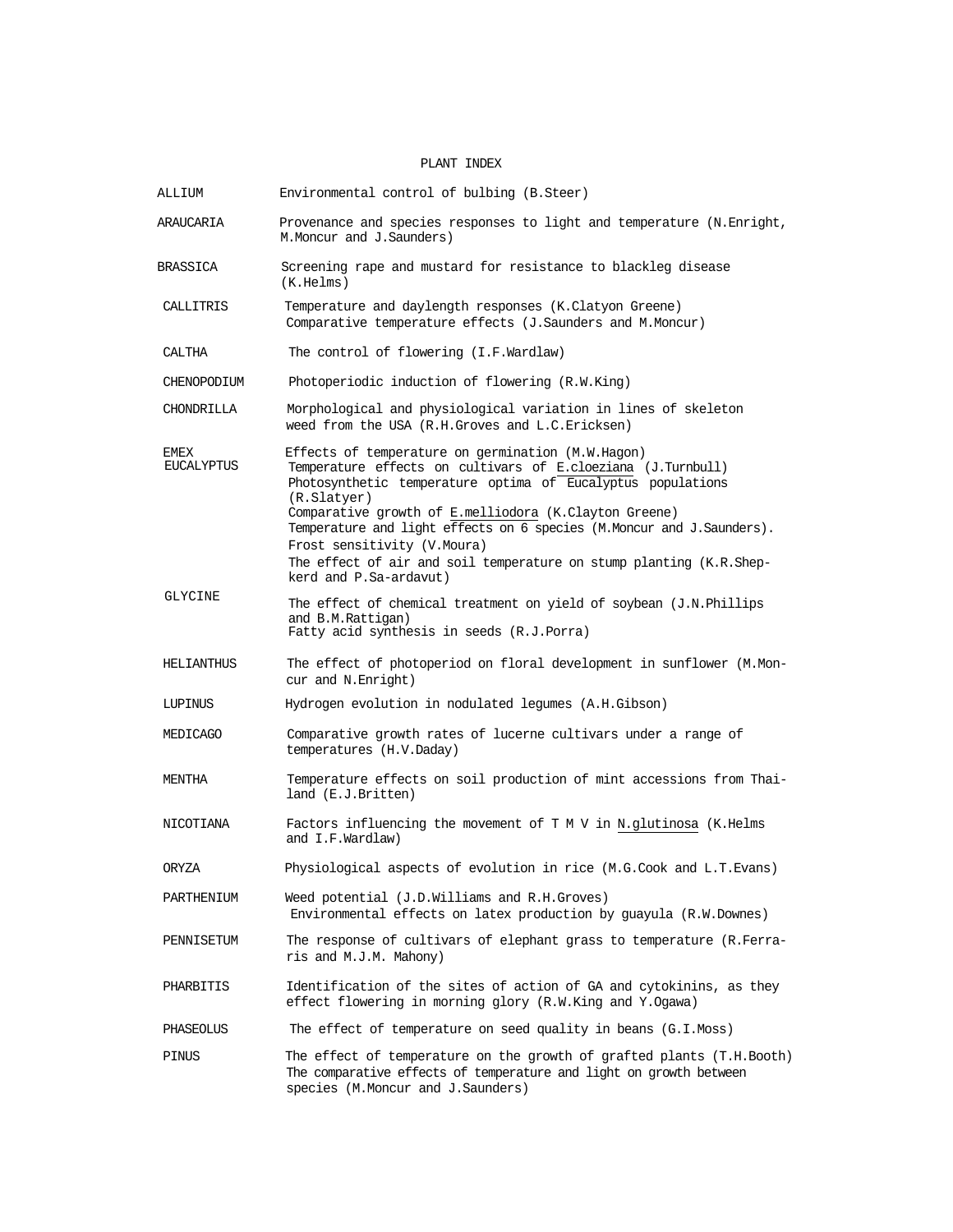| PISUM        | Response to daylength by peas of differing maturity genotype (Y.Ait-<br>ken and G.Berry)<br>Environmental effects on pea seed proteins (A.A.Millerd, J.A.Thomson<br>and H.E.Schroeder)<br>The effect of nutrition on the development and composition of pea<br>seeds (P.J.Randall)<br>Lipid synthesis in pea cotyledons (R.J.Porra)<br>Modulation and hydrogen evolution in peas (A.H.Gibson)<br>The effect of growth regulators on the growth of etiolated pea<br>stem segments (A.E.Geissler)                                                                                                                                                                                                                              |
|--------------|------------------------------------------------------------------------------------------------------------------------------------------------------------------------------------------------------------------------------------------------------------------------------------------------------------------------------------------------------------------------------------------------------------------------------------------------------------------------------------------------------------------------------------------------------------------------------------------------------------------------------------------------------------------------------------------------------------------------------|
| PSOPHOCARPUS | The response of wing bean cultivars to variations in light,<br>temperature and daylength (G.Eagleton)                                                                                                                                                                                                                                                                                                                                                                                                                                                                                                                                                                                                                        |
| PYRUS        | Environmental effects on the growth and flowering of apple seed-<br>lings (R.Williams and M.G.Mullins)                                                                                                                                                                                                                                                                                                                                                                                                                                                                                                                                                                                                                       |
| SIMMONDSIA   | Propagation and the control of flowering of jojoba (J.E.Begg,<br>R.L.Dunstone and I.F.Wardlaw)                                                                                                                                                                                                                                                                                                                                                                                                                                                                                                                                                                                                                               |
| SOLANUM      | The effect of temperature on emergence and tuber initiation in potato<br>(P.J.M.Sale)                                                                                                                                                                                                                                                                                                                                                                                                                                                                                                                                                                                                                                        |
| SORGHUM      | Photoperiodic effects during grain ripening (J.Angus and M.Moncur)<br>Plant responses to low temperature stress (D.Bagnall and I.F.Wardlaw)<br>The effect of light and soil volume on the water status and osmotic<br>adjustment of stressed plants (N.C.Turner)                                                                                                                                                                                                                                                                                                                                                                                                                                                             |
| TECTONA      | The effect of light and temperature on seedling development<br>(K.Pinyopusarerk)                                                                                                                                                                                                                                                                                                                                                                                                                                                                                                                                                                                                                                             |
| THEMEDA      | Seed dormancy (M.W.Hagon and R.H.Groves)                                                                                                                                                                                                                                                                                                                                                                                                                                                                                                                                                                                                                                                                                     |
| TRIFOLIUM    | Symbiotic effectiveness of field isolates of Rhizobium trifolii<br>A.H.Gibson)<br>The importance of hydrogen evolution in modulated plants (A.H.Gibson)<br>Studies on clover scorch disease (K.Helms)                                                                                                                                                                                                                                                                                                                                                                                                                                                                                                                        |
| TRIGONELLA   | Developmental control (A.H.G.C.Rijven)                                                                                                                                                                                                                                                                                                                                                                                                                                                                                                                                                                                                                                                                                       |
| TRITICUM     | Prediction of phenological development in the field (R.A.Fischer,<br>J. Angus and J. Syme)<br>The control of grain number in wheat (R.A.Fischer)<br>Interactions between CO2 concentration and light in crop growth<br>(R.M.Gifford)<br>The effect of chemical treatments on yield (J.N.Phillips and B.M.Rat-<br>tigan)<br>The control of grain development in wheat (R.M.Gifford and P.M.<br>Bremner)<br>Grain growth in cultured ears (R.W.King and J.ThornIeY)<br>Abscisic acid and sprounting in cereal grains (R.W.King)<br>The role of the environment in regulating wheat grain hardness<br>(M.A.Khan)<br>The effect of the environment on cytoplasmic male sterility in wheat<br>(J.R.McWilliam and NMBamroongrugsa) |
| VICIA        | Modulation and hydrogen evolution (A.H.Gibson)                                                                                                                                                                                                                                                                                                                                                                                                                                                                                                                                                                                                                                                                               |
| VIGNA        | Hydrogen evolution and nitrate reductase activity of cowpea<br>(A.H.Gibson)<br>The comparative physiology of cowpea cultivars (M.Lush)<br>The control of photosynthate partitioning in cowpea (A.S.Lang)                                                                                                                                                                                                                                                                                                                                                                                                                                                                                                                     |
| ZEA          | Variations in response of maize cultivars from different latitudes<br>and altitudes to changes in daylength and temperature (Y.Aitken)                                                                                                                                                                                                                                                                                                                                                                                                                                                                                                                                                                                       |

 $- = 6 -$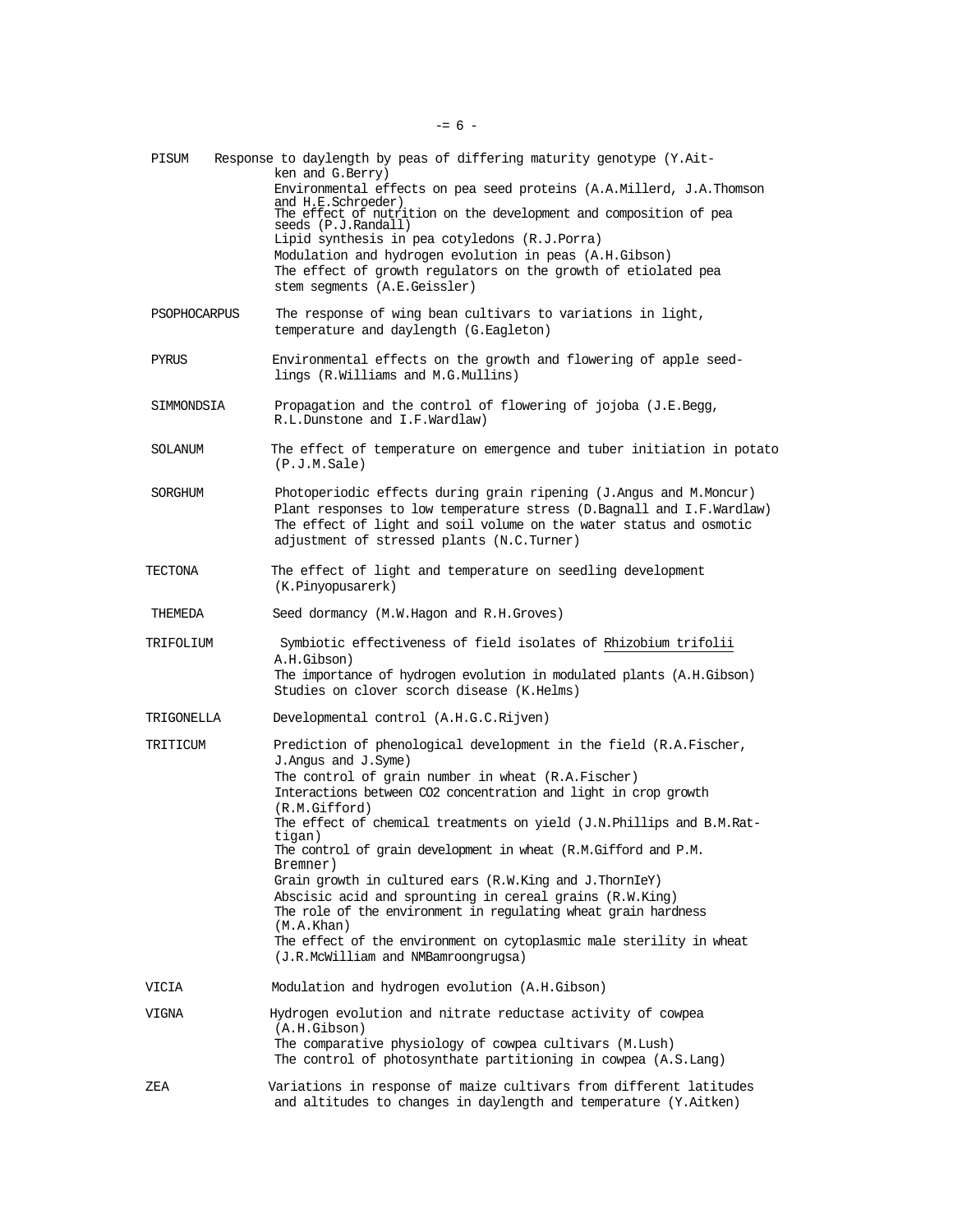Those readers who desire more information please write to : Dr Ian F. Wardlaw, Officer in Charge at the following address:

CERES. CSIRO. Division of Plant Industry PO Box 109, Canberra City ACT 2601, Australia.

 $\mathbf{x}$ 

III. PLANT PHYSIOLOGY DIVISION D S I R 19 78 REPORT

Editors' Note: We received from Dr. J.P. Kerr, Director, the 1978 Annual Report from which we quote certain passages below.

For more information please write to: Plant Physiology Division, D,S. Private Bag, Palmerston North, New Zealand.

 $\pmb{\times}$ 

Physiology is the study of how plants function. Growing plants transform the raw materials of water, carbon dioxide, nitrogen and other inorganic nutrients into proteins, carbohydrates and lipids. Their growth and development is influenced by the environmental variables of light, temperature, water and wind. To learn how plants do this is the primary aim of plant physiology research.

The ability of plants to grow and transform simple raw materials into complex substances suitable to man's needs forms the basis of the agricultural, horticultural and forestry industries. Our task is to see that through our developing knowledge and understanding of plant physiology we contribute to the technology of the primary production systems in these industries.

However, to be effective, physiologists must get to know and become involved with plant breeders, agronomists, horticulturalists and foresters, pathologists, soil physicists and chemists, extension specialists, farmers, growers and others. This report outlining our current research program is one way in which Plant Physiology Division is moving to develop that rapport.

## LOCATION

Plant Physiology Division is located at Palmerston North (pop.55,000) adjacent to Grasslands and Applied Biochemistry Divisions DSIR; the New Zealand Dairy Research Institute and Massey University. Several other DSIR Divisions have substations located at Palmerston North. These include Crop Research, Plant Diseases, Entomology, Applied Mathematics, Soil Bureau and Physics and Engineering Laboratory. The regional Soil and Field Research Station, MAY and the Plant Materials Centre, MWD are nearby.

The Division has well equipped laboratories for biochemistry, physiology, tissue culture and genetic engineering research. Controlled environment facilities (described elsewhere) are available, and biohazard containment facilities (Category 2 level-Williams report) are being constructed for genetic engineering research. Library, electron microscopy and computing facilities are available on campus.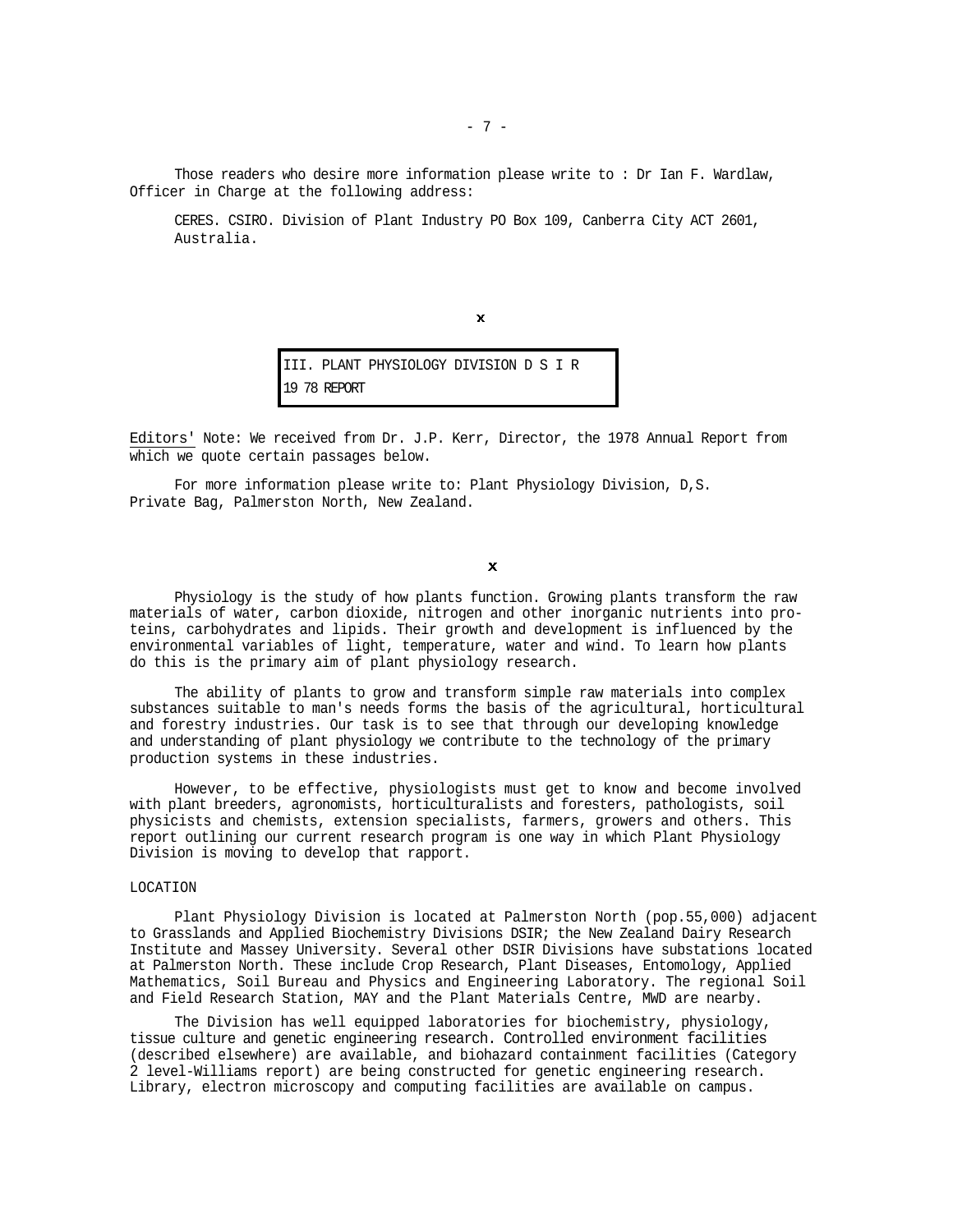Land available for field research includes the Tiritea Research Area, comprising 20 ha of Tokomaru silt loam which is irrigated, mole-and tile drained. An additional 4 ha has been made available by Massey University on a free draining recent alluvial soil. Manawatu fine sandy loam. A mobile caravan equipped with a datalogging *system*  and mini-computer is available for agricultural physics research. A range of agricultural machinery is available far agronomy research.

## HISTORY

Plant Physiology Division was established in 1962 with Dr K.J. Mitchell as Director. The initial staff of 12 has now grown to 58. Much early effort was directed to the design and construction of the Climate Laboratory under the Directorship of Dr K.J. Mitchell. The Laboratory was opened in 1970 and is run as a national research facility available to scientists throughout the country. Dr Mitchell also played an active role in promoting interest in the potential of using conserved forage crops as an alternative to pasture for feeding ruminants. In 1974 he was appointed Director, Research and Surveys, Water and Soils Division, Ministry of Works and Development and Dr J.P. Kerr was appointed the Director of Plant Physiology Division.

#### RESEARCH PROJECTS

#### I.CLIMATE LABORATORY

The Climate Laboratory was opened in 1970 and is operated as a research facility available to scientists from DSIR, Ministry of Agriculture and Fisheries, Forest Service, Universities, and the private sector throughout New Zealand. The Laboratory cost \$ 800.000 to build and has been operating at 90% capacity since 1972. Projects proposed by scientists are reviewed by the Climate Room Allocation Committee who allocate room space. Normally there is at least a 6 month queue.

There are 24 walk-in controlled environment rooms with the following specifications:

Temperature: 0 to 50 C ( + 0.5C) special frost rooms operate down to -20C.

Humidity : 10 to 95% RH ( + 5%)

Day/night changeover: The changeover rates for temperature and humidity can be programd to occur over 2,3,4, 6, 8 hour periods.

Carbon dioxide: 300 to 1000ppm or monitored

Light intensity: Up to 400 W/m2 PAR (photosynthetically active radiation) (equiv. to 2000 E/m2/sec PAR) Normal intensity: 160 to 180 W/m2 PAR

- Daylength : 5 min to 24 hours
- Spectrum: The spectrum is normally balanced to simulate daylight but may be adjusted using different lamp combinations
- Nutrition; Automated application through a microtube system to individual plant containers : 4600 container capacity
- Growing media: Soil (sterilised or unsterilised) peat, sand, vermiculite, pumice are used alone or in mixtures.

Further technical details are given in the Climate Laboratory Operating Manual' and the Climate Laboratory Guide 'which are available on request. A Climate Laboratory Newsletter/describing recent experiments and publications, and containing feature articles on controlled environment techniques and research is published regularly. This *is* available on request.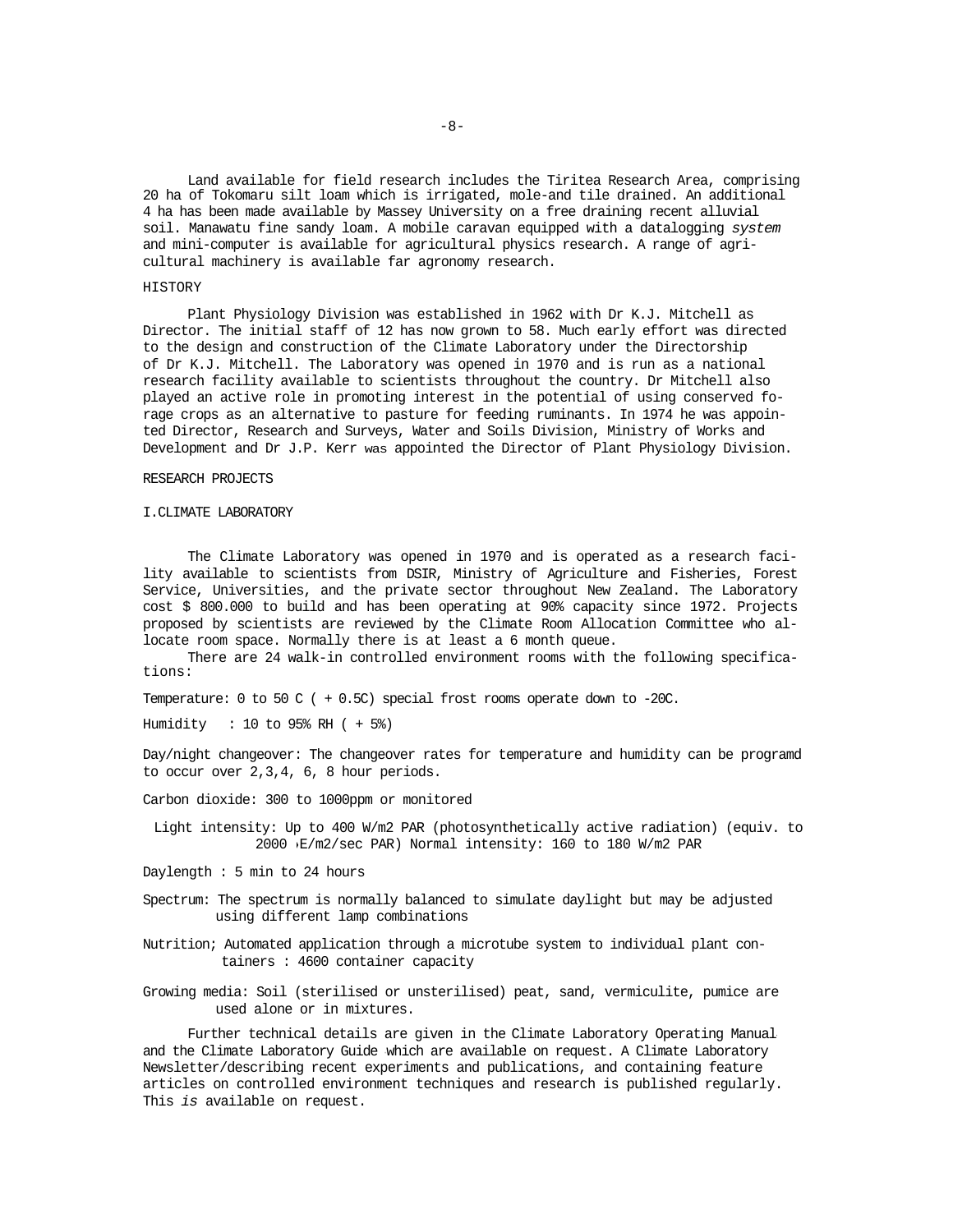More than 160 projects have been completed since the Climate Laboratory was opened. These have been described in some 60 scientific papers and 30 reports and conference presentations. Typical projects include: studies of simulated frosting of Eucalyptus spp. and Pinus radiata planting stock; temperature and atmospheric humidity effects on selected tropical and temperate grasses: thermotherapy for virus elimination from ornamental plants: and low temperature effects on pollen viability in sorghums. Work has involved studies of plant responses to soil nutrients , pests (e.g. armyworm caterpillar, sitona weevil) and diseases (e.g needle blight and terminal crook on radiata pine, black scurf on potatoes, rust on poplars).

To date the species grown in the rooms include: white, red, subterranean and Alsike clovers, and Lotus spp. Pinus radiata ,Douglas fir, poplar and Eucalpytus spp.ryegrass spp., paspalum, prairie grass, Yorkshire fog, and lucerne, wheat, maize, oats and sorghum : potato, tomato, pea, lettuce, and Kiwi fruit; tobacco, safflower and soybean.

Facilities are being built for studying the effects of air pollutants such as sulphur dioxide on plant growth.

BIOLOGICAL SERVICE. Experiments in the rooms are overseen by the biological services team of six who collaborate with-the visiting scientists, by setting up the experiments and undertaking biological measurements and biochemical analyses at their request. A report containing experimental methods and results is prepared at the end of each project.

Apart from management of these experiments, staff are involved in experiments designed to test and improve the biological performance of the controlled environment rooms.

- 1.1. Comparisons of plant growth under various lamp combinations of similar photon flux densities (I.J. Warrington, L.M. Green)
- 1.2.Plant growth and development under high irradiance levels. I.J. Warrington, Edge
- 1.3.The influence of preconditionning temperatures and repeated frost regimes on the survival of Pinus radiata. L.M. Green
- 1.4.A study of the leaf and reproductive development of maize: responses to temperature. I.J. Warrington, C.A. Stewart, E.T. Kanemasu.
- 1.5.Growth of wheat at low temperatures. F.L. Milthorpe, C.A.S tewart
- 1.6.Vernalization and photoperiod responses in Australian and New Zealand wheat cultivars. A.T. Pugsley, E.A. Edge, I.J. Warrington
- 1.7.Effect of temperature on final seed yield and oil content of safflower (Carthainuf tinctorius) L. Green, I.J. Warrington, C.R. Slack.
- 1.8.Effects of routine handling on plant growth. M.F. Beardsell
- 1.9.Daylength temperature effects on time to flowering of Pigeonpea (Catanus cajan) H.G. bic Pherson, I.J .Warrington, C.A. Stewart, J.M. Green

TECHNICAL SERVICE: The technical systems are serviced by seven staff with electronics, lighting, engineering, refrigeration and instrumentation skills. They have prime responsibility for the successful technical operation of the Climate Laboratory but with additional responsibilities of streamlining and updating the technical performance of the climate rooms.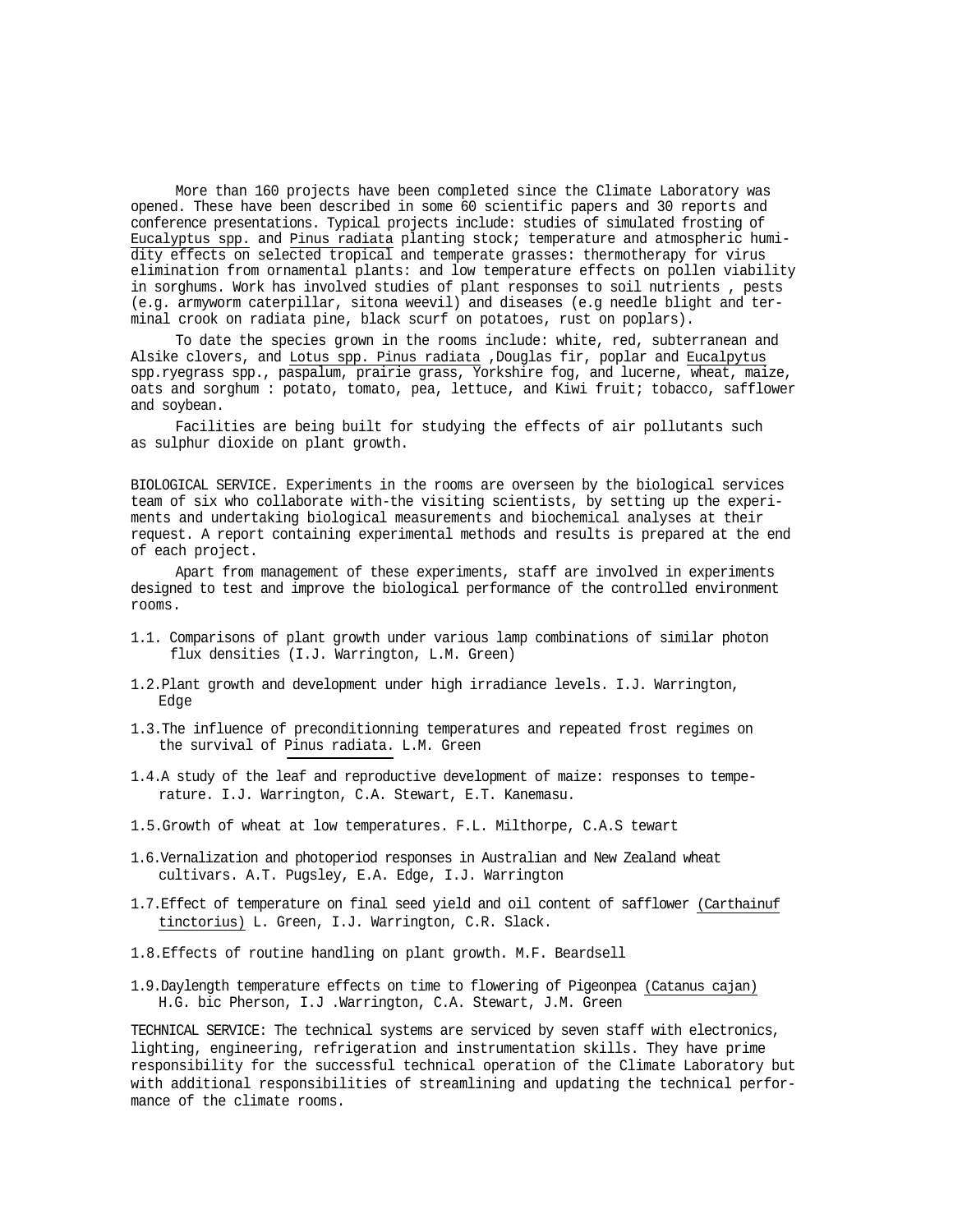- 1.10. Modification of frost rooms to reach -20°C. J.B. Lloyd R.W. Robotham, M.L.Tarr,B.R.Tynan
- 1.11. Development of a plant tissue culture cabinet. R.W.Robotham, J.B.Lloyd, V.L.Johnson, B.R.Tynan
- 1.12. A nutrient injection system for individual plant trolleys. B.R.Tynan
- 1.13. Updated electronic system for control of day-night changeover rates. G.Bristow, R.W.Robotham
- 1.14. Cabinet for air pollutant studies. T.W. Spriggs, J. Gordon
- 2.TISSUE CULTURE AND GENETIC ENGINEERING

When pieces of tissue are excised from intact plants and cultured under sterile conditions in a balanced nutrient medium, they can be induced to resume cell division. Such tissue cultures can be grown either as relatively undifferentiated lumps known as callus, or a suspension cultures of single cells and cell clumps. Exposing callus cultures to the right balance of plant hormones and nutrients induces the formation of roots, shoots, and eventually whole plants.

Tissue culture techniques are now used in many areas of basic research, however they have also attracted considerable attention because of three major areas of potential commercial application:

1. Mass clonal propagation of vegetables, ornamental plants and forest trees 2. Virus curing and the maintenance of high health plant stocks.

3.'Cenetic engineering/or the construction of plants with new combinations of genes by methods that overcome some of the barriers to inter species breeding.

A symposium on plant tissue culture held in Palmerston North in February 1975 led to the TCGE group of Plant Physiology Division taking the major responsability for plant tissue culture and genetic engineering research within the DSIR. The group aims to maintain expertise in a broad range of techniques, and to provide a focal .point for both basic and mission oriented research with plant species of importance to New Zealand. In pursuit of these aims a symposium with several Australian professional and commercial visitors was held in Palmerston North in 1977, and two workshops for commercial plant propagators have been organized so far.

Joint projects are underway in collaboration with staff of the Ministry of Works and Development's Plant Materials Centre, Massey University's Nursery Research Centre, and the Ministry of Agriculture and Fisheries' Horticultural Research Centre at Levin. In addition, several commercial plant propagators are being assisted with specific problems.

The genetic engineering interests of the TCGE group have been concentrated on the possibility of creating new nitrogen fixing symbioses between plants and micro organisms. A major part of our effort has been in exploring some of the basic features of important naturally occurring symbioses with special attention being devoted to the Rhizoisium legume association because of its economic importance.

- 2.I.Tissue culture propagation of ornamental plants D.Cohen
- 2.2.Heat therapy and meristem tip culture of some virus infected plants. D.Cohen, K.Milne, C.R.Slack

2.3.Micropropagation of strawberries. W.D.Sutton, D.Elliott, H.C.M.Whitehead

2.4.Micropropagation of poplars for soil conservation K.L.Giles , H.C.M.Whitehead

2.5.0rgan culture of detached lupin root nodules W.D.Sutton, N.Jepsen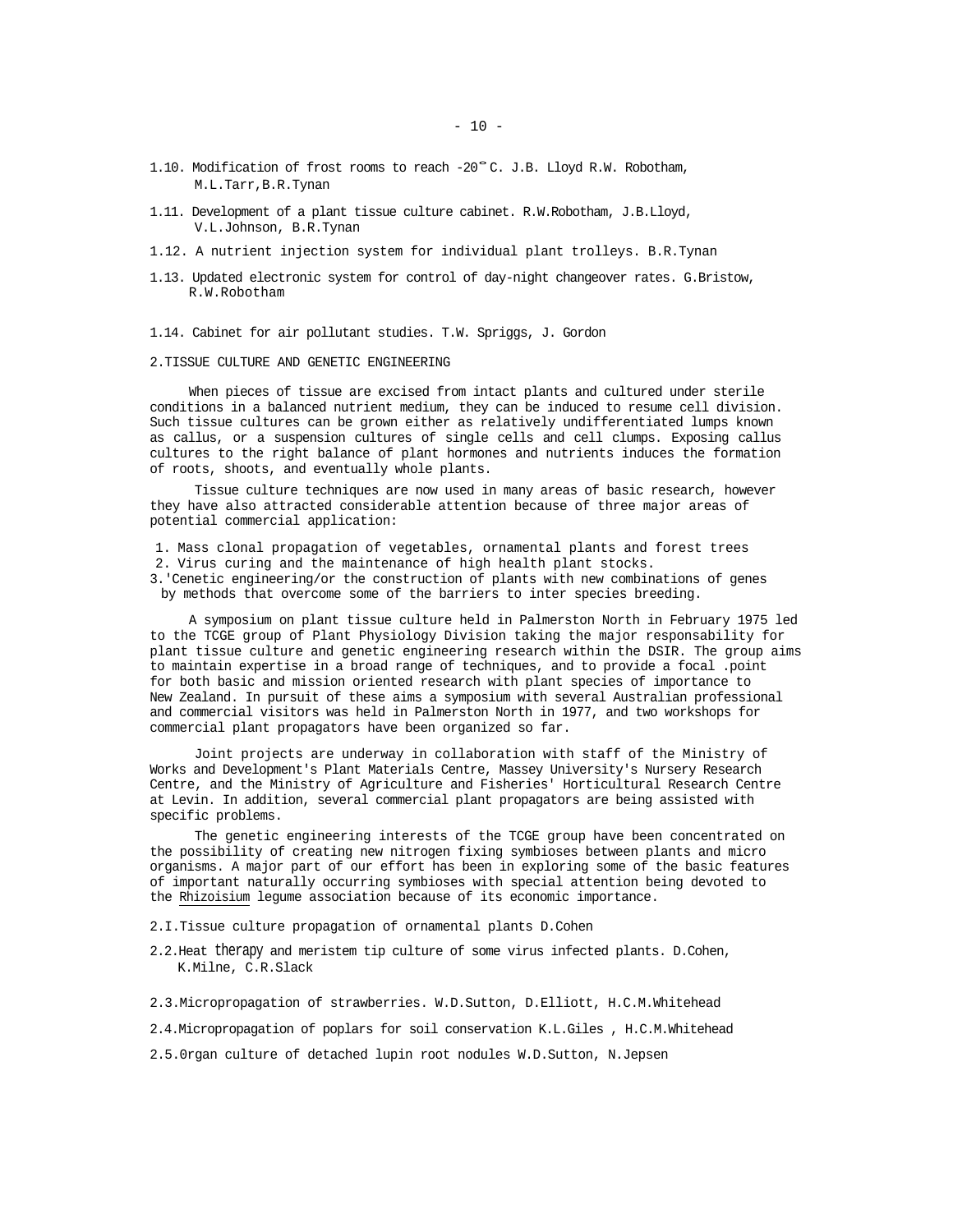2.6.Protein synthesis capacity of Rhizobium bacteroids B.D.Sham4 W.D.Sutton

2.7.Viability of Rhizobium bacteroids and bacteria W.D.Sutton , A.Paterson

2.8.Transfer of nitrogen fixing ability of Azotobacter vinelandii into sphetoplasts of mycorrhizal fungi-KA-Gun, HA.M lakitehead.

2.9.Selection of mutant clones of Azotobacter. B.Terzaghi, W.D.Sutton.

3. PLANT PHYSIOLOGY WATER STRESS

Droughts cause large reductions in yields of crops and pastures but the physiological mechanisms responsible for decreased yields are poorly understood. Research on water stressed plants is aimed at better understanding the physiological basis for these yield reductions. This knowledge will help in improving principles for the management of plants under dryland and irrigated situations and in choosing criteria to be used in breeding plants better adapted to dry conditions.

- 3.1.Effect if water stress on leaf growth in prairie grass. H.G.McPherson, A.C.P. Chu G.Halligan
- 3.2.A comparison of the response of leaf growth to water stress and temperature in Nui and Ruanui ryegrass. A.C.P.Chu , H.G. McPherson, P.I.Rollinion.
- 3.3.Water use adaptation. H.G.McPherson, A.C.P.Chu
- 3.4.Effect of duration of water stress on leaf growth on maize P.W.Gandar, H.G. McPherson, M.F.Beardsell
- 3.5.Effects of water stress on apple trees in an orchard. M.F.Beardsell, E.W.Hewett
- 3.6.Stomatal behaviour in two clones of Pinus radiata Known to differ in transpiration and survival rates K.J.Bennett, D.A.Rook
- 3.7.Cell division and expansion in the growth of grass leaves. P.W.Gandar, K.L.Giles
- 3.8.Development of a fast response wickless psychrometer H.G.McPherson, K.J.Bennett, T.W.Spriggs, J.A.Gordon
- 3.9.A method for the measurement of rates of leaf extension in grasses. H.G.McPherson, P.L.Rollinson, J.A.Gordon
- 3.10.The effect of temperature adaptation on wheat photosynthesis.K.J.Bennett, F.L.Milthorpe

#### 4.PLANT BIOCHEMISTRY

LIPID BIOSYNTHESIS. The degree of unsaturation of the fatty acids in seed oils largely controls the physical properties of the oils and there is increasing worldwide interest in obtaining oils that have properties suitable for use in foods and industrial processes.

The extent of fatty acid unsaturation in the lipids of plant membranes similarly influences the physical properties of these membranes, and as a consequence is related to the temperature tolerance of plants.

In view of the increasing interest in New Zealand in the establishment of oil crop industries, and also in obtaining maize varieties with improved ability to grow at low temperature, studies are being made of the mechanisms of fatty acid desaturation in plants. Concurrent investigations into the growth of potentially useful oil crops, and of the oil content and composition of these crops, are being made.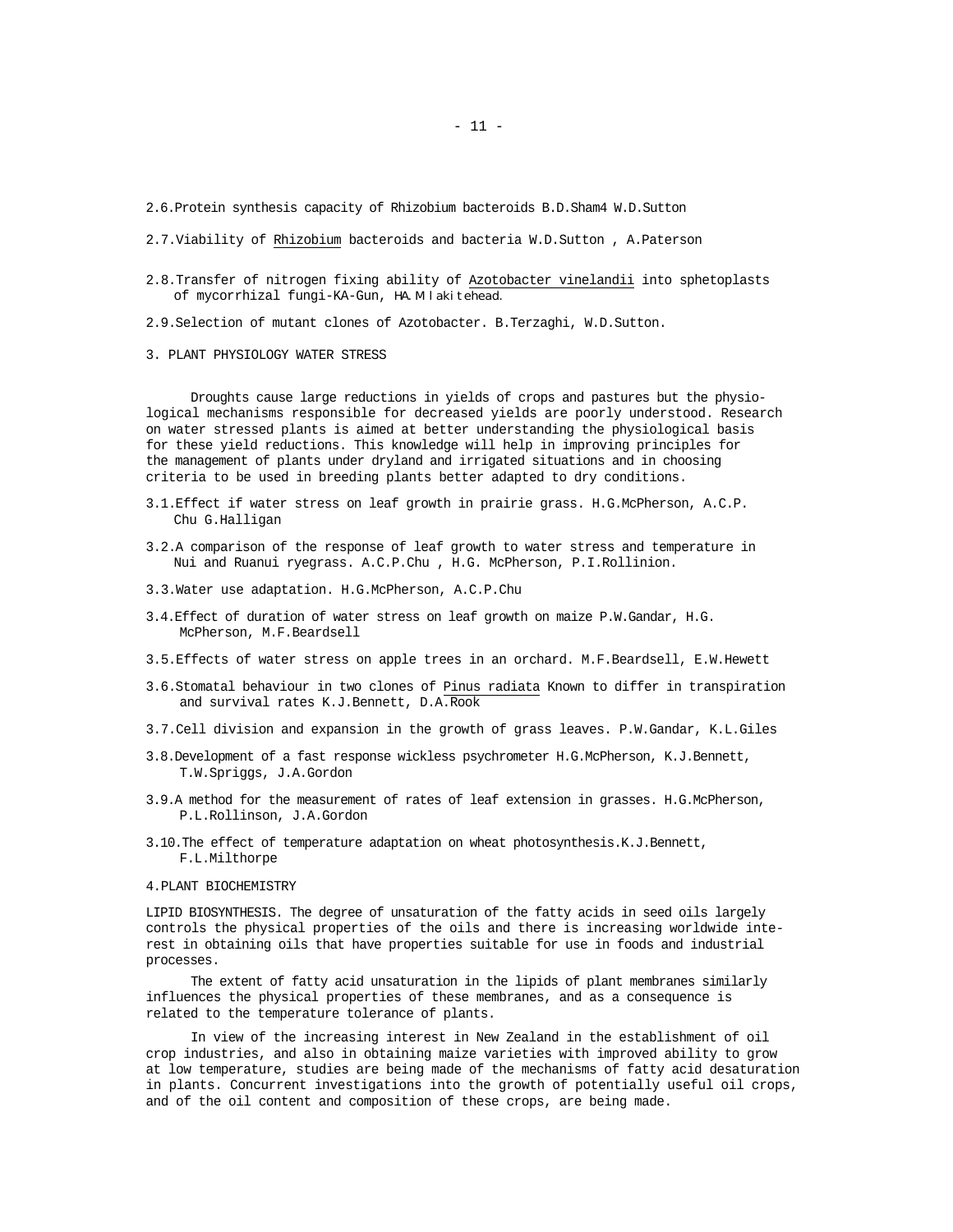- 4.l.The biosynthesis of polyunsaturated fatty acids and glycerolipid metabolism in plants P.G.Roughan, C.R.Slack, A.Balasingham, R.Holland, J.Browse
- 4.2.Lipid biosynthesis in leaves and oil seeds, C.R.Slack, P.G.Roughan, R.Holland, A.Balasingham, J.Browse
- 4.3.011 content and composition of safflower hybrids. C.R.Slack, A.Balasingham, J.M.Mc Ewan, K.A.Armstrong
- 4.4.The influence of pretreatment conditions on biochemical analysis of plant material R.M.Haslemore, P.G.Roughan, I.J.Warrington
- 4.5.Prediction of in vivo digestibilities of forage samples using incubation with fungal cellulases. P.G.Rougham , R.Holland.

PHOTORESPIRATION. Oxygen inhibits photosynthetic CO2 uptake and consequently plant growth. Rates of CO2 uptake at ambient concentrations are increased by up to 50% when oxygen is removed. The oxygen inhibition of photosynthesis has two components: firstly, oxygen competes with CO2 on the active site of the enzyme ribulose bisphosphate carboxylase (RuBPCase) ,directly reducing CO2 fixation; secondly, oxygen reacts on the site to form phosphoglycolic acid , which is further metabolised to release CO2. About one third of the increase in photosynthesis on removal of oxygen can be attributed to decreased photorespiration, and two thirds to avoidance of direct oxygeninhibition of photosynthesis.

A group of sub-tropical plants called C4 plants (e.g maize, sorghum, and paspalum) , do not have oxygen-sensitive photosynthesis. Atmospheric CO2 is initially fixed by phosphenolpyruvate into an intermediate; which is transported to the site of RuBPCase and decarboxylated, driving the CO2 concentration up to a point at which oxygen cannot successfully compete. This allows higher rates of net photosynthesis and consequently higher growth rates, than in species lacking these adaptations.

The removal of oyxgen sensitivity of photosynthesis could lead to a 50% (or greater) increase in dry matter production. The long-range goal of this research is the development of plants which do not photorespire and are not subject to oxygen inhibition; and therefore have increased dry matter production.

- 4.6.Activation and catalysis of ribulose bisphosphate carboxylase and oxygenase from soybean . W.A.Laing, J.T.Christeller
- 4.7.0O2 fixation in lupin root nodules J.T.Christeller, W.A.Laing, W.D.Sutton
- 4.8.Photoautotrophic growth by suspension cell cultures. W.A.Laing, J.T.Christeller, C.Parrish, K.L.Giles.
- 5.GRAIN CROPS

The genetic yield potential of grain crops may be increased further by fitting cultivars more closely to their environment. The Division's maize program, aimed at identifying cool tolerance characteristiw in populations is based on this concept. This illustrates one way in which physiological inputs can potentially assist a plant breeding program. Physiological research such as the study of disorders in seed vigour of peas can assist in isolating environmental factors which affect grain quality and yield.

5.1.Cool tolerance in maize, H.A.Eagles, T.D.Lewis, A.K.Hardacre, R.Bansal

5.2.Protein content of oat varieties. H.A.Eagles, R.M.Haslemore, C.A.Stewart

5.3.Influence of plant morphology and dwarfing genes on the yield of winter wheat. I.R.Brooking, E.J.M.Kirby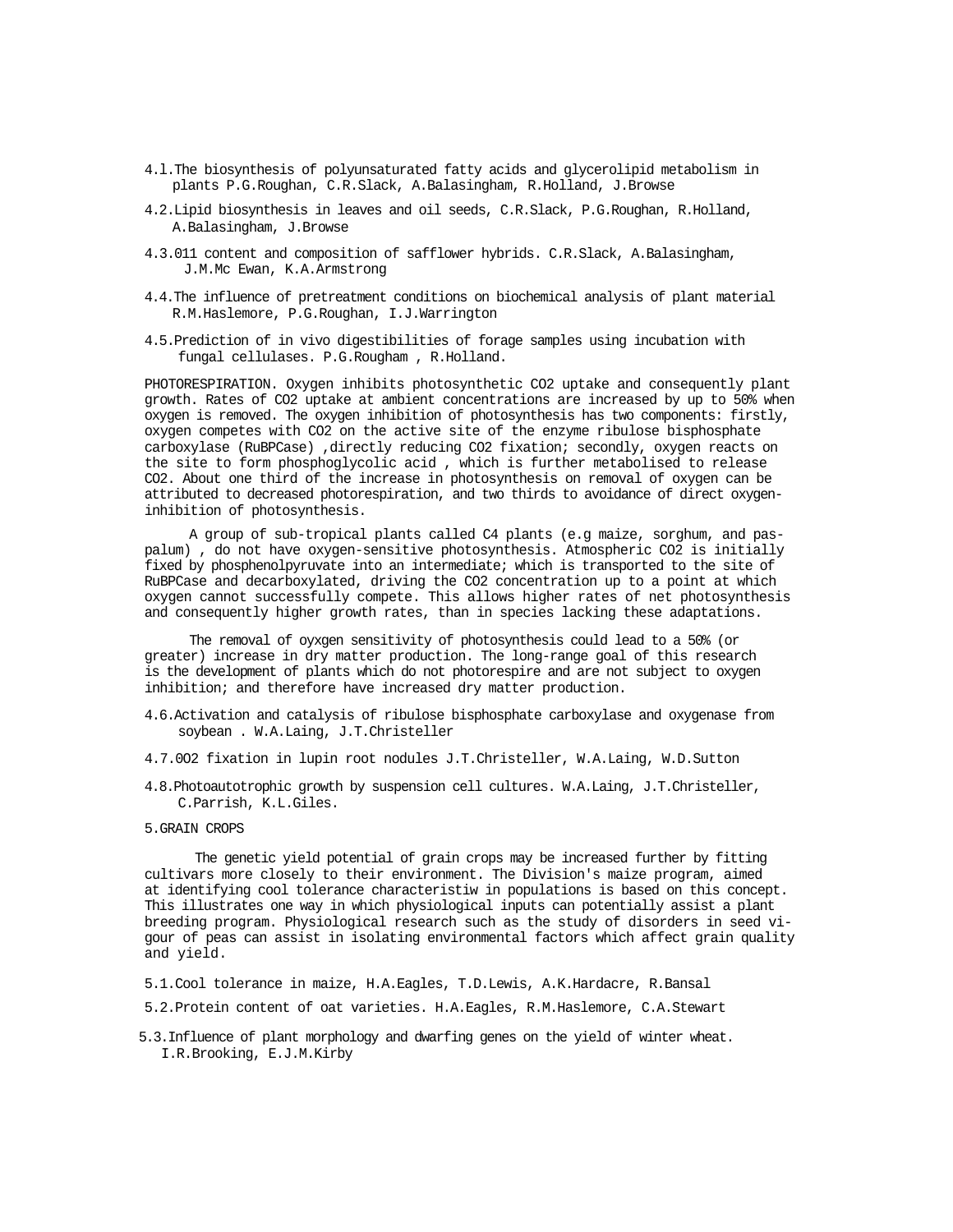5.4. Examination of physiological disorders in seed vigor in peas.MIAWichnilSam140. 5.5.

A simple grain drying cupboard M.L.Tarr, J.A.S.Johson

## 6.FORAGE CROP DEVELOPMENT

Animal production systems in New Zealand are primarily based on pasture but farmers have to establish feed reserves which can be used when the climate seasonally swings against pasture production. These reserves are particularly necessary at high levels of production and when stock numbers are being increased. In this situation high yielding forage crops suitable for producing, food quality silage are particularly useful.

Double cropping systems based on maize as a warm season crop are being examined. Both the small grain cereals and several annual legumes of Mediterranean origin are potential cool season crops. Total annual yields from such a system exceed 35.000 kg/DM/ha on research plots and paddock yields around 30.000 kg/DM/ha can be expected. Fitting two crops into one year means that sowing and harvest times are critical. Therefore minimum tillage and direct drilling methods of crop establishment are being examined and harvesting dates must be selected which optimize nutritive quality and crop yield.

- 6.1.Forage yield, regrowth and nutritive quality of annual cool season legumes K.A. Hughes, A.O. Taylor
- 6.2.Environmental effects on flowering of annual cool season legumes J.M.de Ruiter, A.O. Taylor
- 6.3.Resistance of Medicago species and lines to blue green aphid and sitona weevil M.J. Esson, M.J. Mathison, A.O. Taylor, K.A. Hughes
- 6.4.Forage production by Medicazo truncatula and Ornithropus sativus as affected by soil nutrient supply and lime pelleting of seed J.M.de Ruiter, A.O. Taylor
- 6.5.Nitrogen fixation by cool season forage legumes J.M.de Ruiter
- 6.6.Cool season forage crop production trials A.O. Taylor, S.J.Mc Cormick, J.P.Kerr, C.T. Mortlock, R.C. Stephen, D.S.C. Wright, P.H. Menalda, B.J. Hunt
- 6.7. Yield improvement of oats by backcrossing H.A. Eagles , T.D .Lewis
- 6.8.Field wilting of cool season forages for silage conservation A.O. Taylor, R. Thaine, K.A. Hughes, B.E. Clothier
- 6.9.Direct drilling of maize with a modified pasture undersower C.G.Tunnicliffe
- 6.10.Growth of pasture legumes in association with the subtropical grasses Setaria sphacelata and Cynodon dactylon in Northland. L.J.Davies, B.J.Hunt
	- 6.11.Agronomic performance of selected summer producing grasses in associatim with temperate pasture species in Northland. L.J.Davies, A.O.Taylor, B.J.Hunt
- 6.12. Effect of cutting height and of cover crops on the winter survival of subtropical grasses at Palmerston North. L.J.Davies, K.G.Mc Naughton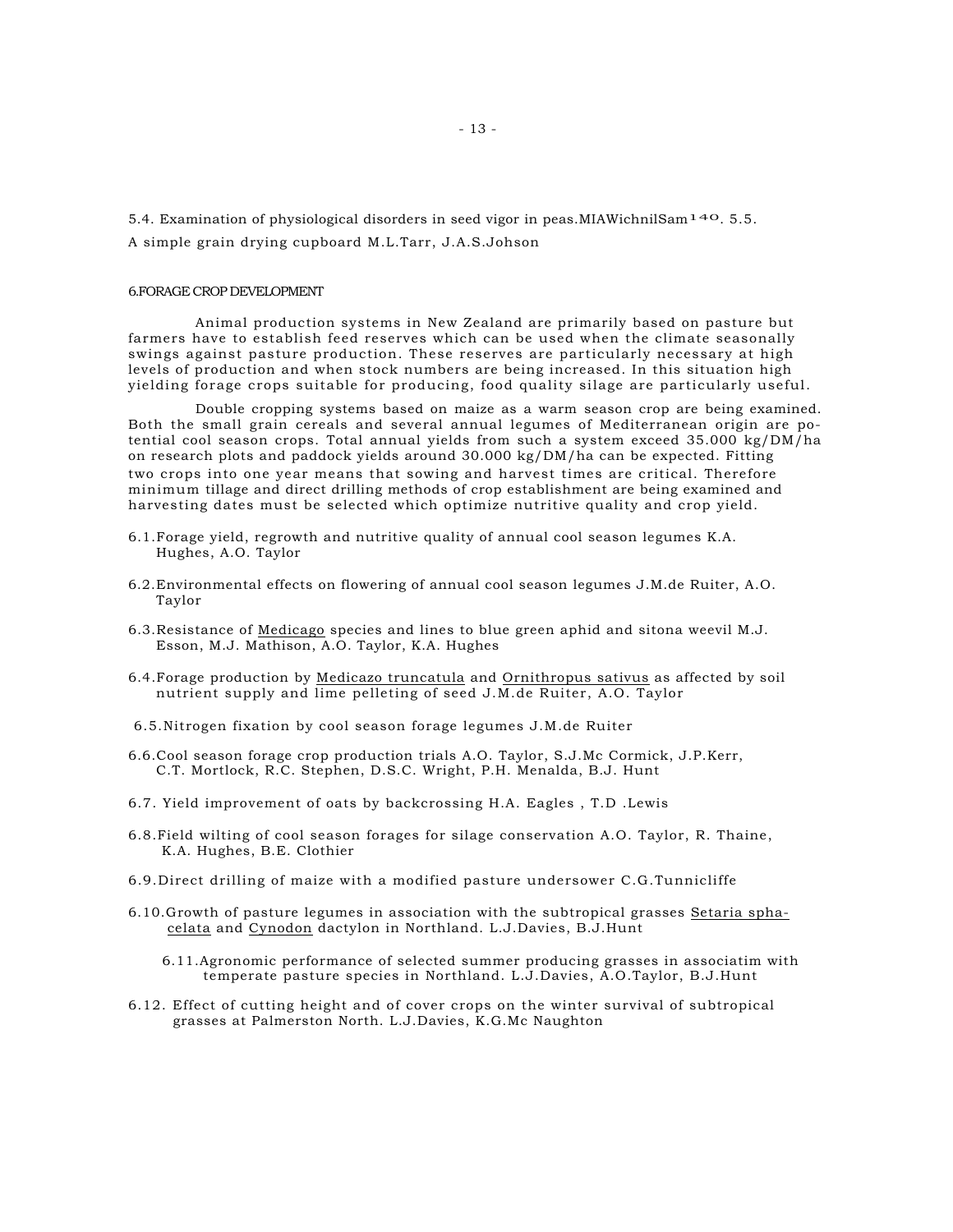Form systems

- 6.13.Testing of conserved forage systems on Northland dairy farms A.O.Taylor, N.D.Hart, H.Harris
- 6.14.Use of conserved feed supplies to combat summer drought problems on Lands Department block in Northland .A.O.Taylor, B.S.Charman
- 6.15.Spreading the seasonal pattern of cattle Kill A.O.Taylor, S.J.Clakson, R.F.Brown, A.F.Mc Rae
- 6.16.Intensive double cropping systems for a beef feedlot. A.O.Taylor, R.F.Brown
- 7.AGRICULTURAL PHYSICS

Many physical factors influence the growth and development of plants. Pasture and crop water requirements must be met and the influence of weather, soil and plant factors on water use must be known in order to optimise yields. Data on soil Water movement and storage within the root zone and drainage losses from that zone provide an understanding of the water supply to the growing crop. Finding answers to these questions requires a significant input of a physical measurement and theoretical models.

Physics has found additional application in field studies of wilting silage and hay drying; energy inputs into agricultural systems; measurement of carbon dioxide fluxes above the crop; and the measurement of temperatures around frost susceptible crops.

- 7.1.Energy analysis of dryland and irrigated farm systems T.W.Spriggs
- 7.2.Microclimate modifications using a mobile wind barrier K.G.McNaughton, A.Green
- 7.3.Modelling evapotranspiration of a maize crop J.P.Kerr, B.E.Clothier, P.H.Menalda, P.L.Rollinson
- 7.4.Water balance of a winter forage oats crops B.E.Clothier, D.R.Scotter, J.P.Kerr
- 7.5.Moisture flow and water content profiles in layered Manawatd fine sandy loam. B.E.Clothier, D.R.Scotter, J.P.Kerr
- 7.6.Nitrogen and water balances of a forage cropping system P.G.Regg, P.W.Gandar, A.N.Mac Gregor, P.H.Menalda, B.E.Clothier,S.A. **Roughan**
- 7.7.Physics of field wilting of sillage and hay drying B.E.Clothier, P.H.Menalda
- 7.8.Estimation of net photosynthesis of a paspalum pasture J.P.Kerr, J.S.Talbot, B.E.Clothier

7.9.Development of a real time Basic data-logging system J.S.Talbot

## OTHER ACTIVITIES

Plant tissue culture symposium

The second New Zealand Plant Tissue Culture Meeting was held under the auspices of the International Association for Plant Tissue Culture at Plant Physiology Division in February 1977. Genetic engineering, nitrogen fixation and the application of tissue culture to horticultural practice was discussed. Overseas visitors included Prof.M. Mullins, Sydney University, Dr.P.Gresshoff, Australian National University, Canberra;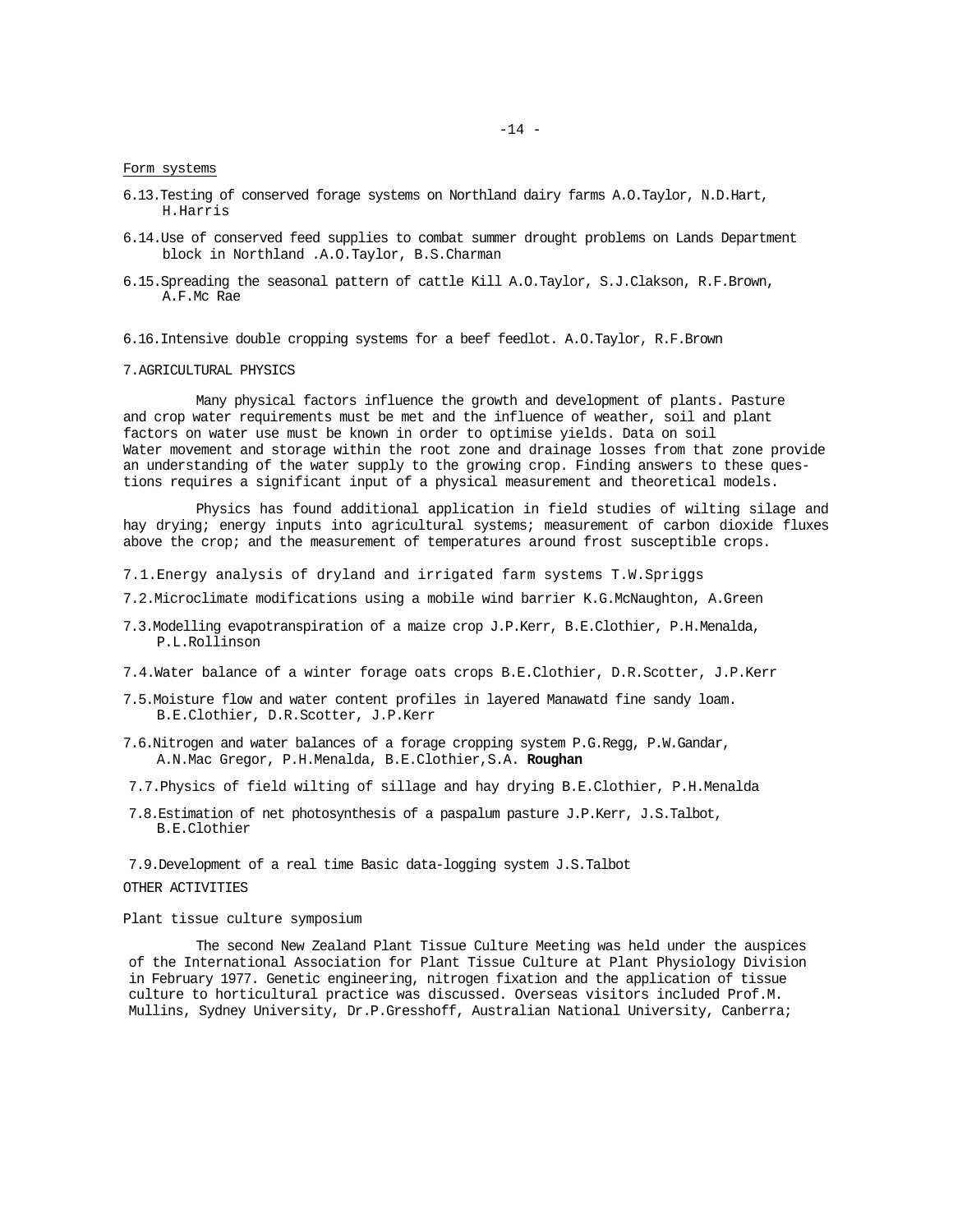and Mr H.M.van der Staay who described his own commercial operation for tissue culture propagation of ferns. The 3rd symposium is planned for 1979.

#### Soil and plant water symposium

Approximately every 3 years a symposium on soil and plant water has been hosted by Plant Physiology Division. In 1976 54 scientists from DSIR, Ministry of Agriculture and Fisheries, Ministry of Works and Development, Forest Research Institute, Universities and the Meteorological Service attended the Symposium. Twenty seven papers were presented at the sessions dealing with soil water, plant water, irrigation, catchment and hydrology and water harvesting, evapotranspiration and crop water use. The Proceedings of the 3rd symposium have been published as DSIR Information Series Bulletin n° 126, 1977.

## Climate room allocation committee

This committee is responsible to the Director General, DSIR and its prime function is to allocate the Climate Room space to the users. Current membership comprises Dr J .P.Kerr (Chairman), Mr I.J.Warrington (Secretary) together with the following representatives of the four main user groups: Dr E.Wright (DSIR), Mr I.J.Inkster (MAP), Dr R.Cameron (FRI) and Dr K.Milne (Universities) .The committee meets at least once each year.

#### Controlled environment cabinet workshop

In June 1977 a workshop on Controlled Environment Cabinets was held at Plant Physiology Division. Papers on various aspects of cabinet technology were presented by staff to 16 participants drawn from the Universities and research establishments throughout New Zealand. The workshop was centered around the commercially produced Temperzone cabinet which has its origins in the cabinets designed and constructed at the Division during the 1970's. Papers were published in the Technical Report n° 6.

#### Tissue culture for propagation of poplars

Mr.I.J.Warrington was asked by the Soil Conservation and Rivers Control Council in 1976 to chair a vvotKing party on Tissue culture for propagation of poplars and other woody species with potential for erosion control'. The committee comprised Dr K.L. Giles (PPD), Mr J.T.Hogg (Rangitikei Wanganui Catchment Board), Mr M.King (Wairarapa Catchment Board), Mr C.W.S. van Kraayenoord (Plant Materials Centre, MWD) and Mr M.Richards (Massey University) . The final report was presented in early 1977.

The Council subsequently approved the establishment of a pilot tissue culture unit at the Aokauter Science Centre MWD. This will have an initial capacity of 200 000 plantlets per annum.

Plant Physiology Division will be continuing in research and development work on tissue culture propagation of other woody species with potential conservation use.

#### University research contracts

Two research contracts have been established with the Universities:

a; Nitrogen cycling in cropping rotations Department of Soil Science, Massey University

The aim is to improve understanding of nitrogen cycling in cropping systems in order to use nitrogen fertilizers more efficiently. Two cereal crops per year are being grown on a mole tile drained Tokomaru silt loam. The N cycling processes of plant uptake,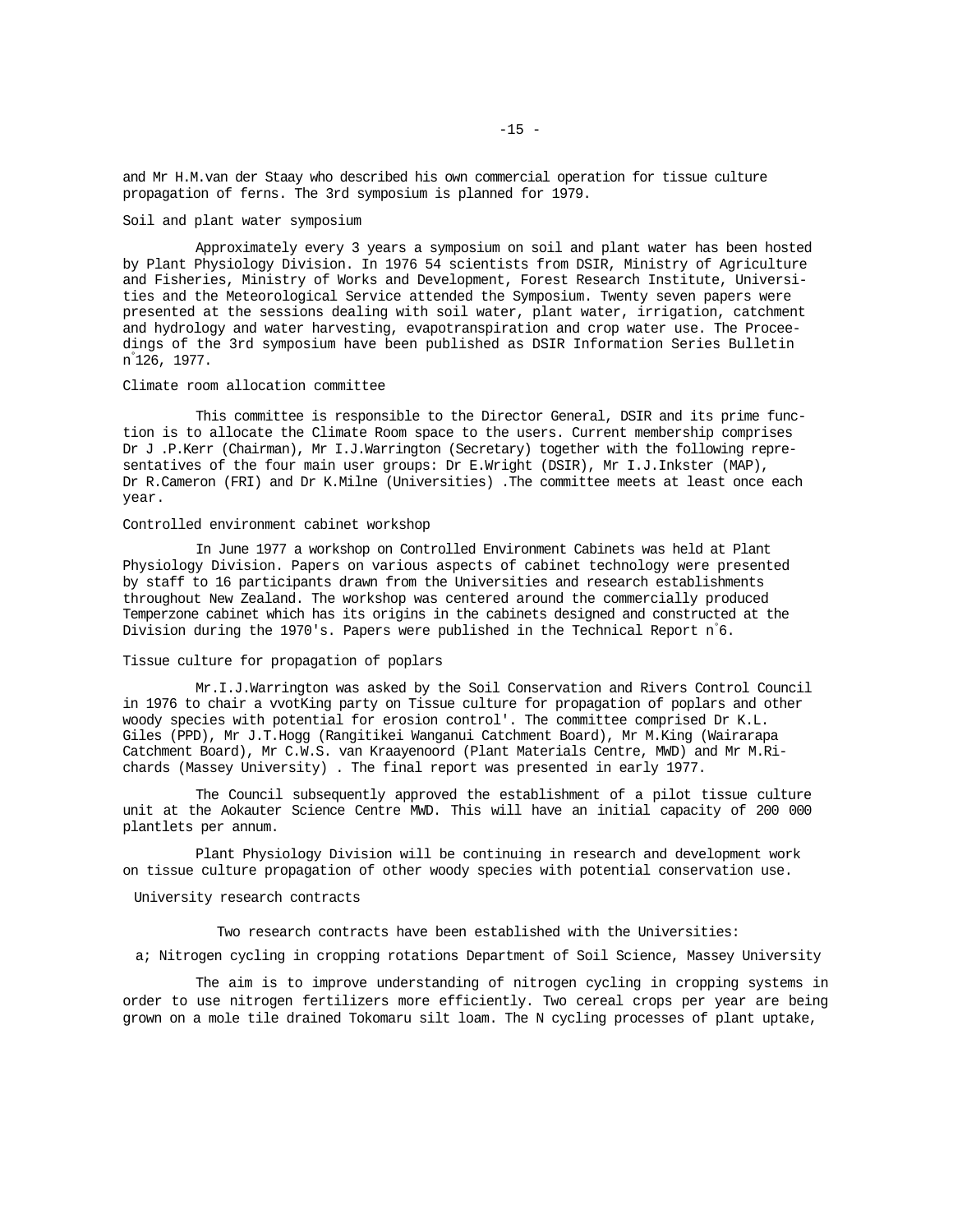leaching, mineralization and immobilization are being monitored in order to prepare a balance sheet model. Losses of N in drainage water from unfertilized plots approximated 100-150 kg N/ha over the 1977 winter.

b. Effects of water stress on the vegetative production of some pasture and forage plants Agronomy Department, Massey University

The aim of this project is to determine the sensitivity to water deficits of selected pasture species and to determine the effect of longer term inhibition of leaf growth on yield. Currently prairie grass, Ruanui and Nui ryegrasses are being studied.

TECHNICAL REPORTS

1.Talbot J.S. Microclimate computing system June 1972. Tech. Report n° 1 90 pp.

- 2.Rowley J.A., C.G.Tunnicliffe and A.O.Taylor. A temperature gradient Om and an ° electrical conductivity assay for cold tolerance studies. August 1975, Tech.Report n 2 12 pp and tables.
- 3.Robotham R.W., T.Dixon, B.Pickett, V.Johnson, J.Lloyd, B.Tynan, M.Tarr. Report of tests carried out on Temperzone controlled environment cabinet by Plant Physiology Division DSIR, April, 1976. Tech.Report n° 3, 30 pp.
- 4.Taylor A.O., S.J.McCormick, J.P.Kerr, C.T.Mortlock, R.C.Stephen, D.S.C.Wright.Cool season forage crop production trials.Biological and environmental data. November 1975 Tech.Report n° 4, 128 pp.
	- 5.Hardacre, A.K. and B.T.Pickett. An inexpensive semi automatic device for watering plant containers to preset weights. July 1976 Tech.Report n° 5, 5 pp and figures.
- 6.Wratt G.S.(Editor) .Proceedings of a workshop run by Plant Physiology Division, DSIR, on controlled environment cabinets. June 1977. Tech.Report n°6, 62 pp.

SERIAL PUBLICATIONS

- 1.Climate Laboratory Newsletter. Published annually. Editor: I.J.Warrington
- 2.WISPAS a newsletter about water in the soil plant atmosphere system. March, July, November each year. Editors: B.E.Clothier, P.L.Rollinson.

x

IV. ENVIRONMENTAL CONTROL IN VEGETABLE CROP MANAGEMENT

x

Dr.D. Rudd Jones, Glasshouse Crops Research Institute, Littlehampton U.K.

Protected cropping in greenhouses has been practiced commercially in the North temperate regions of Europe and North America since the 1870's. It has been directed at the production of fresh salad fruit and vegetable crops outside the natural season of production. The use of environmental control enables such production to take place and allows for cropping on a year round basis. It also enables the quality of produce to be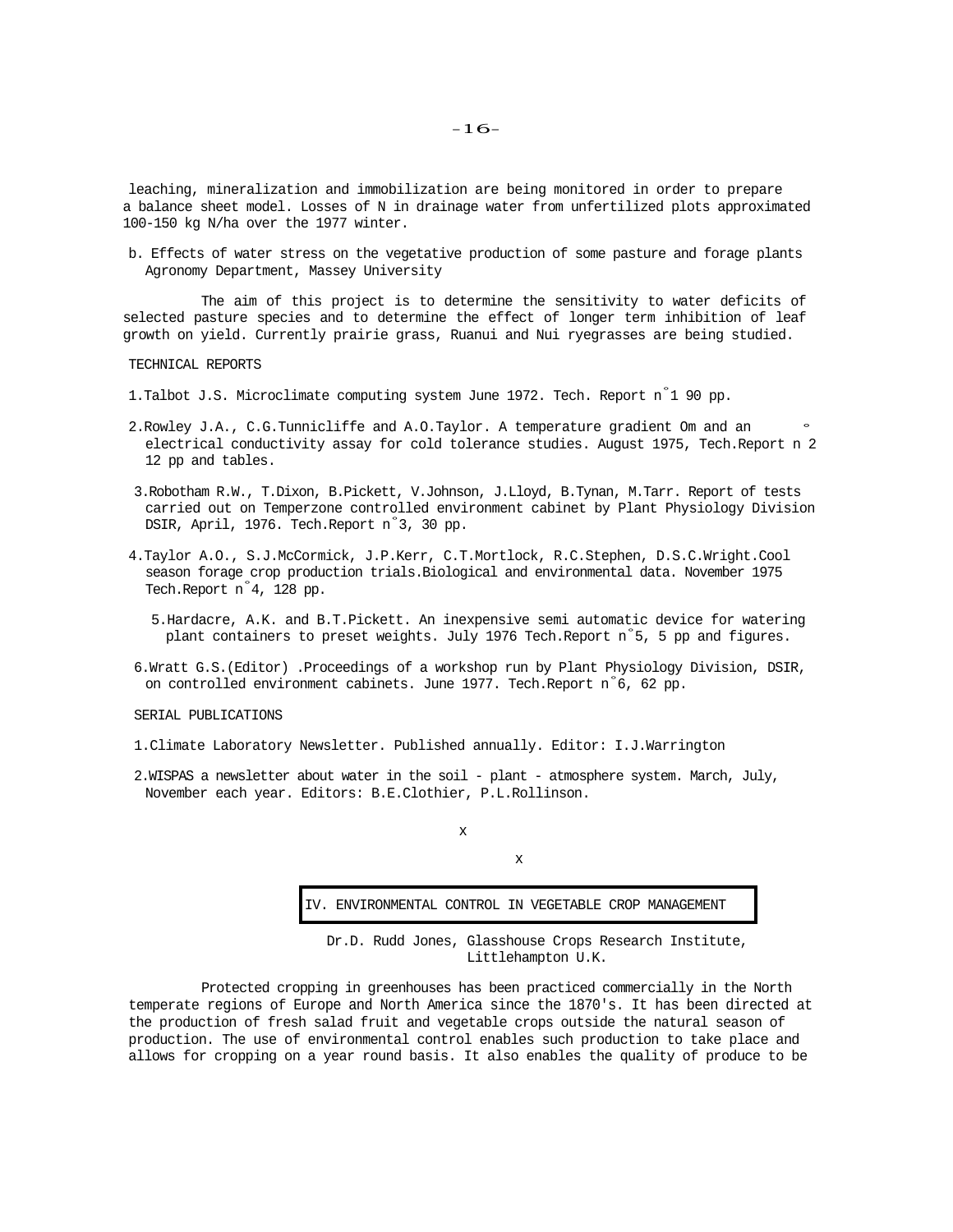improved and provides for consistent and high yields. Traditional areas of production have been between 35° and 55° North but the widespread introduction of plastic film cladding has resulted in the expansion of protected cropping to more Southerly latitudes such as the littoral zones of the Mediterranean and the Southern States of the USA, and even further South.

The much cheaper protection afforded by plastic film means that it can now be used for a wider range of crops for the improvement of both yield and quality. Incidentally, the introduction of plastic has strengthened the export potential of countries such as Israel, Kenya and Mexico, to name but three examples in the supply of fresh produce to North temperate countries.

More recently too, the rising standards of living of the Middle East countries associated with oil production have provided a major stimulus to an entirely new concept of protected cropping in arid zones where cooling systems are required to keep the temperature down, and this constitutes a new type of horticultural production described as "controlled environment agriculture".

In commercial practice full account has of course to be taken of the economics of crop production in the controlled environment of a greenhouse; the capital and running costs are high and become higher the more sophisticated the controls. One environmental factor only - solar radiation - is beyond the control of man. Nevertheless the yields can be spectacular. A full season's tomato crop in heated glass in the UK can yield as much ase 375 x  $10^3$  kg ha<sup>-1</sup> (150 tons a<sup>-1</sup>) and cucumbers as much as 630 x  $10^1$  kg ha<sup>-1</sup> (250 tons  $a^{-1}$ ).

The control of the environment in which the crop is growing and to which it responds can be looked at conveniently as two distinct parts: -

i) the aerial environment to which the above ground parts of the plant ) the stems and leaves - are exposed, and

ii) the root environment to which the below ground, non green, parts of the root system are exposed.

#### TEE AERIAL ENVIRONMENT

The factors that need to be controlled in the aerial environment are light, temperature, atmospheric composition (especially carbon dioxide) and relative humidity.

Light: The amount of solar radiation available for crop growth in a particular area is dependent on both daylength and intensity. It cannot be increased but there are measures that can be taken to ensure that the maximum proportion of incident radiation reaches the crop. Despite precise environmental control greenhouse crops seldom achieve more than one per cent efficiency in using light energy for the production of the energy rich plant material that is harvested (Warren Wilson 1972). 30% of the daylight available is lost through reflection or absorption by the greenhouse (it can be more with plastic film). Latitude determines season and daylength. Days in the Northern hemisphere are longer and warmer in the Summer than in the Winter, and a combination of short days and cloudy conditions may prove limiting for plant growth in the Northern Winter, quite apart from the economic considerations of providing adequate temperatures for crop growth. An oceanic climate, such as that of the UK at 50-55° N, can also prove more limiting in terms of protected cropping during the Summer than a Continental climate at a more Northerly latitude, as, for example, Alaska (60-65°N).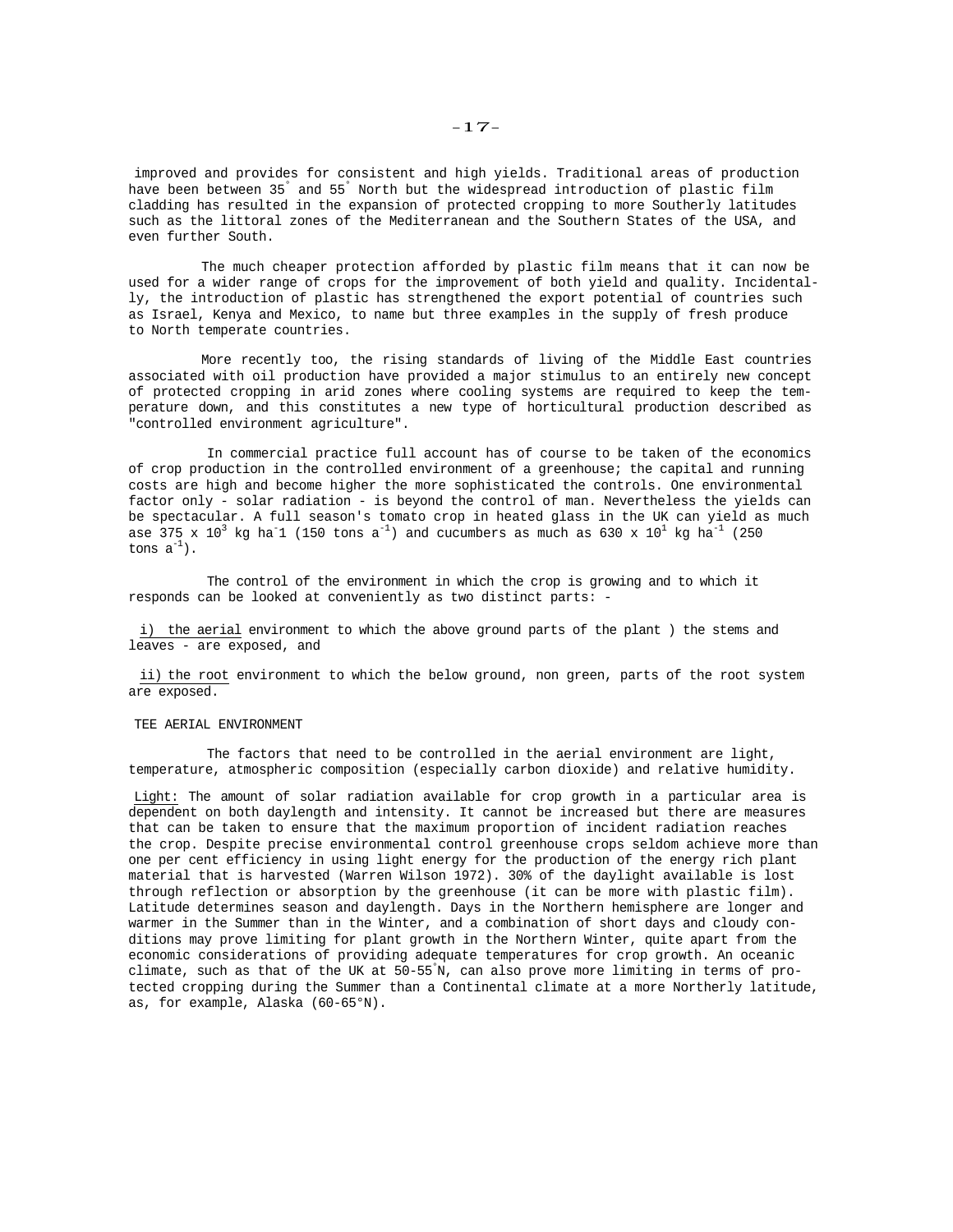During the past 25 years there has been considerable development in the design and construction of greenhouses, the main objective being to improve light transmission during the Winter and Spring months. Prior to 1960 the majority of greenhouses were built in multi span blocks orientated North-South. Such greenhouses had a mean overall transmission of light in mid Winter rarely exceeding 40%, and in many cases as low as 35%. Modern greenhouses achieve 70% light transmission, and it can be inferred as an approximation that a one per cent increase in transmission gives a potential increase in yield of one per cent (Sheard 1972).

The marked improvements that have taken place arise from the development of materials and structural design, from studies of the roof geometry and from changing the orientation from North-South to East-West. Timber houses have been replaced by steel and aluminium to give structural members of greater strength and smaller size. This in turn allows for larger panes of glass with smaller and fewer glazing bars. The re-orientation from North-South to East-West has meant that light transmission in December can be increased from less than 50% to 70% in a single span house.

Because of this improved light transmission there had been a trend to increasingly wider span houses of up to 26 m. The fuel crisis that came at the end of 1973 dramatically halted this trend because of the much greater cost of heating such houses. The most popular greenhouses now in Western Europe are probably the multi span "Venlo" blocks with a span width of 3 m, and in the UK the single span 6.7 m greenhouse.

Another important aspect of light transmission relates to the need to keep the glass clean. Even in areas not subject to pollution, reduction in light transmission can be of the order of 10% and is commonly as high as 25%.

All aspects of light so far considered relate to solar radiation, and it is a fact that no artificial lighting can economically replace natural radiation in the growing crop although various enterprises have been set up where crops have been raised almost entirely under artificial light. The main use of artificial light has, however, been during the propagation stages of tomato, cucumber and lettuce crops. Either bench lighting units or growing rooms specifically built for propagation are being used with ligh levels from a minimum of 2000 lx to as much as 10.000 lx. These light levels are normally used for a period of about two to three weeks for tomatoes. The light sources are 40w fluorescent tubes for the low illuminance, supplementary lighting, to 400 w high pressure mercury fluorescent lamps with internal reflectors (HLRG) or 180w low pressure sodium (SOX), or 400w high pressure sodium lamps (SON/T) far the higher light levels used in growing rooms. 400w high pressure mercury fluorescent lamps with internal reflectors (MBFR/U) are also being used.

## Temperature

The optimal temperature requirements for the growing and developing stages of the crop and the requirements for the fruiting stages can be distinguished for crops such as tomatoes or cucumbers. Generally speaking the cucumber has a higher temperature requirement than the tomato. By contrast the lettuce crop, with a vegetative harvest more tolerant of lower temperatures, can be grown as a heated crop in Winter or in cold houses in the Spring, and different cultivars have been bred for these different temperature regimes.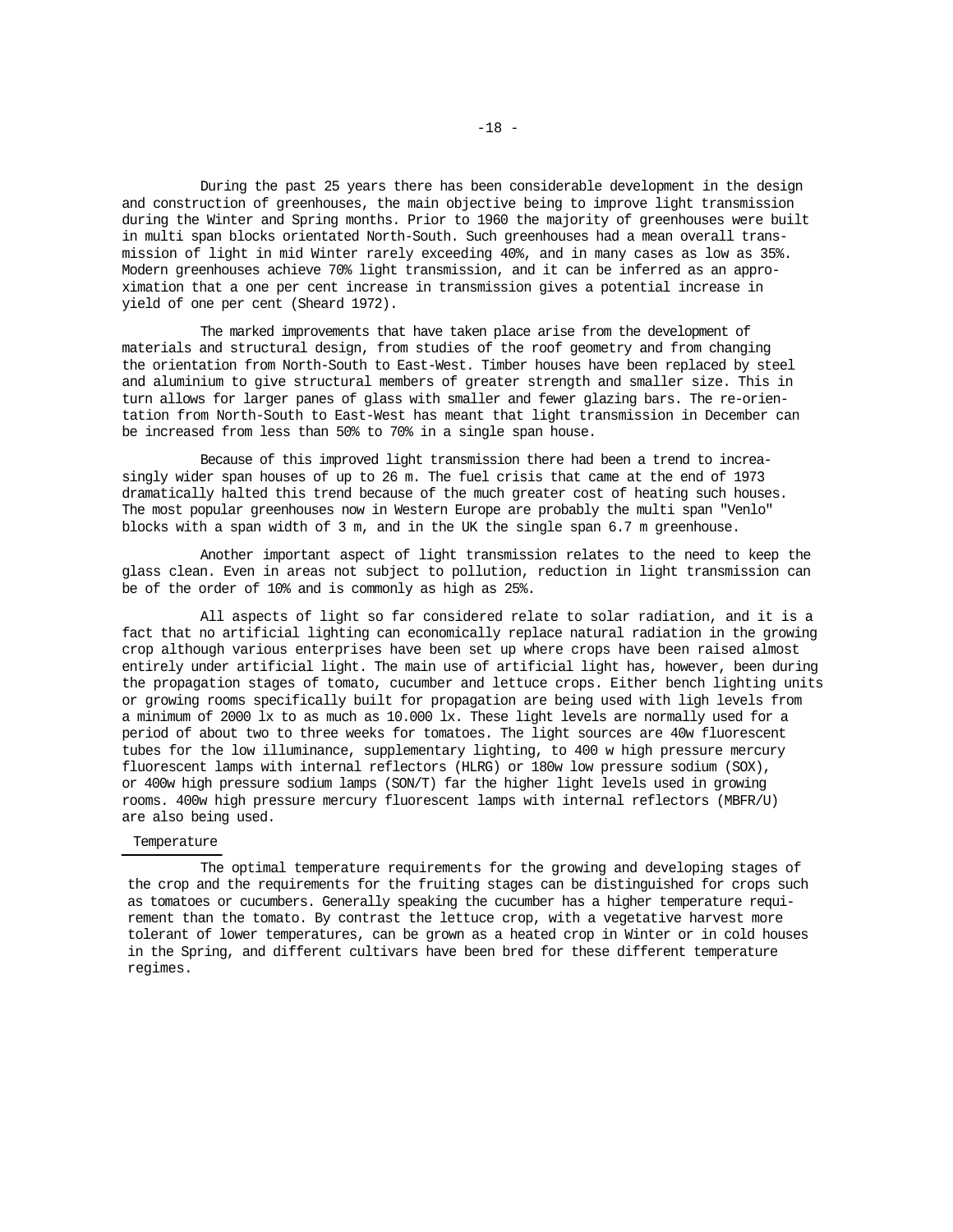The development of highly efficient heating systems has been essential to the more precise control of temperature (Sheard 1978). Since the war there has been a switch from solid fuel to oil, which started to become competitive from the mid 1950's and progressively took over as the main fuel in the UK during the '60s with the introduction of modern packaged boilers. At the same time simple ON/OFF controllers gave way to proportional controllers so that both heat production and heat distribution in the greenhouse could be accurately controlled. Warm air heaters were also introduced in the '50s, their main advantage being the low capital cost of installation. Oil is the main fuel in the UK whereas in Holland natural gas has been the most widely used fuel although there is now some move back to oil with a reduction in natural gas supplies.

Thermal efficiency of modern boilers is a high as 85%, but there are of course enormous losses of heat from greenhouses, and heat conservation is a major objective in keeping down the costs of production. Heat is lost by convection and radiation through the superstructure (80%), by air leakage (12%), and by conduction through the soil (8%). Wind is a major factor in contributing to heat loss, and the benefit of wind breaks has been amply demonstrated. The scope for insulation in a greenhouse is obviously limited but an inflated plastic roof house has been developed by the National Institute for Agricultural Engineering in the UK which can reduce heat loss by as much as 387.. However, it also reduces light transmission by 14% under dry conditions, and this figure can be much higher with condensation. A system of thermal screens has been devised and developed at the same Institute which can be drawn above the crop at night. Heat loss, using these screens, has been reduced by 35% with a saving in the annual fuel bill of some 20%. Other reflective materials now being examined can reduce heat *losses* by as much as 55%, but there can be undesirable side effects from the consequent raising of the humidity and the spread of disease (Winspear, in press).

Despite the high cost of heating of greenhouses where nearly half the total costs of production or two thirds of the direct costs are attributable to fuel and labour in approximately equal proportions, it is worth noting that solar radiation provides a major component in the heat balance of a greenhouse during daylight. Thus, in an early heated tomato crop in the UK, solar radiation provides 20% of the day time energy requirements in January, 26% in February, and 52% in March (Sheard 1978).

Where we are concerned with cooling rather than with heating, it appears that the energy requirements are roughly comparable. The plants themselves can account for over half the solar radiation received by the evaporative cooling process of transpiration. Fan and pad cooling systems and mist sprays are methods of evaporating cooling used in commercial production systems.

In the UK , the major attention with regard to temperature control has been directed towards early and main crop heated tomatoes. In 1971 the Agricultural Development and Advisory Service of the Ministry of Agriculture, Fisheries and Food first published a short term leaflet n° 38 on this subject which has come to be known as the Tomato Blue print (Anon 1971) . The leaflet is based on a large number of experiments carried out at Experimental Horticulture Stations, at the Glasshouse Crops Research Institute, and in monitoring of production at growers' holdings. It was reviewed in 1974 and revised in 1976, and now provides a very precise specification for achieving high yields of glasshouse tomatoes. We may expect that it will be further modified as a result of experiments now in progress, especially with regard to night temperature control. The blueprint is based on five growth stages of the tomato (table 1).

Ina typical full season crop grown in Southern England at about 50° N, *seed* will be sown in the first two weeks of November. Pricking out (stage 0) will follow about seven days later (stage 1) and the plants placed in the greenhouse early in January in pots. Some growers plant immediately but because of low soil temperatures other growers will defer planting until the first truss is set (stage 2) . Stage 3 continues from planting till about two weeks after the start of picking, which normally commences about the third week in March. Stage 4 continues to the end of cropping, and normallyCO2 enrichment will cease at the end of April once the ventilators are frequently opened during the daytime as a consequence of solar heat gain.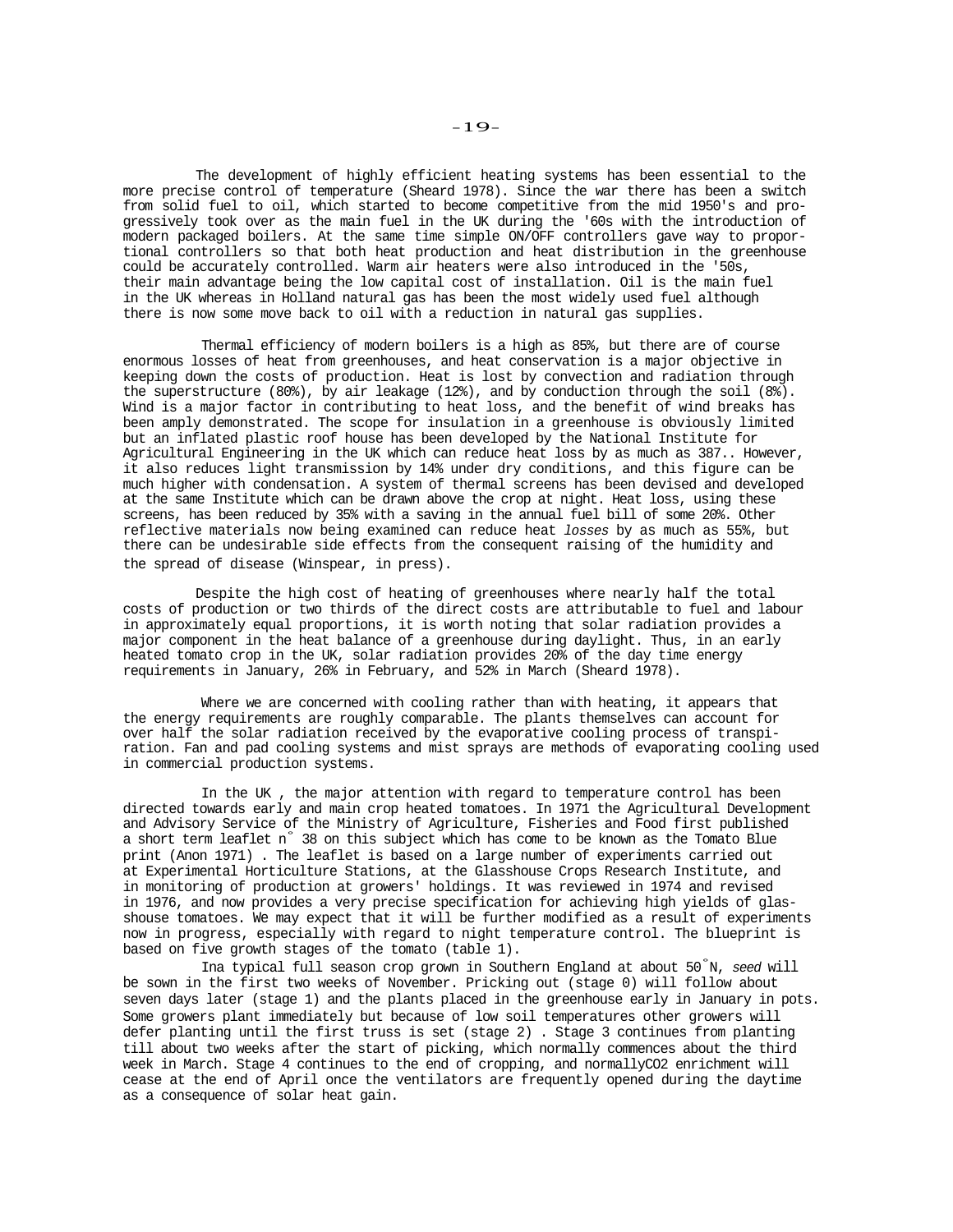## **TABLE CT.. Blueprint for the production of early and main crop heated tomatoes**

|                                                                                  | <b>NIGHT</b>             |                 | DAY                    |                       |                                 |                                     |
|----------------------------------------------------------------------------------|--------------------------|-----------------|------------------------|-----------------------|---------------------------------|-------------------------------------|
| Stage of Growth                                                                  | Minimum<br>.Temperatures |                 | Minimum<br>Temperature |                       |                                 | Ventilation<br>Temperature          |
| 0. Sowing to pricking off 20                                                     | (68°F)                   |                 | 20                     | (68 <sup>°</sup> F)   | 24                              | $(75^{\circ}F)$                     |
| 1. Pricking out to truss<br>buds just visible in<br>head of plant                | 15                       | $(60^{\circ}F)$ | 20                     | (68°F)                | 24                              | $(75^{\circ}F)$                     |
| 2. Visible truss to first<br>flower opening.<br>Planting before late<br>February | 15                       | $(60^{\circ}F)$ | 18                     | $(64^{\circ}F)$       |                                 | $24$ (75°F)                         |
| Planting after late<br>February                                                  | 15                       | $(60^{\circ}F)$ |                        | 20 $(68^{\circ}F)$    | 24                              | $(75^\circ F)$                      |
| 3. Planting till about,<br>2 weeks after start<br>of picking                     | 13–16<br>(56–62F)        |                 | 20<br>$(68)$ F)        |                       | With m<br>$26_{\circ}$<br>(80F) | Without CO2<br>24<br>$(75^\circ F)$ |
| 4. To end of cropping                                                            | $13 - 16$<br>(56–62°F)   |                 |                        | 18<br>$(64^{\circ}F)$ | 21<br>$(70^{\circ}$ F)          | 21<br>(70°F)                        |

**Degrees C (**°**F)** 

**Whilst the** establishment of optimal temperature regimes has for many years been a major objective of research into production techniques for glasshouse crops, and especially for tomatoes, it is only within the past 10 years that attempts have been made to link temperature control to incoming solar radiation. Nevertheless it had long been appalrent that in poor light conditions high temperatures induced tall, weak plants, which failed to flower and fruit normally. By contrast, when light conditions are reasonably good, high temperatures hasten plant development without adverse effects on flower and fruit production (Slack and Calvert 1972). Fundamental studies on photosynthesis by Gaastra (1959, 1963) showed that although the temperature response curve of tomatoes remains fairly flat over the range of 20-30°C at ambient CO2 levels (330 vpm) , there can be an increase in photosynthesis of about 30% over the same temperature range when the environment is enriched with CO2 to 1300 vpm. Subsequently Hand and Bowman (1969) devised some apparatus which led to the development of the NIAE light modulated controller by Bowman and Weaving (1970). Essentially this controller enables temperature to be modulated in relation to incoming solar radiation.

In practice the sensor measuring incident sunlight is a solarimeter placed outside the greenhouse since it is not practical to place it above the crop. Detection of solar radiation is by means of a thermopile, the analogue output of which is integrated and converted into electrical impulses which are stored in digital counting relays equipped with read out switches. At the end of a predetermined time interval (15-20 mins) the counts stored in the digital counting relays activate a selector to one of 10 possible positions corresponding to 10 levels of solar radiation integral, and this selector activates three resistors, the air temperature and CO2 concentration circuits.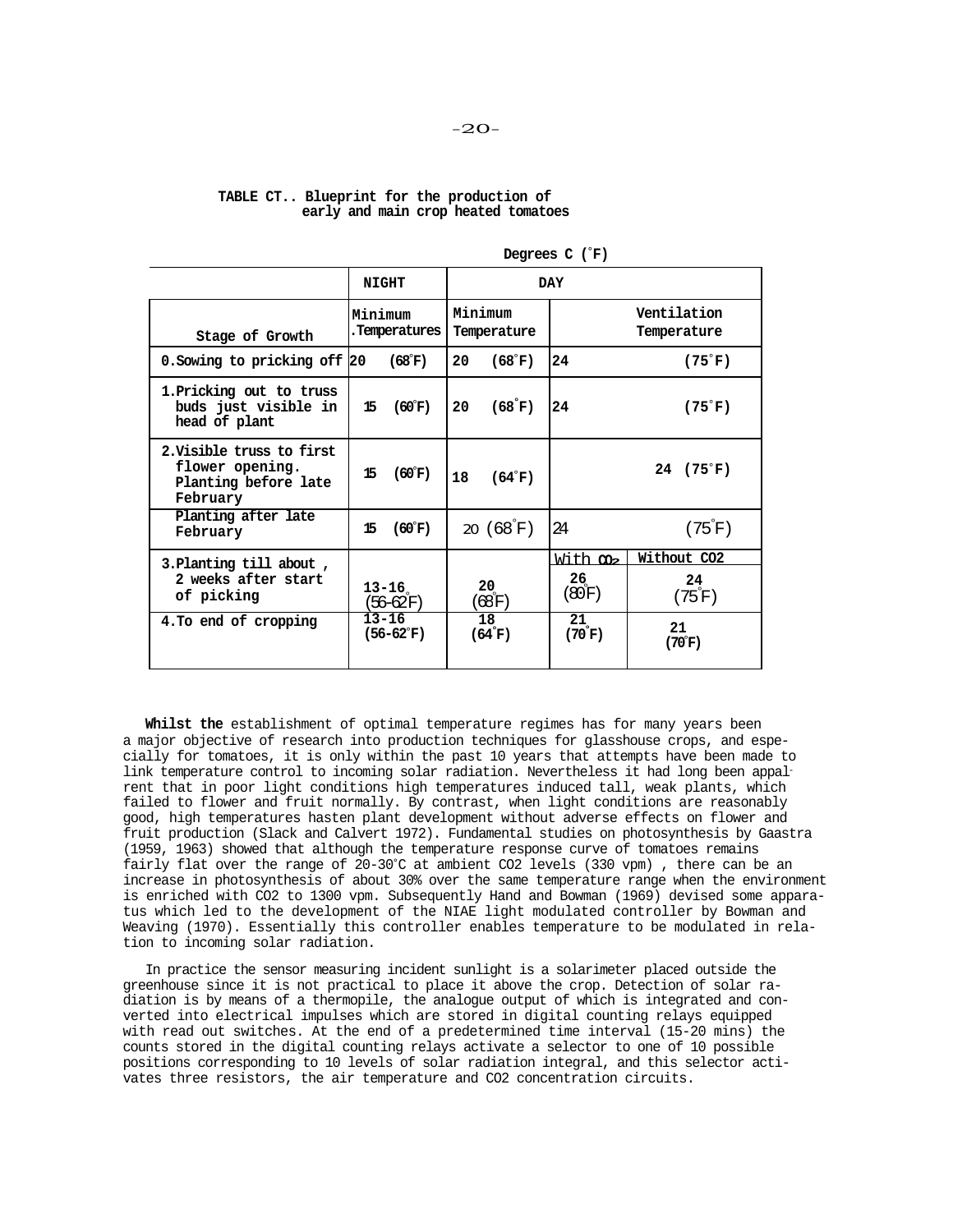The performance of this controller has been evaluated in a series of experiments by Calvert and Slack at the Glasshouse Crops Research Institute extending over a period of 5 years (Calvert and Slack 1976). In these experiments a constant level of 1000 vpm CO2 was maintained throughout the enrichment period. 4 day temperature regimes were applied; 2 with light dependent (modulated) control , and 2 with so called "steady" control by normal thermostats. One steady regime corresponding to the original tomato blueprint (night 18.0° C (64° F); day 20° C (68° F) was repeated in each experiment as the control treatment. Altogether 5 different light dependent regimes and 2 others steady regimes were tried during the three years of experiments on day temperature control.

The effects on total monetary returns of light dependent treatments applied in the pre planting stage were small and generally without significance. The effects in the post planting stage (to the end of April when CO2 enrichment was discontinued) varied according to the program used and the radiation levels, particularly in the months of March and **IVO .** An impressive result was achieved with light dependent control in the first experiment when radiation levels were above average, but this contrasted with a relatively poor performance in the third experiment year when radiation levels were generally low.

Much of the advantage gained when the best light dependent regime operated in above average light conditions **nNst** have been due to the incorporation of a ventilation temperature higher than that which operated for the control treatment since a similar advantage was gained with a steady regime where the temperature was allowed to rise naturally to

the higher ventilation temperature 26 C (80 F). In fact the greenhouse itself acts as a light dependent controller on conventional thermostat control under conditions of high radiation, and the effect of a higher ventilation temperature was anticipated from knowedge of the interaction of CO2 enrichment with temperature (Gaastra 1966).

The experiments have therefore shown that it is possible to get significantly higher monetary returns with both light dependent control and steady regimes modified to the higher ventilation temperature. It is doubtful, however, whether the best light dependent regime was significantly better than the most successful steady regime in a good light year. In a poor light year the results are likely to be significantly worse.

Further experiments have been carried out with the light modulated controller to examine the effects of modulating night temperature on the basis of the previous day's radiation. This was prompted in part by the observation that a high rate of photosynthesis during the day, associated with high radiation, was followed by a high rate of respiration at night. It was suggested that a lower night temperature might slow down the rate of dark respiration and thereby save fuel without a commensurate loss of yield since a high rate of dark respiration was assumed to be wasteful of assimilate.

In the first experiment (Calvert and Slack 1977), light dependent night temperature control was compared with two constant temperatures (16 and 18° C). No significant differences in yield or monetary returns were recorded in the preplanting stage, but in the post planting stage both early yields and values were significantly reduced in both the lower variable and lower constant temperature regimes. Total yields and returns for the variable treatments were slightly higher than for the two constant temperatures, but not significantly so. In a second experiment (Slack and Calvert 1978) the effects of within night temperature changes on fruit production were examined. Differences in the pre-planting stage were small, and in the post planting stage early yields were greatly reduced with the lower mean night temperatures. The results suggest that no financial advantage is gained (taking into account market returns and the cost of fuel) from mean night temperatures above 16 C in the pre planting and 14 C in the post planting stages.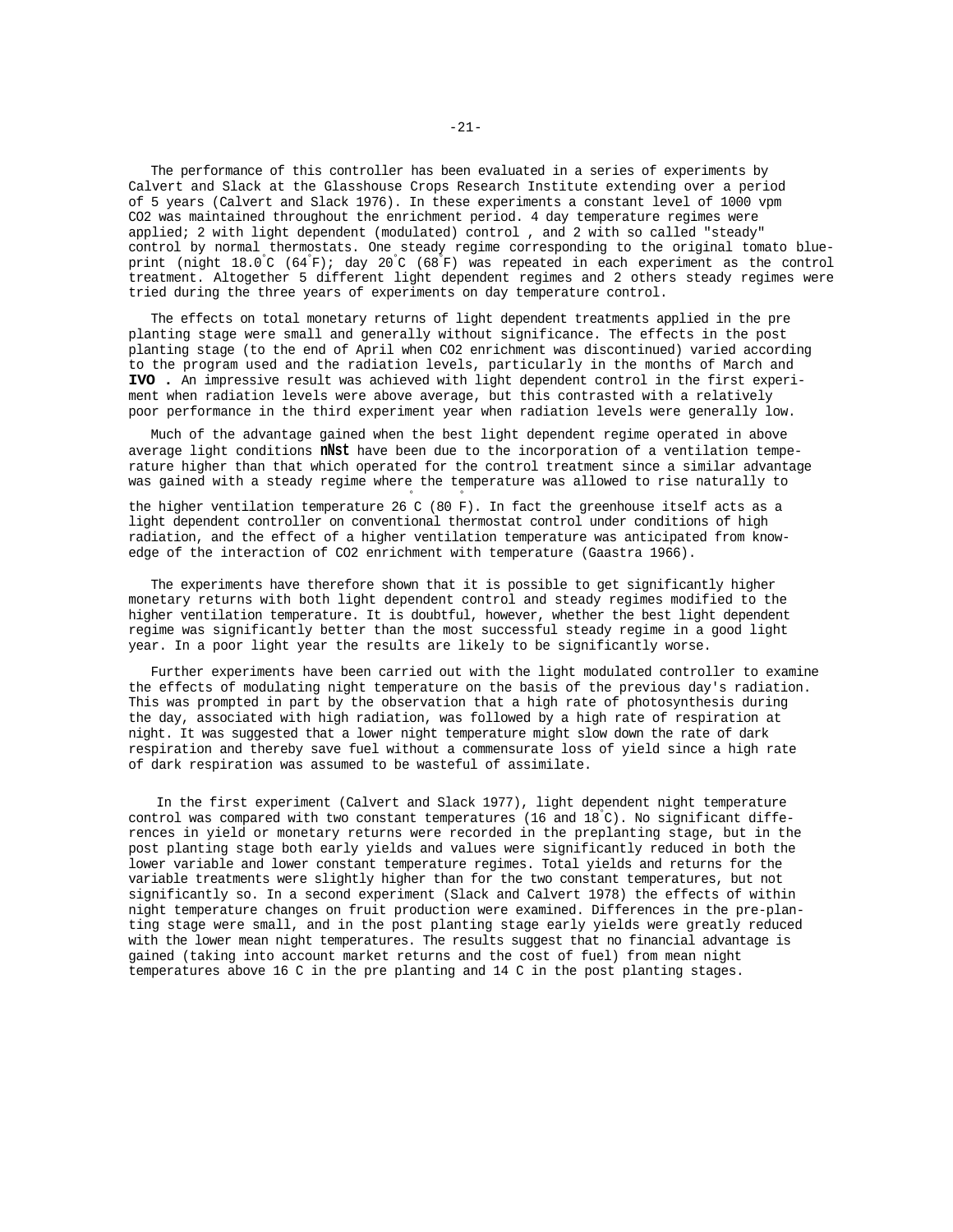The general conclusions from these exhaustive experiments is that, despite the precision of temperature control in modern greenhouses, a light modulated controller does not appear to be beneficial at this stage. The same conclusion appears to be true for the Dutch4d x control system, which operates on the basis of maintaining the moisture saturation deficit in the greenhouse atmosphere at a constant and appropriate value (van Drenth and Achterberg 1969). Although some 200 of these controllers have been installed on grower's holdings, there have been few reports of their continuing use.

## Carbon dioxide

It is worth recalling that as early as 1916 in the Second Annual Report of the Experimental and Research Station at Cheshunk the predecessor of the Glasshouse Crops Research Institute - an account (Lister 1917) was given of the measurement of carbon dioxide in the greenhouse atmosphere which showed that it could reach four or five times the ambient concentration at soil level, whereas at the top of the house it was only just above ambient although during the night the concentration normally rose. Some of the first experiments to investigate the possibility of increasing yields in greenhouse crops by carbon dioxide enrichment were done at Cheshunt by Timmis (1923). These experiments involved the injection of carbon dioxide into the greenhouse in concentrations up to ten times ambient. Owen et al (1926) and Small and White (1930) demonstrated increased yields of tomatoes and cucumbers in greenhouses enriched with carbon dioxide from several different sources; and Bolas and Melville (1935) obtained yield increases of tomatoes of nearly 14% over the whole cropping season from enrichment with carbon dioxide produced by burning paraffin.

Experiments continued up until the war.There was then a long gap until the 50s and early 60s when there were reports of increased yields of cucumbers, tomatoes and heat lettuce from several European countries (Kilbinger 1951, Briejer, 1959 and Klougart 1964) and North America (Wittwer and Robb 1964). In the UK ,Gardner (1964) demonstrated the value of carbon dioxide enrichment for heat lettuce and winter flowering chrysanthemums at the Lee Valley Experimental Horticulture Station. The rapid developments in glasshouse engineering and control instrumentation that derived from the work of L.G.Morris and his colleagues at the National Institute of Agricultural Engineering pointed the way for much more precise and integrated control of environmental factors including carbon dioxide.

This work was paralleled at GCRI by biological studies of the response of greenhouse crops to the integrated control of temperature, ventilation and carbon dioxide. Thus, it has taken 50 years to exploit commercially the original observations of the advantages of CO2 enrichment, but it must be recognised that the technique did not become practically feasible until systems of automatic control of temperature and ventilation were generally available. Even today it is probable that only about a third of the heat tomato acreage in the UK is CO2 enriched, although virtually all the early crop which shows the greatest benefit is. In Holland, the area of protected crops that is enriched is almost certainly higher because with natural gas heating systems it is possible to pipe the flue gases directly into the greenhouse environment. In a series of experiments on CO2 enrichment of early tomato crops, Slack and Calvert (1972) and Calvert and Slack (1975, 1976) were able to confirm the work of Gaastra (1959) which had been carried out on single tomato leaves, showing that a level of three times the ambient concentration of CO2 (1000 vpm) is optimal for this crop.

The effects of enrichment at three levels (600, 1000 and 1400 vpm) were studied on a number of factors affecting yield and quality in both the preplanting and post-plantimg stages:-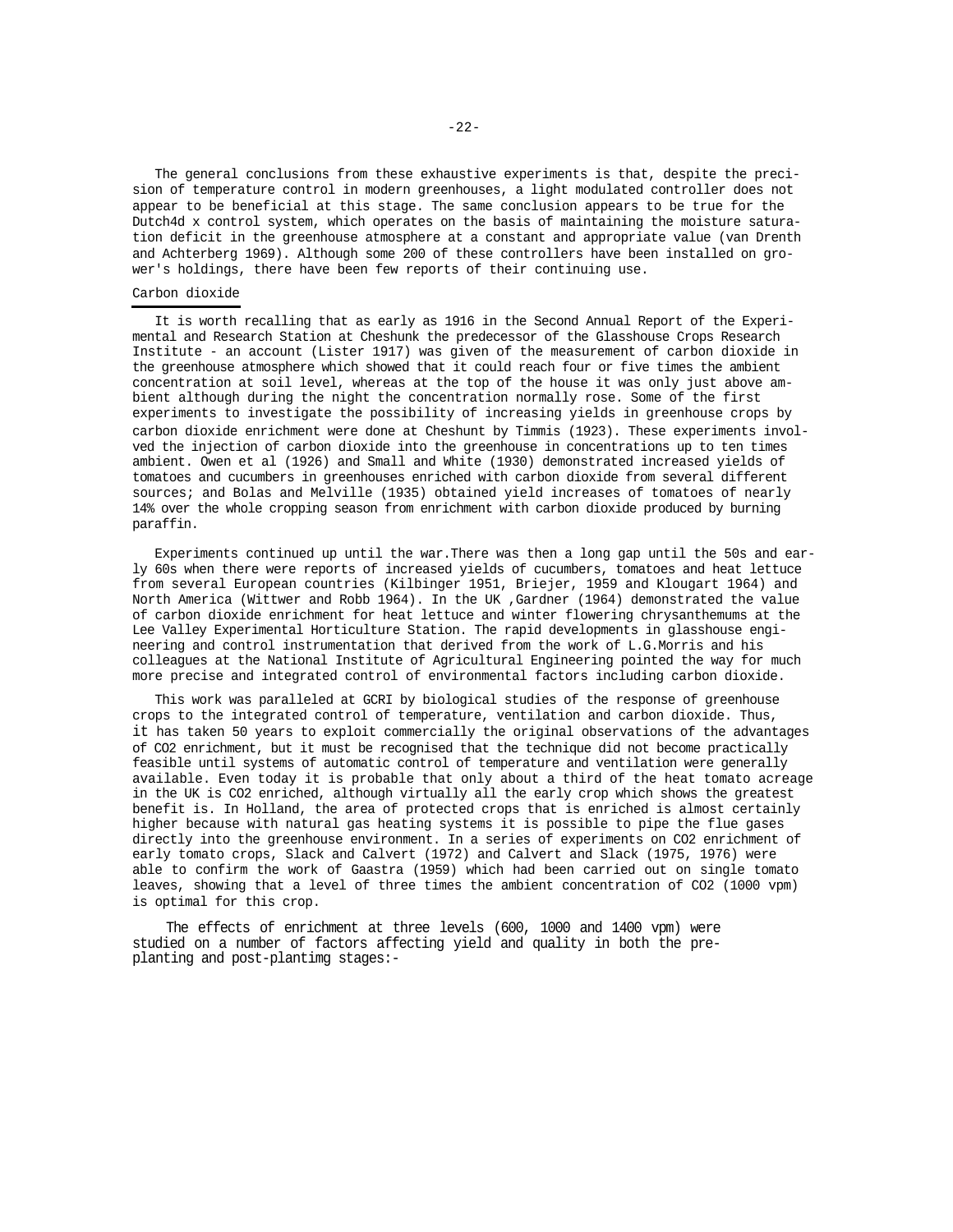## i) Date of flowering

Pre planting enrichment induced earlier flowering throughout the first 10 trusses, although earliness diminished from about six or seven days at the first truss to two or three days at the tenth truss. Differences between the enrichment levels were small but consistent; 1400 vpm was one day earlier than 1000, and this in turn was two days earlier than 600 vpm. There were no significant differences between the three levels of enrichment in the post planting stage.

## ii) Fruit numbers

The were no clear out differences in the effects of enrichment in the pre planting stage but fruit development on the first truss was clearly improved. In the post planting period, fruit numbers were increased by enrichment.

# iii) Fruit yield and fruit quality

Significantly higher yields and values resulted from enrichment in both pre- and post-planting stages. Actual increases in yield of enriched over non-enriched were 136% at 600 vpm; 149% at 1000 vpm; and 148% at 1400 vpm. There was some improvement of grade-out with pre-planting enrichment but not with post-planting.

In another experiment Slack and Calvert were able to show that reducing the duration of the enrichment period in the pre-planting stage had little effect, but reductions in the post-planting stage caused significant reductions in yield which ware roughly proportional to the reduction in enrichment time. It appeared that reducing the duration of enrichment in the afternoon was preferable to the morning, suggesting some differences in photosynthetic efficiency after midday. Father surprisingly, varying the frequency of water applications during the CO2 enrichment period from every second to every eighth day, had little effect on yield.

One of the more dramatic effects of CO2 enrichment is the amelioraticn of abortion in the first truss. Comparative figures for enrichment in the pre-planting stage showed 53% at 1000 vpm; and 11% at 1400 vpm. The most likely explanation for this is that in low light CO2 increased photosynthesis in the same way as does extra light with a consequent benefit to the developing truss. Hurd (1968) estimated that CO2 enrichment at 1000 vpm roughly corresponded to an increase of 30% in the level of winter light.

#### Relative humidity

This environmental factor has received less precise attention than the others, although a good deal of experimental work has been done on the general effects of high relative humidities. The only reference to humidity in the ADAS Tomato Blueprint is to the risks of a high relative humidity in the rapid development and spread of disease. Damping down is widely practiced in tomato cropping, both to avoid water stress and to cool the plants. It also improves fruit setting by raising the humidity around the plants and dislodging the pollen. In greenhouse control systems a humidistat is sometimes installed to operate the ventilation system to expel moisture laden air from the house when the relative humidity rises to a predetermined level and day pipe heat is applied for similar reasons.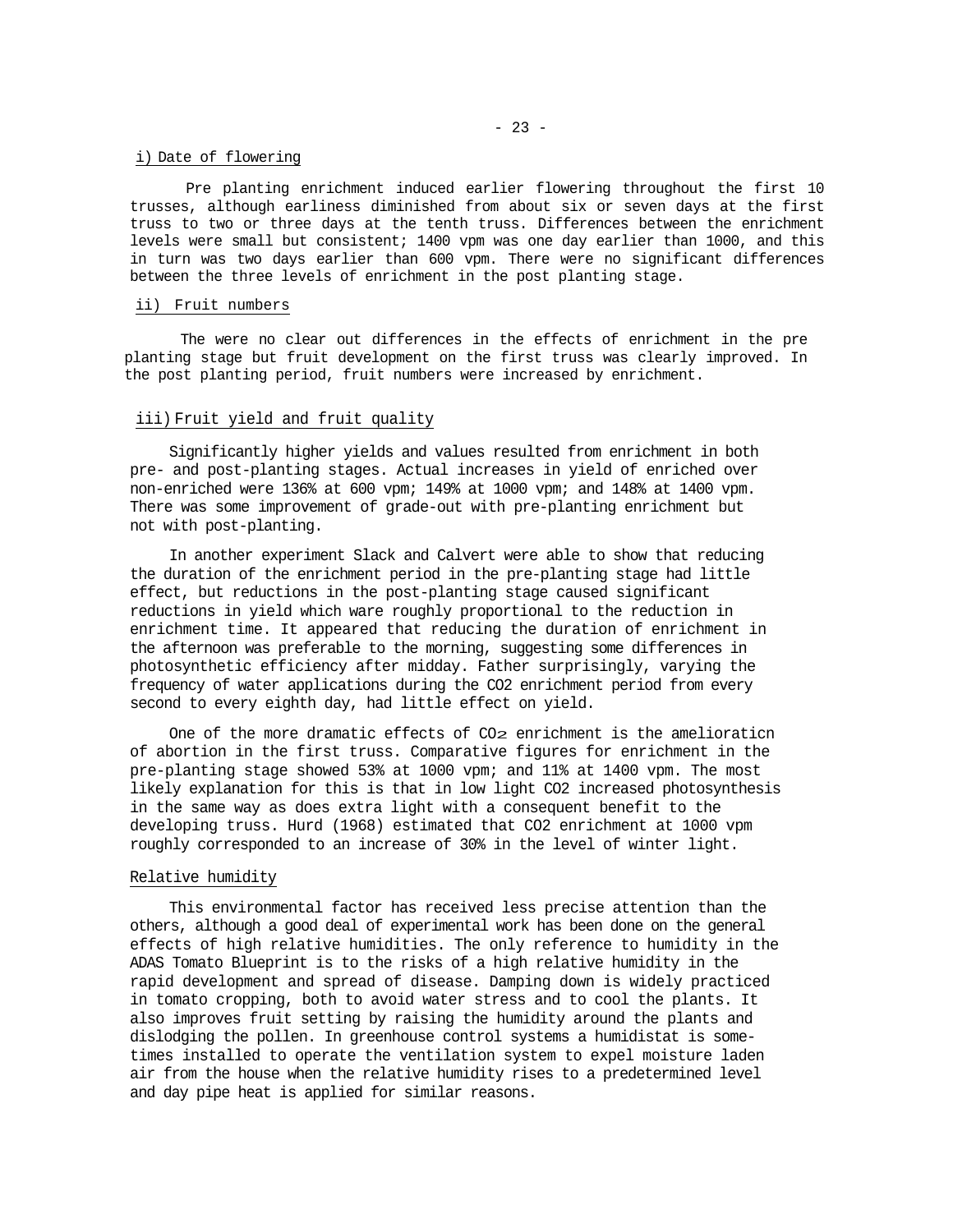THE ROOT ENVIRONMENT

The factors that need to be controlled in the root environment are the substrate and the supply of water, nutrients and oxygen (the last especially in hydroponic systems).

## Substrate

Soil and soil-based composts: The trend in recent years has been away from the traditional culture in border soil. This is due in part to the high labour costs involved in preparing the soil, and in soil sterilization by steam or chemical fumigation, which is essential for the control of soil borne pests and diseases. Some use has been made of soil-based composts in troughs where peat and grit are added to the greenhouse *soil.* The use of troughs demands more frequent watering to avoid water stress. Crops must be watered once or twice daily so that an irrigation system is essential. Low level spraylines are used to ensure that the compost is maintained at field capacity. Alternatively, watering from below can be achieved by using a capillary watering system such as One deVised by the NTAE.

Peat: The major development in recent years has been to culture in peat either mixed with various additives such as Perlite and. Vermiculite,•and with sand and grit in troughs or with straw in cucumber culture. The most rapid change, however, has *been* in the development of the use of fertilised peat filled into bags or "modules" (350 mm x 1000 mm, or about 15" x 40"7. These modules are extensively used for tomato production and account for about a quarter of the U.K. heated tomato crop and virtually the whole of the production on Guernsey. Each module made of 500 gauge polyethylene supports 3 tomato plants, and the modules are usually laid on laminated plastic sheet with the black side down and the white side up to increase reflectance and to control weed growth and the ingress of disease from the border soil. Plants are stood on the modules at the normal time but are not usually planted until the first truss is set. Peat is light in weight and has a high water holding capacity, coupled with good aeration. It has, however, little "buffering" capacity, and with the small root volume of the modules it is essential that water and nutrients are applied with great precision so that drip irrigation is invariably used. The amount of water applied is usually determined on the basis of the daily integral of solar radiation (Morris et al 1957), the figures for which are made available in the U.K. through ADAS. Analysis of Peat at monthly intervals is important to ensure that the level of nutrients is<sup>-</sup> correct and that the plants are kept in proper vegetative/fruiting balance.

Peat can also be used in a continuous drip irrigation system in which there is an unlimited supply of water and nutrients to the root zone of each plant. The surplus solution which runs off can in such a system be collected and recirculated.

Rock Wool: Rock wool as a medium for growing crops in gullies has been attracting Increasing attention from growers, especially in Sweden, Denmark and Holland. The total area *in* Holland, where it is used exclusively for cucumber crops, was reported to have reached 25 ha in 1977 (Verwer 1978). The system is essentially one of continuous drip irrigation, and the use of rock wool provides some "buffering" capacity lacking in a fully hydroponic ,system. It is claimed that cucumbers grown in this system are one week earlier than a comparable soil-grown crop, are of better quality and yield some 10-15% more.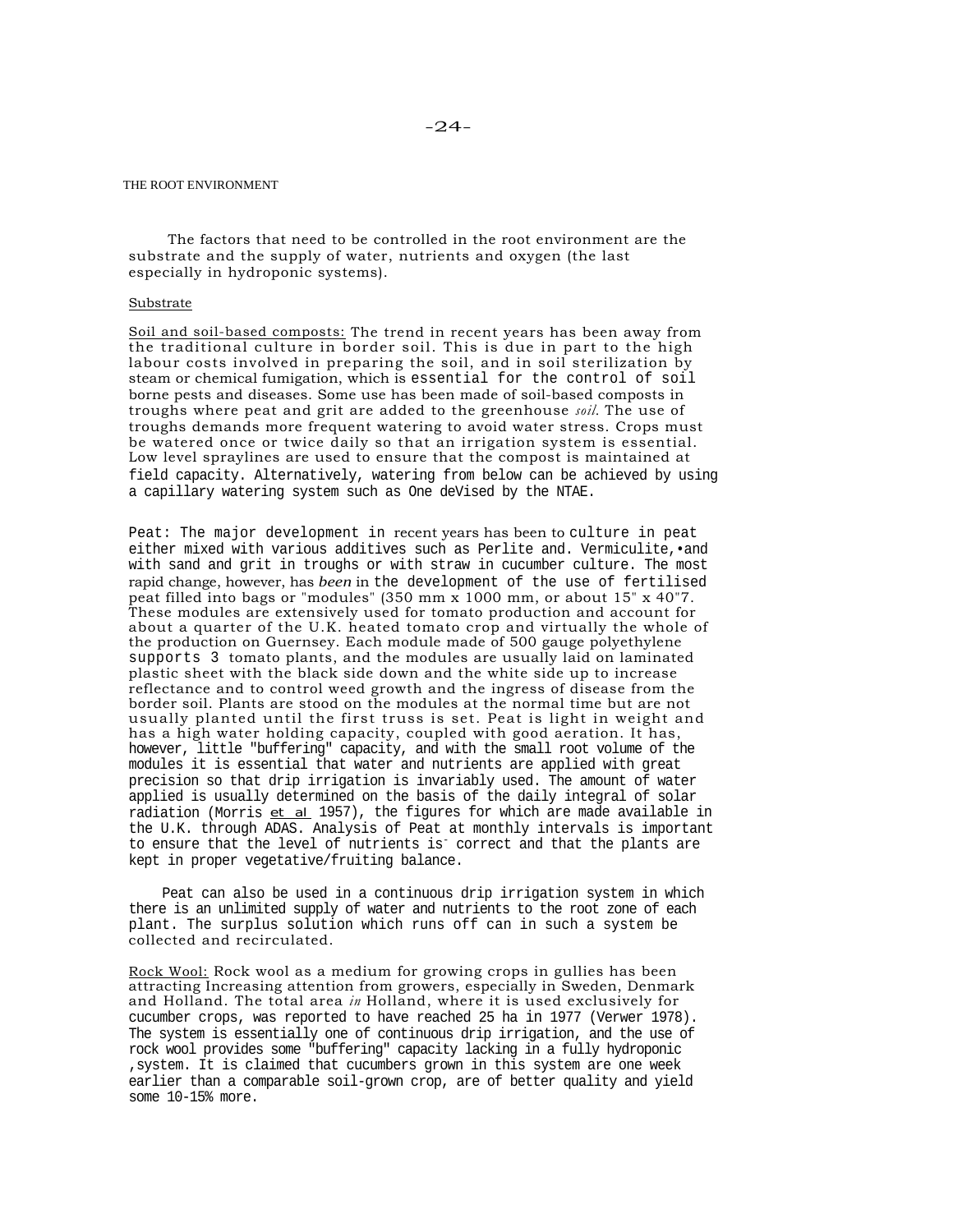At the Institute of Agricultural Engineering at Wageningen, tomatoes have been grown at a lower air temperature by using a root heating system. This system, installed under the roots of the tomato plants and operating at 40° C, allowed a night temperature of 12° C to be used in the air environment apparently without loss of yield (Verwer 1978).

Hydroponics culture - Nutrient Film Technique (NFT): Static hydroponic culture has been attempted commercially for vegetable crops, and especially for tomatoes, for many years. As long ago as 1938 the Agricultural Experiment Station at Berkeley, California, published a circular "The Water Culture Method for Growing Plants without Soil", the authors being Hoagland and Arnon (1938). Nutrient Film Culture was developed in 1966 as a research technique, but it was Cooper (1975) who first saw its commercial potential. The basic principle is a simple one of circulating a shallow stream of solution containing the essential nutrients over the roots of growing plants to provide adequate aeration and adequate supply of water and nutrients. Whilst the concept of the "nutrient film" is probably original, the idea of circulating the nutrient solution is certainly not. There is evidence to indicate however that, in terms of crop growth, nutrient film culture has advantages over a deep, circulating system of hydroponics even when this is adequately aerated.

## Methods of Nutrient Film Culture

A slope of 1 in 75-100 is prepared on the glasshouse floor, with care being taken to ensure that the surface is even so that problems do not arise with pools of nutrient solution forming in the gullies. A gully in which the plants are grown may be formed from rigid or semi-rigid plastic or polyethylene film or raised on supports. It should have a base of about 250-300 mm with an arrangement of clips along the top to enable the gully to be closed around the stems of plants to exclude light. A capillary matting of synthetic fibre is usually placed in the bottom of the gully. A range of gully types is available commercially in both Europe and North America, and some growers have fabricated their own gullies from polyethylene film.

The experimental approach to flow rates for the nutrient solution has been largely empirical, but is commonly about 1-3 litres per minute from the inlet tube although some growers use a much slower flow rate. Similarly the length of the gully varies considerably, but probably should not exceed 30 metres. The other essential components of the system are the circulating pumps and the storage tanks for the nutrient solution. A range of submersible pumps are available commercially, and there are differing views on the requirements of the storage tanks. Some growers favor a tank capacity of only 10 per cent of the total nutrient solution circulating. Others will use a much larger proportionate capacity. In all cases *alarm systems are*  necessary to protect against pump failure.

Various methods of propagation have been tested from bitumen/fibre pots containing loam or loamless composts to various types of aggregate and rock wool cubes.

#### Nutrition

Conventional nutrient solutions used in hydroponics such as those published by Hoagland and Amon (1950), and Hewitt (1966), have proved ,effective in nutrient film culture and have in some instances been modified. The original formula of Cooper is shown in Table 2.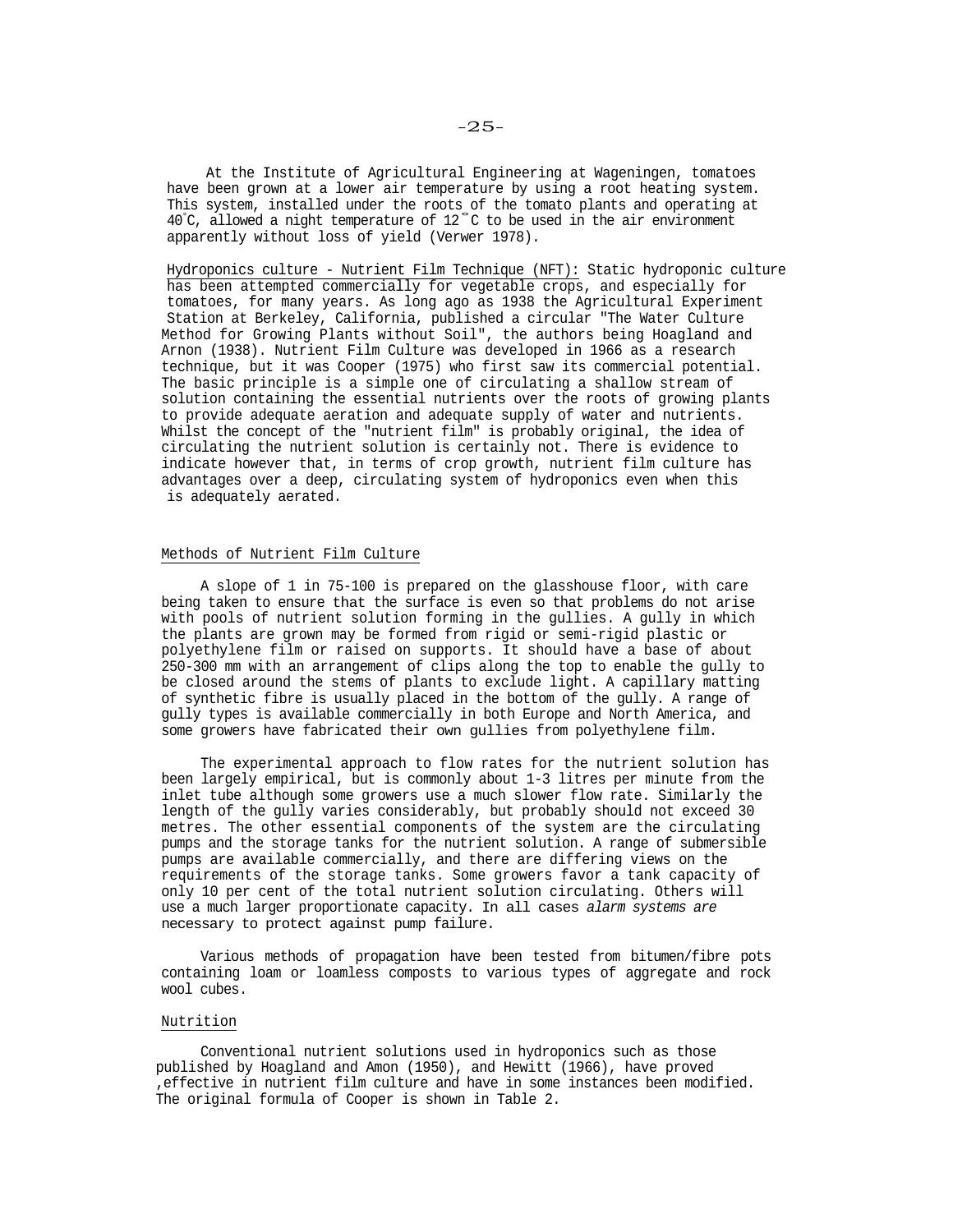Table 2:

Nutrient Solution (Cooper 1975) for nutrient film culture of tomatoes

|            | Average ppm |                                                             | Average rate of                    |
|------------|-------------|-------------------------------------------------------------|------------------------------------|
|            | achieved    | Source of                                                   | supply (grammes/                   |
| Element    | in solution | Supply                                                      | plant/Week)                        |
| Nitrogen   | 206         | Potassium nitrate                                           | 2.25                               |
| Potassium  | 250         | Calcium nitrate<br>Potassium nitrate<br>Potassium phosphate | 2.08<br>given above<br>0.088       |
| Phosphorus | 39          | Potassium phosphate<br>Phosphoric acid                      | given above<br>0.36<br>millilitres |
| Calcium    | 237         | Calcium nitrate                                             | given above                        |
| Magnesium  | 78          | Magnesium sulphate                                          | 1.63                               |
| Iron       | 2.80        | EDTA iron                                                   | 0.11                               |
| Manganese  | 0.79        | Manganese sulphate                                          | 0.014                              |
| Copper     | 0.06        | Copper sulphate                                             | 0.0002                             |
| Molybdenum | 0.02        | Ammonium molybdate                                          | 0.0001                             |

Automatic control of conductivity has been widely adopted, and this is generally held at levels above 2000 micromhos. It allows the nutritional requirements of the crop to be met satisfactorily although imbalances can develop and give rise to deficiency symptoms even though the conductivity readings remain high. It is also argued that higher concentrations can be used to stress the plants osmotically but there is no clear evidence on this aspect and, indeed, plants can tolerate concentrations up to 6000 micromhos without apparent reduction of vigour.

pH is automatically controlled in most installations at pH 6-6.5 to ensure that phosphates and trace elements remain in solution. Adjustment of pH is normally made with phosphoric or nitric acids.

Winsor and Massey (1978) have demonstrated that a tomato crop can be grown in nutrient film culture at surprisingly low levels of nitrogen and potassium. Root growth, the lack of which can be a problem in nutrient film, was actually increased at low nitrogen levels. The nominal treatment concentrations in parts per million (ppm) in their exneriments were  $10 N + 100 K$ ,  $85 N + 20 K$  and  $10 N + 20 K$ . Supplementary pumps in the system ensured that concentrations were maintained at these levels around the roots of the plants. In such a system tomao plants grown to six trusses remained entirely free of deficiency symptoms at maintained concentrations of 10 N and 20 K ppm, but if the supplementary pumps were disconnected then deficiency symptoms quickly appeared and persisted throughout cropping and the plants were found to have taken up only half the amount of nitrogen as compared with plants grown at maintained levels. Plants grown at maintained levels of 10 ppm N were as vigorous as those grown at 85 ppm N showing that very low nutritional levels were sufficient in a fully maintained system.

Uptake of nutrients was found to be directly related to water uptake, and this in turn to solar radiation. Although we do not as yet have precise information, it appears that plants grown in nutrient film culture **in** glasshouses require about 85 per cent of the water that would be applied to a soil-grown crop on the basis of daily integral of solar radiation.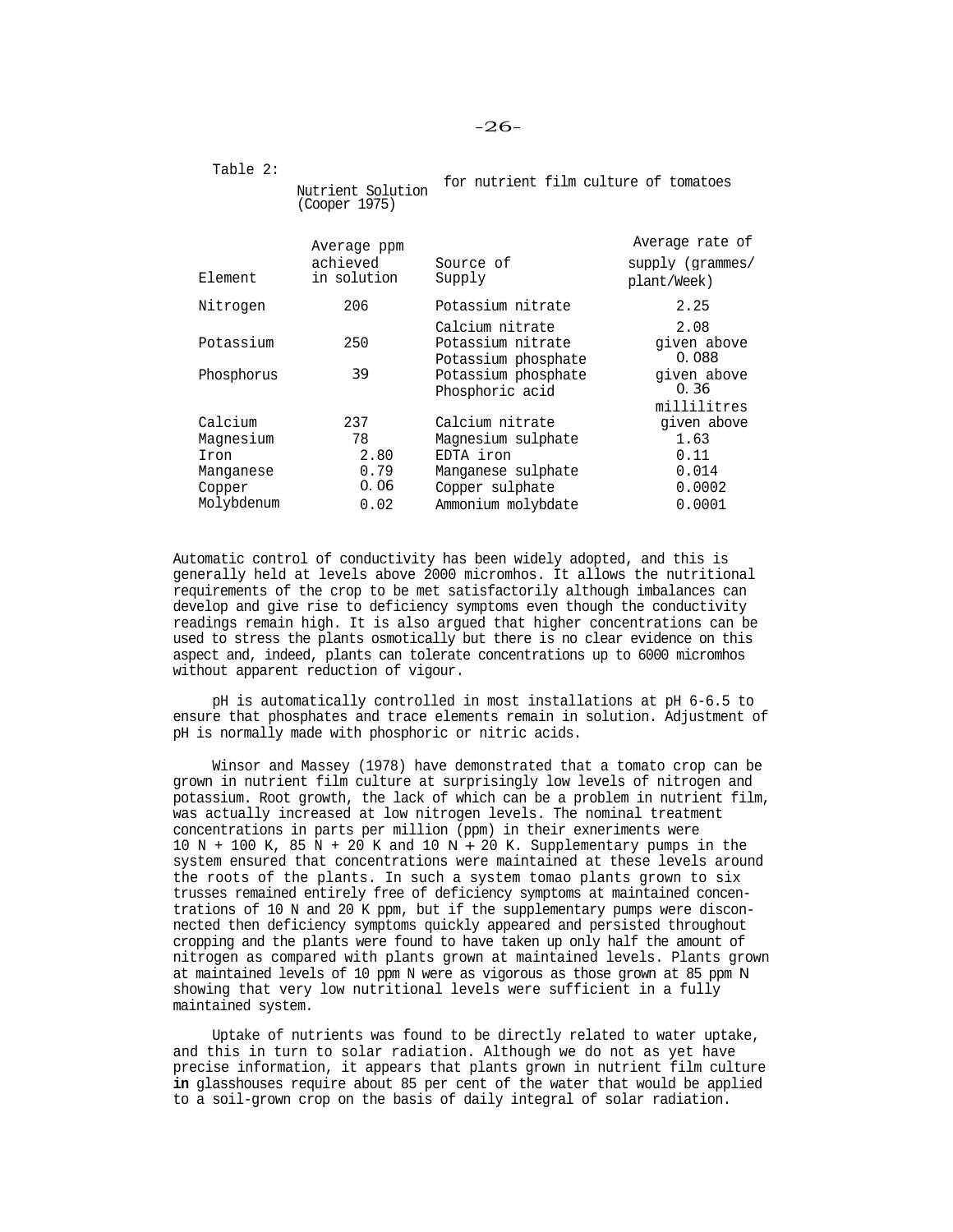Tomatoes were found to be especially responsive to different sources of nitrogen. Where, for example, half the nitrogen was supplied as the ammonium ion, plants showed poor leaf growth with grey colored foliage, whereas when the supply was exclusively in the form of nitrate nitrogen, the foliage was luxuriant and dark green in color. Ammonium-N has the added advantage of keeping the pH down although at levels of 100 ppm it appears to have a toxic effect which may be due to the excessive acidity it causes.

The overall quality of fruit from experiments and from commercial production has been very good.

## Root temperature

One of the features of nutrient film culture of protected crops that has attracted interest is the suggestion that it will be possible to heat the circulating solution and so save energy by using lower temperatures in the aerial environment. To date no critical experiments have been done on this aspect of root temperature control at different air temperatures, but Moorby (1977) has examined the effects of temperature on the growth, uptake of nutrients and yield of tomato plants in a circulating nutrient solution.

A 10-truss crop of tomatoes was grown in each treatment in a fully insulated and aerated deep hydroponic culture system and compared with a crop grown in the border soil of the same house. The uptake of N, P and K from the solutions was estimated from . regular analyses, and additionally plants were analyzed for these major nutrients.

The results are presented in Table 3. There was a positive relationship between root temperature and water and nutrient uptake. There appeared to be little uptake of phosphate at 14° C, and the yield was small but the quality in terms of total dry matter, reducing sugars and acidity was surprisingly good. The root system at this temperature was much more restricted, and it is possible that this selectively affected phosphate uptake. It is unlikely to have been attributable to the factors that affect phosphate uptake in soils such as the low diffusion rate of the phosphate ion. The advantage of the higher root temperatures persisted throughout the period of cropping so that the later trusses were much heavier than the corresponding trusses on plants grown in the border soil.

| Table 3: | Effect of root temperature on the growth, uptake of nutrients |  |
|----------|---------------------------------------------------------------|--|
|          | and yield of tomatoes group in circulating nutrient solution. |  |
|          | (Moorby 1977)                                                 |  |

| Root/Air Temperature         | ്റ          | 14/18                  | 18/18                  | 23/18                  | soi1/18                |
|------------------------------|-------------|------------------------|------------------------|------------------------|------------------------|
| Mean Dry Wt per plant<br>(q) |             | 250.50                 | 397.68                 | 676.21                 | 362.90                 |
| Concentration (mg $q^{-1}$ ) | N<br>Ρ<br>Κ | 19.56<br>4.47<br>33.60 | 23.97<br>5.75<br>40.94 | 21.46<br>5.70<br>43.57 | 22.92<br>3.86<br>44.55 |
| Total amount in plant<br>(q) | N<br>Ρ<br>K | 4.90<br>1.12<br>8.42   | 9.53<br>2.29<br>16.28  | 14.51<br>3.86<br>29.46 | 8.32<br>1.40<br>16.17  |
| Fruit yield (Kq/plant)       |             | 2.22                   | 3.36                   | 6.45                   | 3.90                   |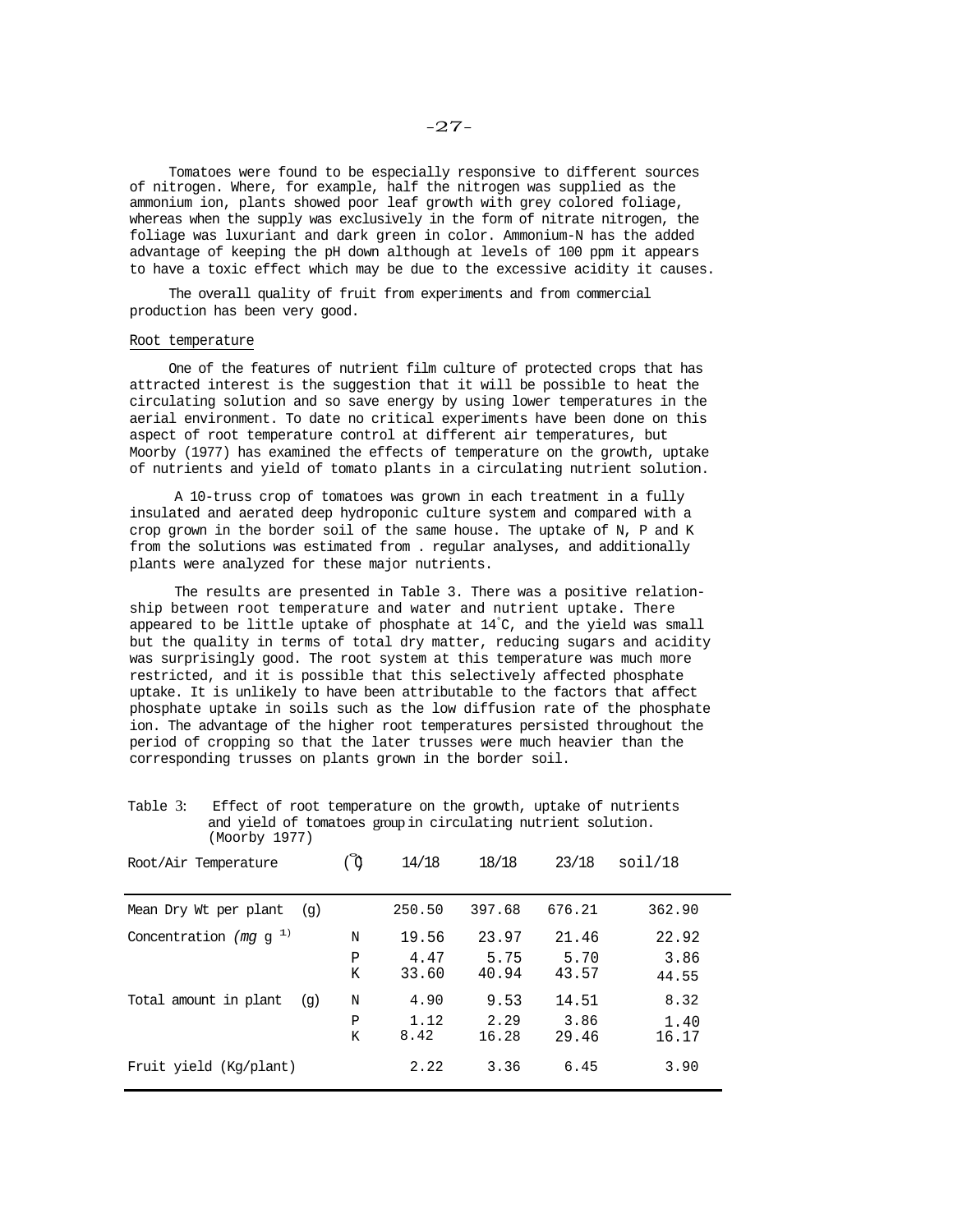An experiment at Fairfield Experimental Horticulture Station of ADAS showed that it was possible to lower the night temperature of a tomato crop to 9° C without loss of yield by heating the circulating solution to 25° an experiment in the current year with an early tomato crop, Cooper and Moorby (unpublished) have examined the effects of heating the solution at five different temperatures (20, 23, 26, 29 and 32°C), and a single air temperature of 20 C day and 9°C night. A control with unheated solution was grown according to blueprint (20° C day, 18-15° C night). There were no marked differences in the early yields for all treatments, but when the plants were pulled out on the 29th June the cumulative yields showed small differences only between the four higher temperature treatments but the 20° C solution gave 12% lower yield. Although this was an experiment conducted at one air temperature only it does give promise that heating the circulating nutrient solution will allow of a lower night temperature in the aerial environment, thus saving fuel. Orchard (personal communication) has conducted a more elaborate experiment on Guernsey this year. In general, his root warming in *NFT* has given similar results to Cooper and Moorbyls. There was no benefit however in peat from root zone warming. In neither trial was there evidence of an interaction between root temperature and air temperature. C. In

## Root death

There have been instances of poor growth and fruiting once the early crop has been picked from November sown tomatoes grown in nutrient film. Generally, the growth in nutrient film is good with higher flower numbers than in soil-grown crops, but in April-May the leaves of nutrient film grown plants can wilt and the middle trusses either fail to set or give low yields. This problem has been found to be associated with root death and occurs also in cucumbers. Affected tomatoes eventually recover in early June and vigorous, healthy, roots replace the dead root mat. In cucumbers, however, wilting can be much more severe and the plants may die.

Growth analysis studies of the tomato by Hurd and Gay (1977) have shown that in young plants the rates at which shoot and root gain in weight are at first similar, but whilst shoot growth (including fruit) continues at a fairly constant rate, root growth ceased about 4 weeks after anthesis of the first truss.

With the onset of fruiting, vegetative growth of both shoot and root is reduced, and root extension growth diminishes to zero, subsequent root growth being confined to the production of fine roots on the existing main network so that there is no net gain.

The vegetative shoot also stabilizes in size at this time with the production of new leaves being balanced by an equivalent loss of old leaves (in commercial practice they are removed manual:10 with the result that the root-shoot ratio remains constant. This pattern of root growth and root death is not, however, peculiar to nutrient film culture but occurs also in. soil. It is more dramatic in hydroponic culture because the dead roots are obvious, but it does not appear to be associated with a primary fungal pathogen. Price (1977) has shown that  $112-12$ phthora ervthroseptica, a weak pathogen of solanaceous plants, can consistently be isolated from the root mat. However, no plants were killed by this fungus and no other known pathogens were identified. Attempts to induce root death by the deliberate introduction of pathogens have also been inconclusive (Staunton and Cormican 1978; Price 1978).

A simple explanation for root death might be that increased demand for carbohydrates by the developing fruit starves the root system. This could be more pronounced in nutrient film crops since the earlier yield can be heavier than in a conventional soil-grown crop and there may therefore be a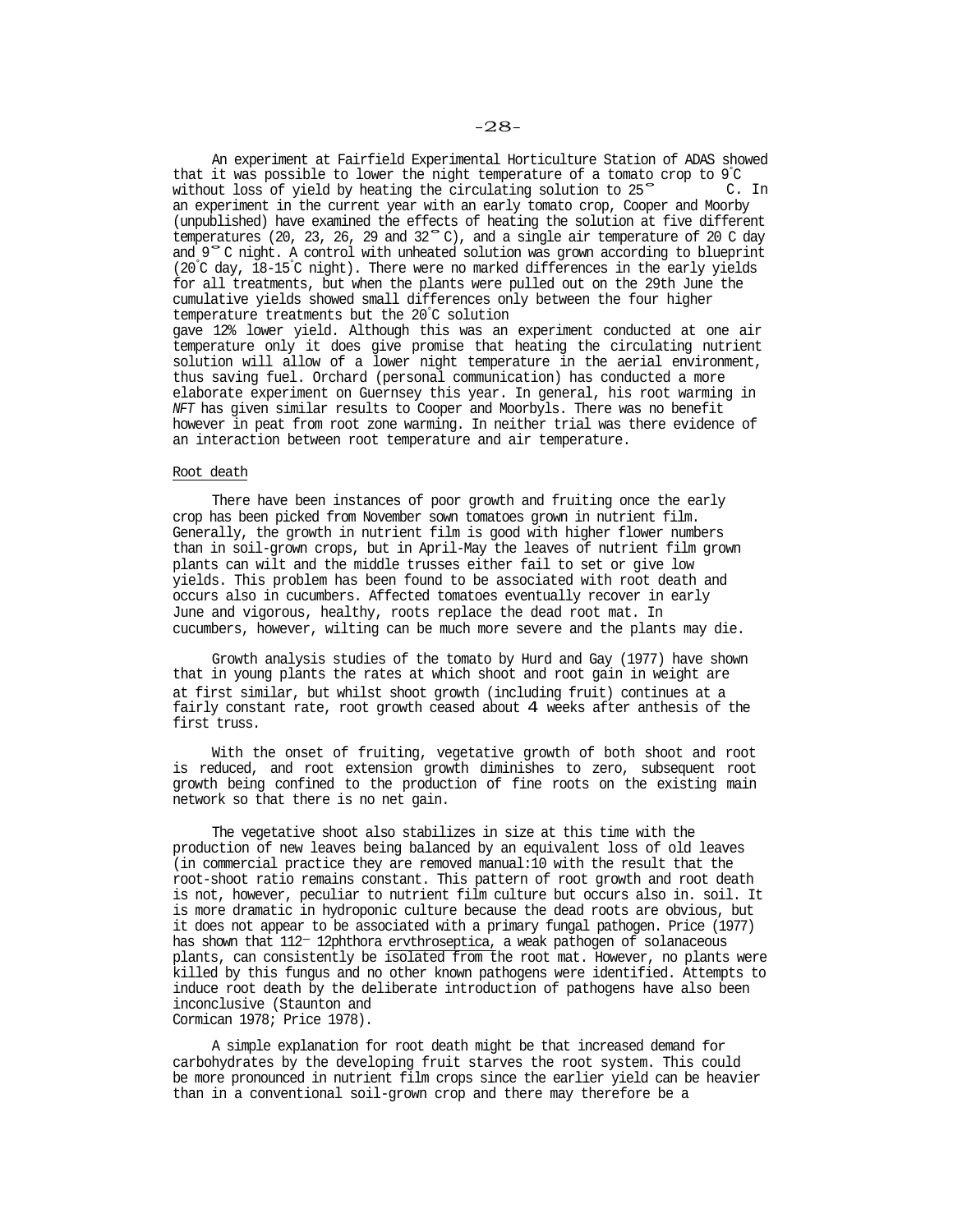greater imbalance of vegetative to reproductive growth in the early fruiting stage. Other studies by Tucker (1977) have, however, revealed that there is a build-up of cytokinins and auxin in the circulating nutrient solution in tomato crops. The level of cytokinins rose from 3 ppm on the 26th March to 80 ppm on the 5th May, and then fell sharply to reach 0.4 ppm by mid-July. Changes in auxin followed a similar pattern with the corresponding figures being 0.1, 5.0 and 0.3 ppm. The date of peak concentration of both hormones corresponded with the time of maximum root death, and the subsequent rapid fall in levels was associated with root recovery. Attempts have been made by Hurd (1978) to induce root death by growing plants in solutions with high levels of cytokinins but without success.

Recently it has been suggested that root death could be caused by the toxicity of iron chelates, particularly EDTA. Concentrations of EDTA above 10 ppm are known to *be* toxic (Hewitt 1966), and EDDHA appears to be more satisfactory although this chelate can cause manganese deficiency. Clearly the management of trace elements and particularly iron in NFT requires further study.

# Future prospects for environmental control in vegetable crop production

If the production of fresh vegetable produce is to continue profitably in greenhouses and outside the natural season of production, then it must be profitable for the grower in competition with imports from more favorable climates. We may assume that the demand for such fresh produce will continue and, indeed, may increase with the rising standards of living in some developing countries.

Research must be directed at reducing the unit cost of production. An analysis of the U.K. situation shows that two-thirds of direct costs are attributable to fuel and labor in roughly equal proportions. Similar costs appear to apply where cooling rather than heating, or a combination of heating at night and cooling during the day, is necessary for the control of the aerial environment. It is apparent that the trend must be towards more efficient *use* of energy coupled with energy conservation and production at lower temperatures. The high capital cost of greenhouses demands also that the fullest possible use should be made of them by cropping for as long a period as possible, if not year-round.

Culture out of the border soil in peat, rock wool or in nutrient film, *has* a number of economic advantages stemming from the ability to control precisely the root environment, although the initial cost of such installations is high. The immediate benefits are:-

- 1. Saving of labor in soil cultivation and sterilization, and in pulling out and replanting crops.
- 2. More precise control of the use of water and nutrients.
- 3. More rapid "turn-round" of crops so that greenhouses can be cropped throughout the year.

The possibility of heating the root environment with peat modules, rock wool or NFT, so that fuel can be saved by maintaining the aerial environment at lower night temperatures.

Mora research is needed on nutrient film culture before a definitive blueprint can be specified for this system. In this connection the empirical approach which has ben adopted by many growers must be accepted as inevitable against the background of the comparatively short period of tine during which this system has been developed. It is salutary to recall that,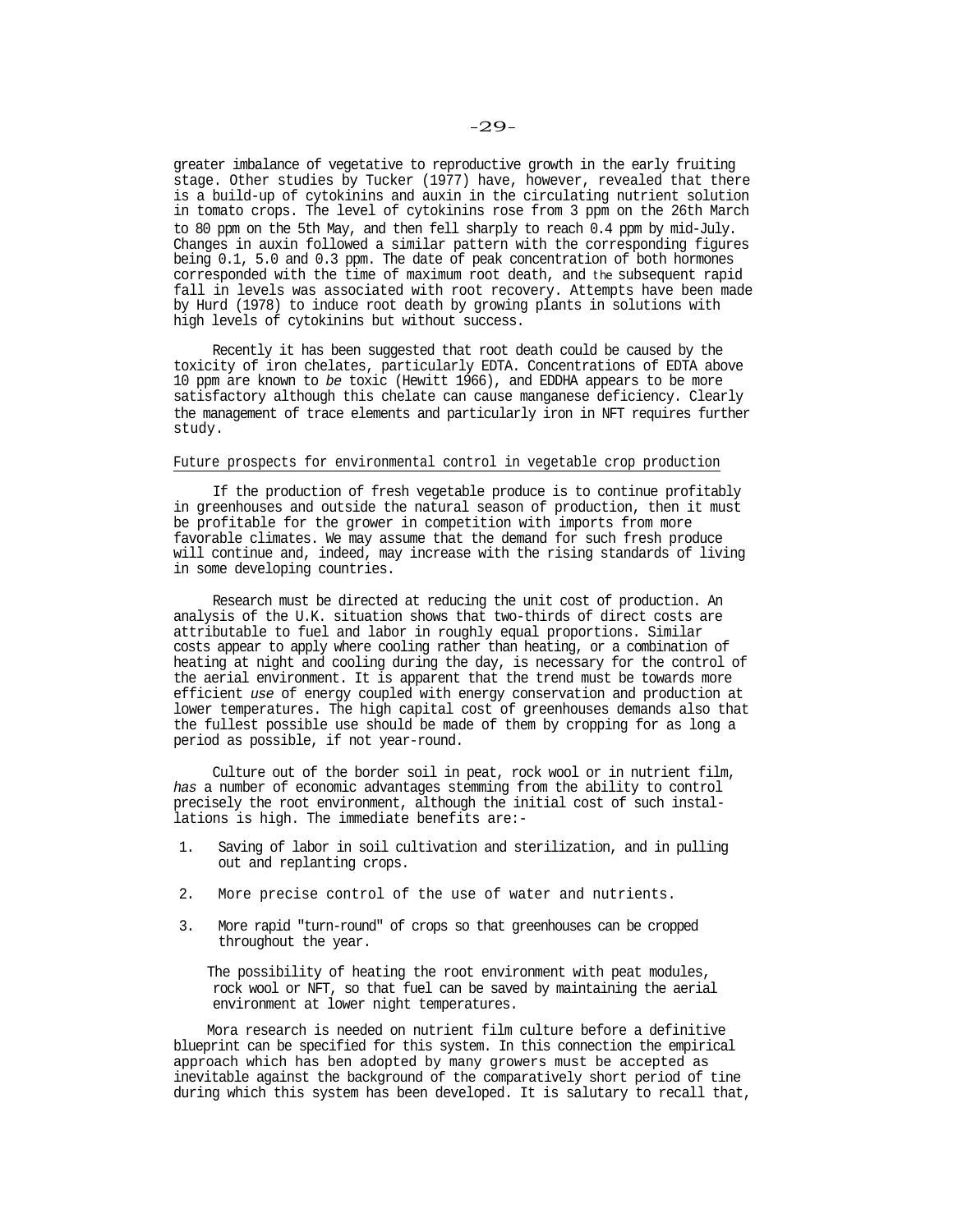whilst it took nearly 50 years to devise the successful commercial application of CO2 enrichment, NET has only been practiced over a period of less than 10 years. Nevertheless if peat is looked upon as a finite resource that will become increasingly expensive, then we may expect it to be replaced in time by a hydroponic system. Such a system lends itself also to further automation and, in the light of modern technology, to control by microprocessors.

Whether more dramatic improvements in yield can be obtained remains to be seen, but it is certain that improvements in quality can be achieved through the kind of environmental and nutritional control which is feasible in nutrient film culture.

#### REFERENCES

- Anon (1971 revised 1976). Production of early and main crop tomatoes in heated glasshouses. Short term leaflet 3/3, Ministry of Agriculture Fisheries and Food, London.
	- Bolas, B.D. and Melville, R. (1935). The effect on the tomato plant of carbon dioxide produced by combustion. Ann. appl. Biol. 22 , 1-15.
- Bowman, G.E. and Weaving G.S. (1970). A light modulated greenhouse control system. J. Agric. Engineering Research, j2, 255-64.
- Briejer, C.V. (1959). Een verlaten goudmijn: koolzuurbemesting. Meded. Dir. Tuinb. 22, 670-674.
- Calvert, A. and Slack, G. (1975). Effect of carbon dioxide enrichment on growth, development and yield of glasshouse tomatoes. I Responses to controlled concentrations J. Hort. Sci., 50, 61-71.
- Calvert, A. and Slack, G. (1976). Effect of carbon dioxide enrichment on growth, development and yield of glasshouse tomatoes. II The duration of daily periods of enrichment J. Hort. Sci., 51, 401-409.
- Calvert, A. and Slack, G. (1976). Light-dependent control of glasshouse temperature. Rep. Glasshouse crops Res. Inst. 1975, 46-8.
- Calvert, A. and Slack, G. (1977). Effects of light-dependent night temperature control. Rep. Glasshouse Crops Res. Inst. 1976, 52-3.
- Cooper, A.J. (1975). Crop production in recirculating nutrient solution. Scientia Horticulturae 251-258.
- Drenth, A. van and Achterberg, S.H. (1969). Regelsysteem voor het kasclimaat. Publ. Inst. Tuin Tech. Wageningen, 2, 1-84.

Gaastra, P. (1959). Photosynthesis of crop plants as influenced by light, carbon dioxide, temperature and stomatal diffusion resistance. Meded. Landb Hoogesch Wageningen 52, (13), 1-68.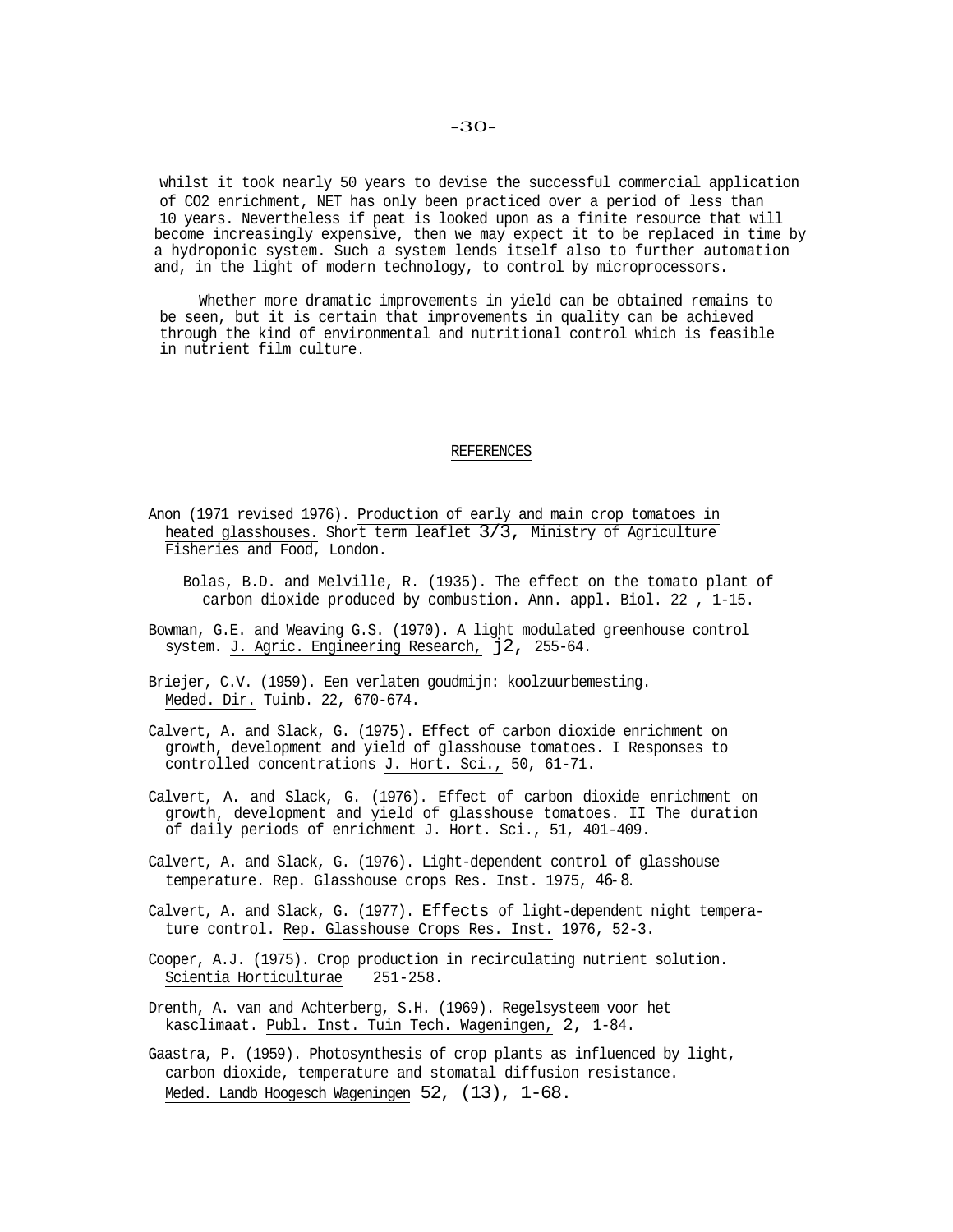- Gaastra, P. (1963). Climatic control of photosynthesis and respiration. In 'Environmental control of plant growth'. (Ed. L.T. Evans). Academic Press, London.
- Gardner, R. (1964). CO2 for glasshouse crops. Ajriculture London, 71, 204-208.
- Hand, D.W. and Bowman, G.E. (1969). Carbon dioxide assimilation measurements in a controlled environment glasshouse. 14, 92-99.
- Hewitt, E.J. (1952 revised 1966). Sand and water culture methods used in the study of plant nutrition. Tech. communication 22 Common Bur. Hort. CAB 1952 revised 1966, 241pp.
- Hoagland, D.R. and Arnon, D.I. (1938 revised 1950). The water culture method for growing plants without soil. Circular 347, California Agricultural Experiment Station, Berkeley.
- Hurd, R.G. (1968). Effects of CO2 enrichment on the growth of young tomato plants in low light. Ann. Bot. la, 531-542.
- Hurd, R.G. (1978). The root and its environment in the nutrient film technique of water culture. Acta. Horticulturae 82, 87-97.
- Hurd, R.G. and Gay, A.P. (1977). Growth of tomato plants in water culture, with special reference to the roots. Rep. Glasshouse Crops Res. Inst. 1976, 47 .
- Kilbinger, A. (1951). Die Dunging mit Kohlensaure. Technik Bauern Gartn G 10 October 1951; 542.
- Klougart, A. (1964). Kuldioxyd-tilf4rsel i vintertiden virker vaekstfremmende pa salst. Gartner Tithmde 84 , 18-20.
- Lister, A.B. (1917). Carbon dioxide control of greenhouae air. Rep. exp. Res. Stn Cheshunt, 1916, 9.
- Moorby, J. (1977). Effects of root temperature on growth of tomatoes. Rep. Glasshouse Crops Res. Inst. 1976, 76-77.
- Morris, L.G., Neale, F.E. and Postlethwaite, J.D. (1957). The transpiration of glasshouse crops, and its relation to the incoming solar radiation, J. Agric. Eng. Res. 2, 111-122.
- Owen, 0., Small, T. and Williams, P.H. (1926). Carbon dioxide in relation to glasshouse crops. Part III. The effect of enriched atmospheres on tomatoes and cucumbers. Ann. appl. Biol. 13, 560-576.
- Price, D. (1977). Nutrient film culture: Investigations on root microflora. Rep. Glasshouse Crops Res. Inst. 1976, 109-110.
- Price, D. (1978). Investigations on root microflora Rep. Glasshouse Crops Res. Inst. 1977.
- Sheard, G.F. (1972). Future trends in structures for protected cropping In "Crop Processes in Controlled Environments". (ed. A.R. Rees et al). PP-57- 61, Academic Press, London.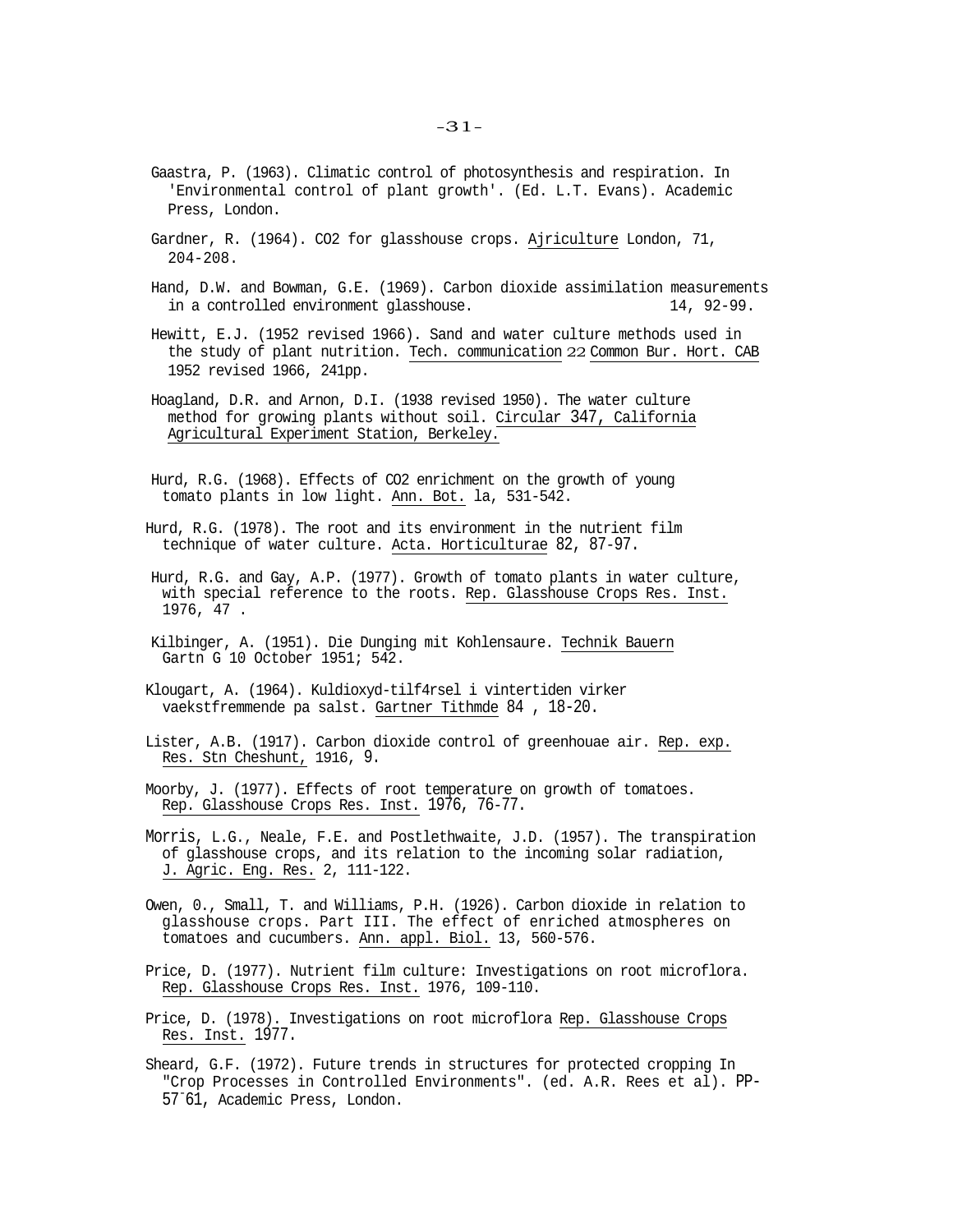- Sheard, G.F. (1978). Energy and the Future of the Glasshouse Industry. The Eric Gardner Memorial Lecture. British Growers Look Ahead Conference 1978. Harrogate.
- Slack, G. and Calvert, A.C. (1972). Control of carbon dioxide concentration in glasshouses by the use of conductimetric controllers. J. agric. Engng. Res. 17, 107-115.
- Slack, G. and Calvert, A.C. (1978). Effects of within-night temperature changes on fruit production in early tomatoes. Rep. Glasshouse Crops Res. Inst. 1977.
- Small, T. and White, H.L. (1930). Carbon dioxide in relation to glasshouse crops. Part IV The effect on tomatoes of an enriched atmosphere maintained by means of a stove, Ann. appl. Biol. 17, 90-106."
- Staunton, W.P. and Cormican, T.P. (1978). The behaviour of tomato pathogens in a hydroponic system, Acta Horticulturae 82, 133-135.
- Timmis, L.B. (1923). Investigations upon the fertilising effects of carbon dioxide. Rep. exp. Res. Sta. Cheshunt 1922, 5765.
- Tucker, D.J. (1977). Plant hormones and root development of tomatoes grown by the nutrient film technique. Rep. Glasshouse Crops Res. Inst. 1976, 148-54.
	- Verwer, F.L.J.A.W. (1978). Research and results with horticultural crops grown in rock wool and nutrient film. Acta Horticulturae 82, 141-147.
	- Warren Wilson, J. (1972). Control of crop processes In "Crop Processes in Controlled Environments". (ed A.R. Rees et al), Academic Press, London.
- Winsor, G.W. and Massey, D.J. (1978). Some aspects of the nutrition of tomatoes grown in recirculating solution. Acta Horticulturae 82, 121-132.
- Winspear, K.W. (in press). Energy saving strategies and the United Kingdom glasshouse industry, Acta Horticulturae.
- Wittwer, S.H. and Robb, W.M. (1964). Carbon dioxide enrichment of greenhouse atmospheres for food crop production, Econ. Bot. 18, 34-56.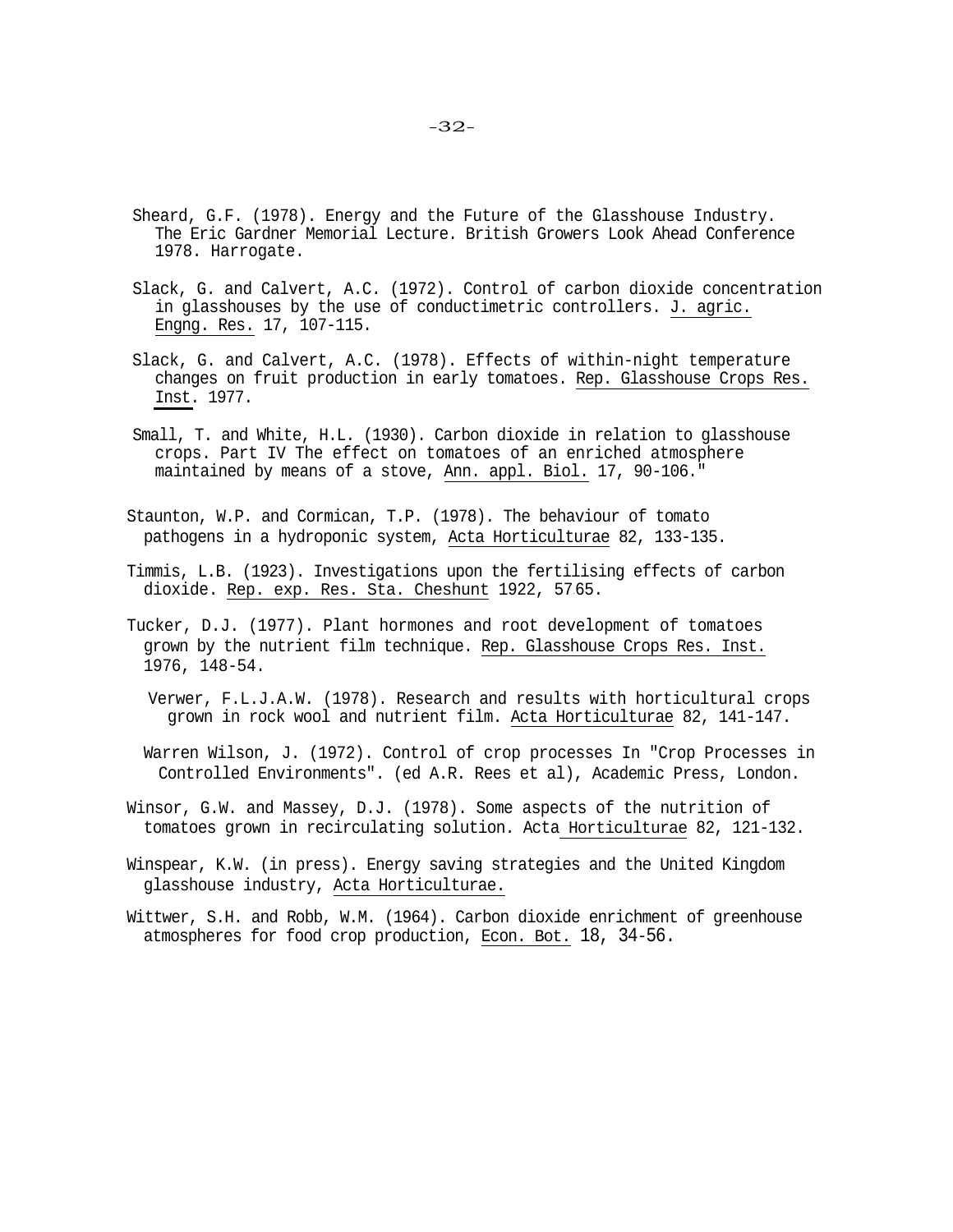

## Irrigation Science

Irrigation Science will publish original contributions and short communications reporting the results of irrigation research, including relevant contributions from the plant, soil and atmospheric sciences as well as the analysis of field experimentation. Special emphasis will be given to multi-disciplinary studies dealing with the problems involved in maintaining the long term productivity of irrigated lands and in increasing the efficiency of agricultural water use.

Aspects of particular interest are:

-Physical and chemical aspects of water status and movement in the plant-soil-atmospheric system

Physiology of plant growth and yield response to water status

-Plant-soil-atmosphere and water management in irrigation practice

-Measurement, modification and control of crop water requirements -Salinity and alkalinity control by soil and water management

-Ecological aspects of irrigated agriculture.

Subscription information : D.M. 148 for subscription rate Editor: Springer Verlag Heidelberger Blatz 3 D 1000 Berlin 33 Contents of n° 1

G.Stanhill: Editorial

E.Bresler. Analysis of Trickle Irrigation with Application to Design Problems

I.Seginer: A Note on the Economic Significance of Uniform Water Application

- D.Shimshi, U.Kafkafi; The effect of Supplemental Irrigation and Nitrogen Fertilisation on Wheat (Triticum aestivum L.)
- S.S.Prihar, B.S.Sandhu, K.L.Khera, S.K.Jalota: Water Use and Yield of Winter Wheat in Northern India as Affected by Timing of Last Irrigation
- R.J.Hanks,G.L.Aschcrott, V.P.Rasmussen, G.D.Wilson. Corn Production as influenced by Irrigation and Salinity—Utah Studies
- H.Bielorai, J.Shalhevet, Y.Levy: Grape-fruit Response to Variable Salinity in Irrigation Water and Soil
- K.Dehan, M.Ta1; Salt Tolerance in the Wild Relatives of the Cultivated Tomato Responses of Solanum pennellii to High Salinity

$$
\begin{array}{ccc}\n & x \\
& x \\
& x\n\end{array}
$$

VI. ESNA. European Society of Nuclear Methods in Agriculture. ESNA

Editor's Note. The Secretariat of ESNA has kindly sent us "Proceedings 1977 of VIIIth Annual Meeting (29 August- September 2) at Uppsala (Sweden). We reprint the table of contents.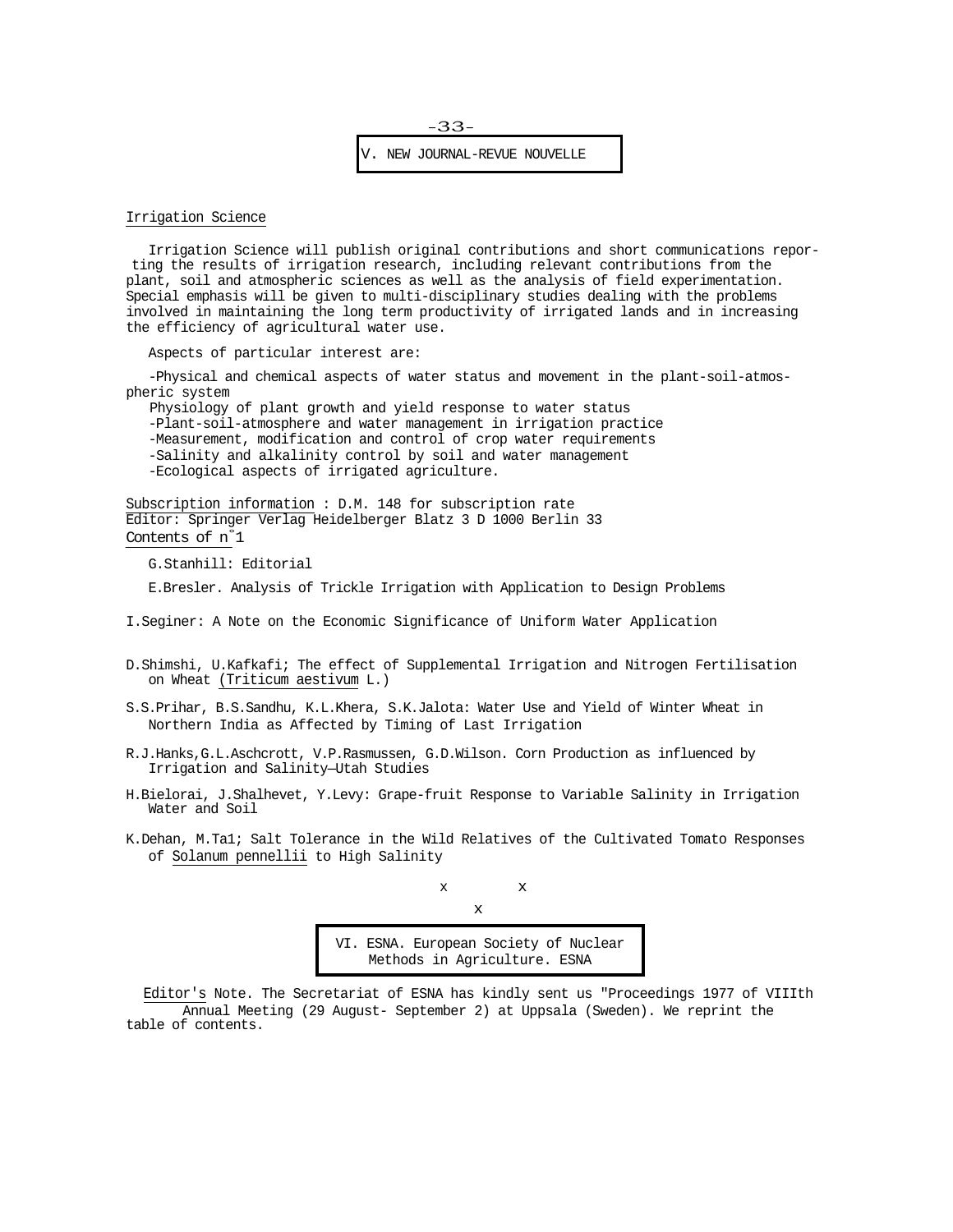-Opening Address: Prof.L.Friedrickson

-Official address: Prof.L.Hjelm

-Annual report 1976/1977 of the chairman and the secretary of Esna D.de Zeeuw and p.H. van Nigrop

-ESNA and the Developing countries. II. D.de Zeeuw.

-Nuclear methods in the determination of light elements in organic matter. E.G.Niemann -Autoradiography of large speciments. S.Ullberg and L.Dencker.

-Radionucleides in our environment: principles of risk evaluation. B.Lindell

-Basic aspects on biomass measurements. W.Kuhn, H.P.Schateler

-Report of working group 1A.Food irradiation. J.Van Kooij

-Report of working group 1B.Waste irradiation A.E.Groneman

-Report of working group 2.Radiation induced stimulation effects in plants.J.Simon

- Report of working group 3.Tracer techniques in Animal Sciences.K.Cuperlovic

-Report of working group 4.Radiation analysis W,Kuhn

-Report of working group 5.Nuclear Techniques in the study of soil plant relationships. M.J.Frissel

-Report of working group 6.Applied mutagenesis. W.Gottschalk -

Report of working group 7.Environmental pollution. R.Kirchmann

-Report of working group B.Nuclear methods in fast routine analysis of biological material. E.G.Niemann

-Report of working group 9.Genetical methods of pest control R.J.Wood - Report of working group 1O.Radioisotopes in insect ecology L.A.Buscarlet

-Report of working group 11. Nuclear methods in plant physiology R.Antoszewski -Meeting ESNA Committee. September 2, 1977

-Appendix l.Present status of food irradiation. J.G.van Kooij

-Appendix 2.The application of nuclear techniques in the study of soil-plant relationships .A survey of the present situation. M.J.Frissel

-List of participants on general meeting.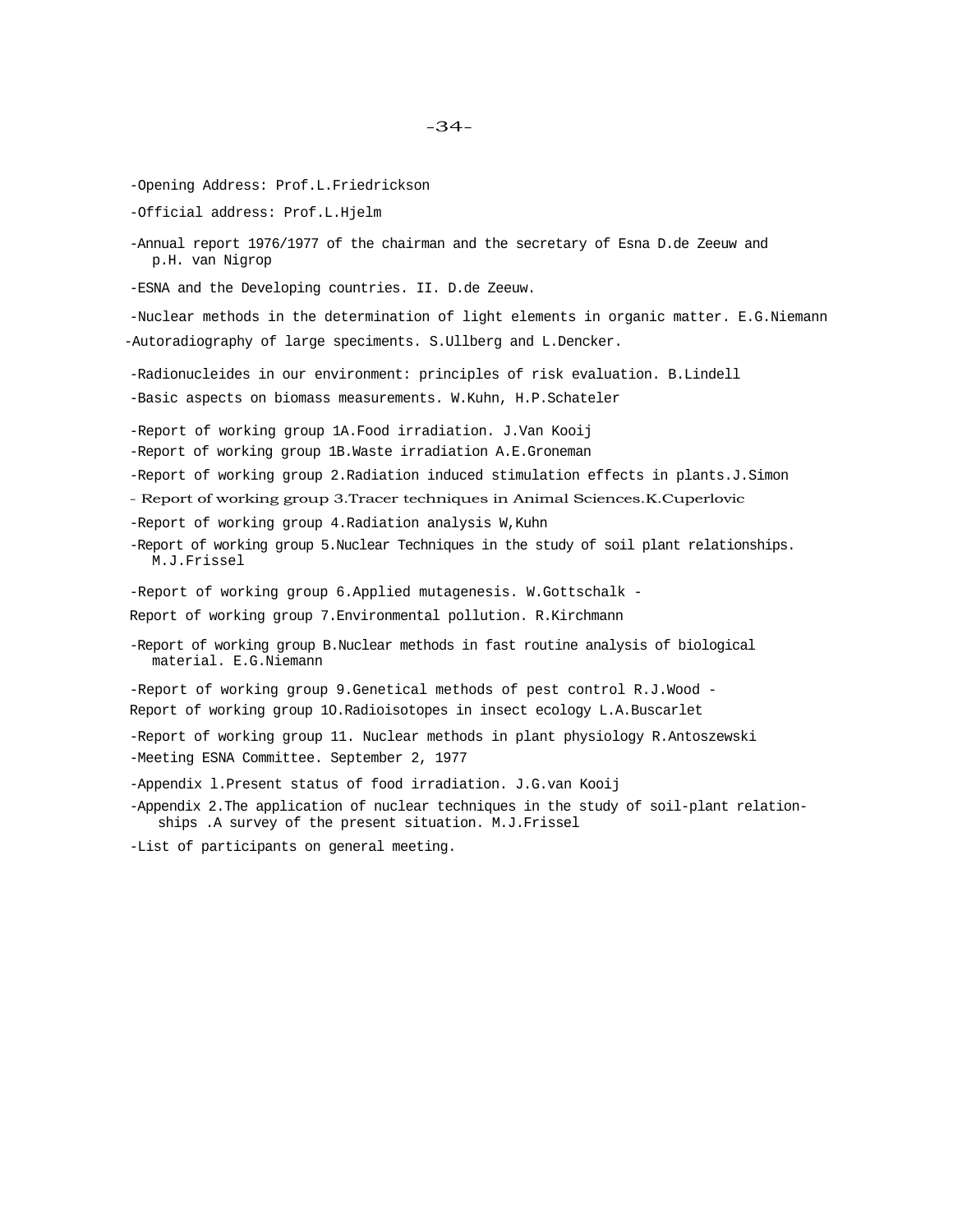

Editor. A.R.Kranz. Fachbereich Biologie (Botanik) Siesmayerstr.70. D.6000 Frankfurt/Main Federal Republic Germany.

The newsletter is intended to cover all aspects of research with Arabidopsis and related species. It provides a forum for the publication and discussion of current research news, especially in genetics, but also in ecology, physiology , development, and molecular biology. The newsletter is also open to all information on methods, materials and stock exchange as well as to laboratory research communications dealing with tentative experimental results and research programs underway. It is hoped that by such a policy the newsletter will extend to international communication on Arabidopsis research.

At present one number is issued annually in October Contents n° 15 October 1978

## A.Short Communications

Maluszinski M., J.Maluszynska , and L.Ledoux: Progeny of py, er, gl plants corrected with bacterial DNA.

Acedo, Gregoria N. The free amino acid pool in mutant A-154.

Acedo, Gregoria N. An inducable nitrate reductase system in Arabidopsis.

- Yakubowa M.M., Z.A.Nazarova and G.A.Startsev.Primary photosynthetic processes in mutant v 76 of Arabidopsis thaliana.
- Babadzhanova M.A., N.P.Bakajeva, M.Khasanov, N.G.Rusinova. Influence of kinetin on the activity of FRK from Arabidopsis thaliana leaves.

Maher E.P. and S.J.B.Martinsdale. 2.4-D resistant mutants.

Koornnefif M. Gibberellin sensitive mutants in Arabidopsis thaliana.

Amos J.A. Anther culture of four Arabidopsis species.

Gresshoff, P.M.Interspecific hybridization of Arabidopsis thalianciand Trifolium repens (white clover).

Corcos A. and L.Krupka. Crown gall and Arabidopsis thaliana. A preliminary result.

- Aerts, Maria.In vitro culture and regeneration of Arabidopsis thaliana crown gall tumors.
- Kranz A.R. and U.Scheidemann. Review on the linkage groups of Arabidopsis thaliana (L.) Heynh.
- Feenstra W.J. Contiguity of linkage groups 1 and 4 as revealed by linkage relationship of two newly isolated markers dis-1 and dis-2.
- Koornuelf, M. and J.H.Van der Veen. Gene localization with trisomics in Arabidopsis thaliana.
- Shevchenko V.V.,L.I.Grinikh and G.G.Akhundova.Effect of gamma irradiation on embryo development in Arabidopsis thaliana.
- Usmanov P.D. and O.V.Usmanova.On the genetic control of chloroplast number (German with English abstract)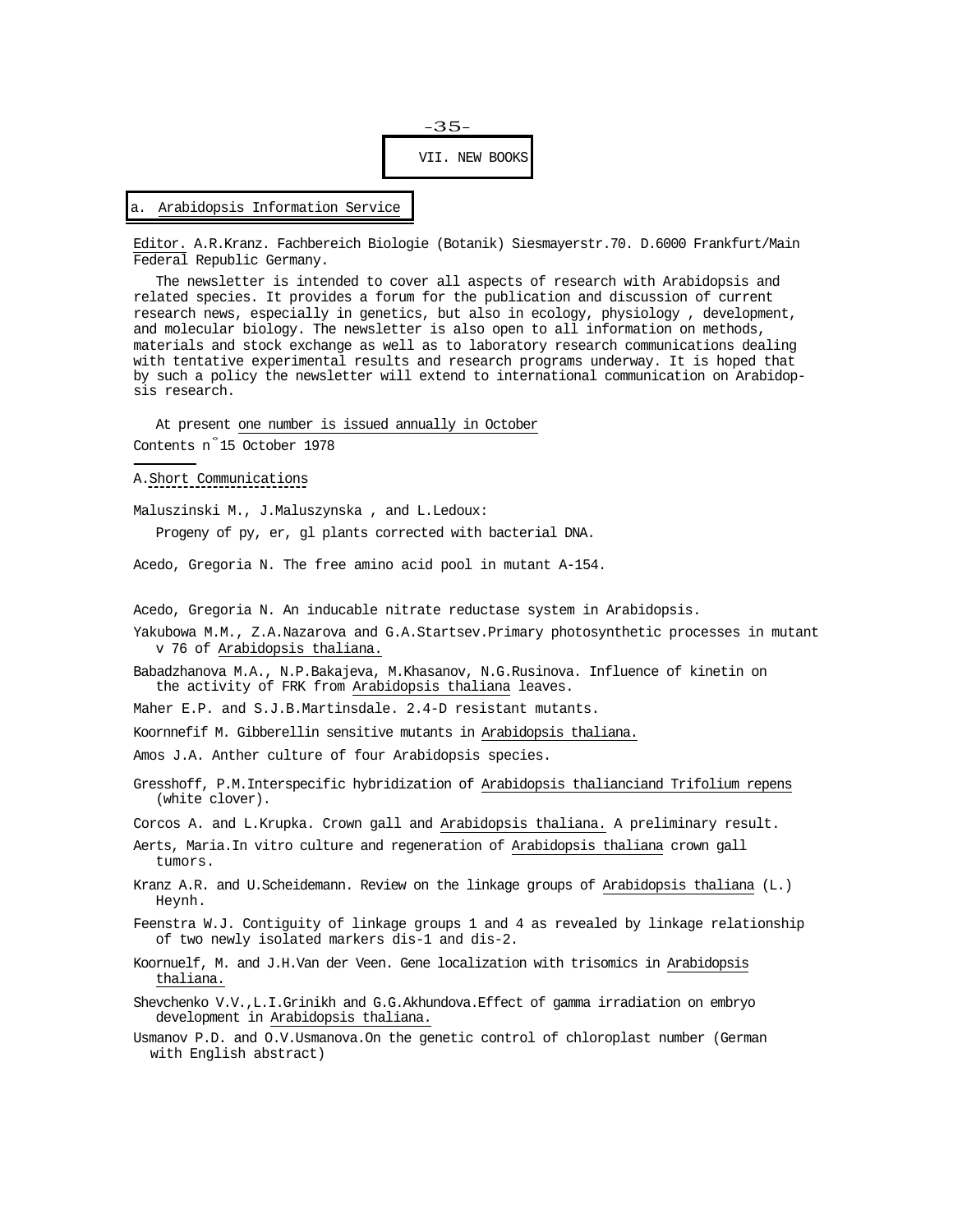PORUBOVA SVOBODOVA Marie and I.CETL: The effect of partial alteration of the genetic background on adaptive values in experimental populations of Arabidopsis thaliana

- CETL I.and Marie PORUBOVA SVOBODOVA. Relation between the viability and fertility components of the adaptive value of genotypes in Arabidopsis thaliana(L.) Heynh
- CETL I. Flowering time differences in Arabidopsis thaliana (L.) Heynh "Subpopulations" in two similar transects along inclination lines

RELICHOVA J. Causes of the spontaneous outcrossing in Arabidopsis.

## B. Original Contributions

NAGL W.Repetitive DNA in Arabidopsis korshinskyi

- SIDOROV V.A. Yu GLEBA and K.M.SYTNIK. Ultrastructural study of Arabidopsis thaliana (L.) Heynh .cultured protoplasts and Arabidopsis tobacco fusion products.
- SCHEIDEMANN Ulrike.Photomorphogenetic reactions of variant degrees induced by red, far red and blue light depending on different developmental stages of Arabidopsis thaliana seedlings.
- GRESSHOFF P.M.Auxotrophic mutant isolation in higher plants a thought experiment with Arabidopsis thaliana .
- CETL I.Genoclinal character of flowering time variability in Arabidopsis thaliana (L.) Heynh.
- USMANOV P.D., V.I.MUZIKA, I.G.NEDNIK, N.V.GLOTOV , V.A.SHEVCHENKO, and S.A.FAMELIS. Population genetics of Arabidopsis in the west Pamir Alai. Report I.Comparative characteristic of the Arabidopsis populations on the Hissar mountain ridge (German with English abstract).
- KRANZ A.R. Demonstration of new and additional population samples and mutant lines of the AIS-seed bank.

## C.Information

Workshop on Arabidopsis Genetics, Moscow 1978.

D.Bibliography

New References on Arabidopsis Research .

#### b. A growth Chamber Manual. Environmental Control for Plants I

Edited by Robert W. Langhans

1978. Comstock Publishing Associates. A division of Cornell University Press-Ithaca and London. 240 pages.

All aspects of the proper maintenance and operation of growth chambers are covered in this authoritative guide prepared by the Committee on Growth Chamber Environments of the American Society for Horticultural Science. Focusing primarily on sophisticated growth chambers used for experimental purposes it is both an introduction for the beginner and a complete reference for the more knowledgeable.

Thirteen experts explain growth chambers work, how to provide precise control in growth chambers, and how to avoid many of the problems associated with their operation. They provide detailed technical information on preparing specifications, controlling and measuring environmental conditions, growing plants, disease and insect control, general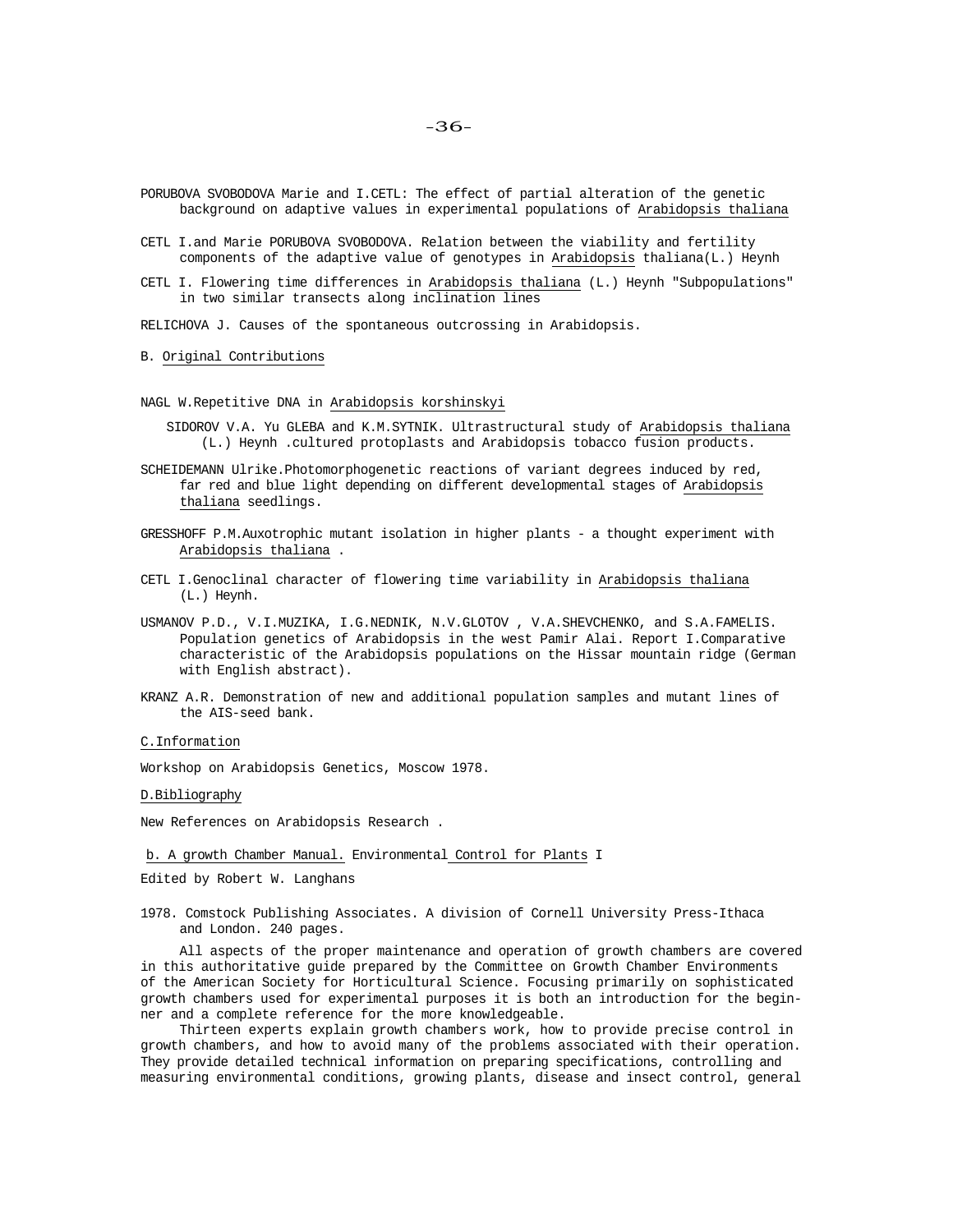maintenance costs of operation, and experimental designs.

Greenhouse operators, students, commercial plant growers, teachers, and experimentalists all will find in this one source book the information vitally important for keeping a plant growth chamber running at optimum conditions.

## Contents

- 1. Light J.Craig McFarlane
- 2.Temperature Douglas P.Ormrod
- 3.Humidity Theodore W.Tibbitts
- 4.Carbon dioxide Theodore W.Tibbitts and Donald T.Krizek
- 5.Air Contaminants Theodore W.Tibbitts
- 6.Air Movement Donald T.Krizek
- 7.Nutrition, Containers and Media Wade L.Berry
- 8.Watering systems Herschel H.Klueter, William A.Bailey, William A.Dungey, Donald T.Krizek and Geoffrey Burdge
- 9.Pests and Diseases R.Kenneth Horst
	- 10.Preparing Specifications William A.Bailey, Donald T.Krizek, and Herschel H.Klueter
	- 11.Special Purpose Chambers Douglas P.Ormrod and Richard H.Hodgson
	- 12.Chamber Maintenance Robert W.Langhans and P.Allen Hammer
	- 13.Experimental Design P.Allen Hammer and Robert W.Langhans
	- 14.Guidelines for Reporting Studies in Controlled Environment Chambers Committee on Growth Chamber Environments, American Society for Horticultural Science
		- Appendix . Manufacturers of Growth Chambers Index.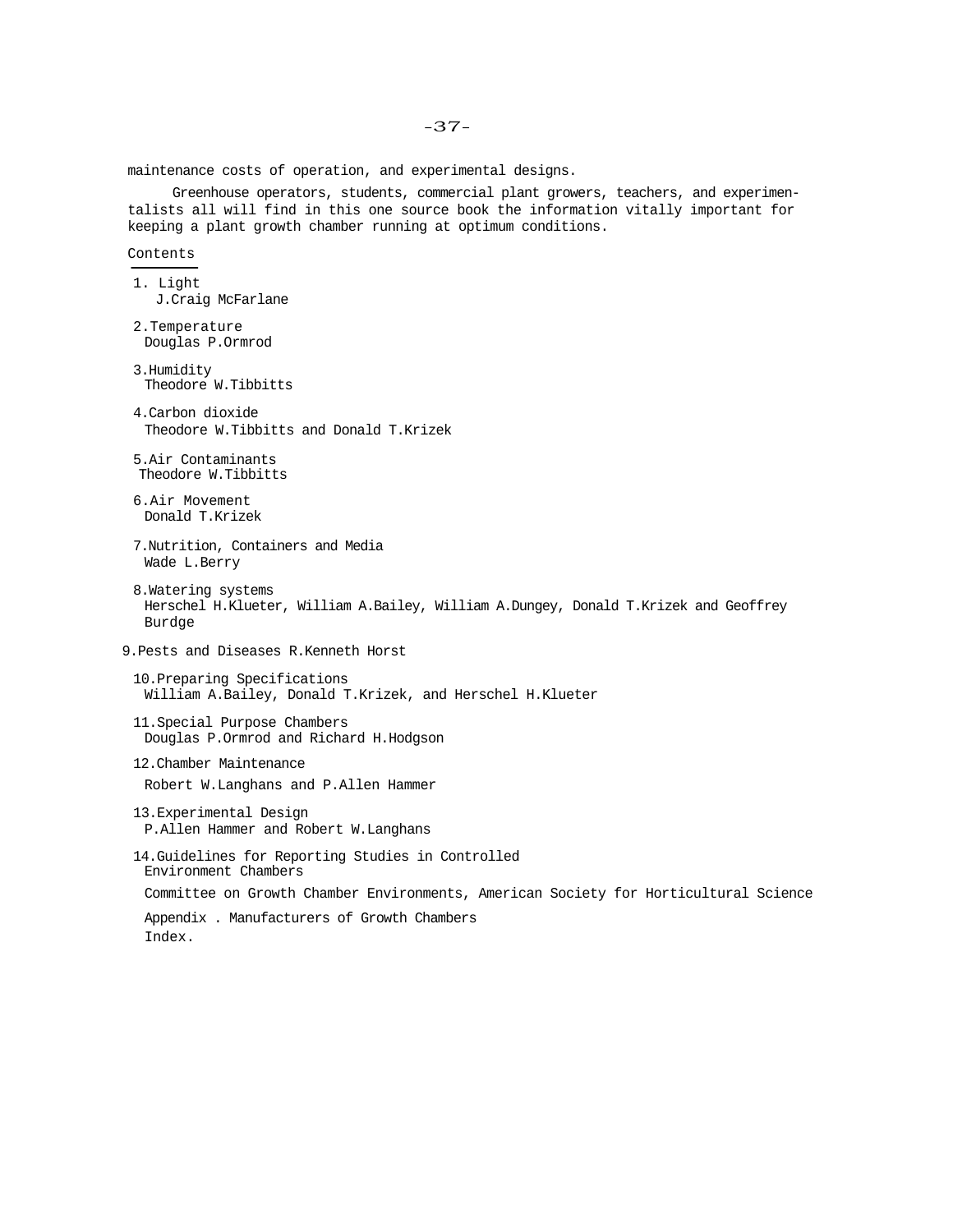-38-

c. Problems of Drought Resistance of Plants (in Russian)1

Editor , Prof.A.A.Prokofiev, 1978, Ed.Nauka, Moscow, 254 p.

This book unfortunately published in Russian, without any comments in other languages is of great interest to physiologists, biochemists working with plants and agronomists. It deals with basic current problems concerning plant's resistance to drought: the influence of high temperatures on plant organs, the action of dehydration on the state of chloroplasts, the physiological processes of endurance to drought of plants before sowing. The work on the diagnosis of resistance to drought as well as the mechanization of the process of endurance are in close relation with culture. The articles of general interest abundantly analyze Soviet scientific works as well as those in other countries.

Table of Contents

Introduction. Preface

- P.A.Henckel, The State and Orientation of Physiological Work on the Resistance of Plants to Drought and Heat
- N.A.Satarova, The Regulation of Certain Physiological and Metabolic Plant Processes in connection with their Adaptation to Drought
- V.F.Altergot and C.C.Mordkovicz, The Action of High Temperatures on the Plant under Natural Conditions
- P.A.Henckel, Anabiosis in Poeciloxerophytes, and their Seeds, and their Resistance to Dehydration
- V.V.Anikiev and V.V.Donzov Water Insufficiency in Soil and the Resistance of Corn during the Various Stages of its Development
- N.V.Balina, Particularities in the Growth of Pollinic Tubes in High Temperature Conditions
- T.N.Pustovoitova Plant Growth during Drought and its Regulation
- M.D.Kuchnirenko, Reaction of Chloroplasts of Plants with Differing Drought Resistance as regards Hydric Stress
- I.P.Generosova, Structural Functional Characteristics of Chloroplasts in Drought Conditions
- C.V.Kuchnirenko The Influence of Drought Resistance before Sowing on the Respiration of Germinating Seeds, as well as of Leaves in various Stages of Ontogenesis of Bean Plants
- K.A.Badanova, N.A.Tomakhine and N.V.Balina Experimentation with plants Indured to Drought in Culture Conditions
- N.D.Pronina, Estimation of Drought Resistance in New Varieties of Wheat Hybrids by Physiological Methods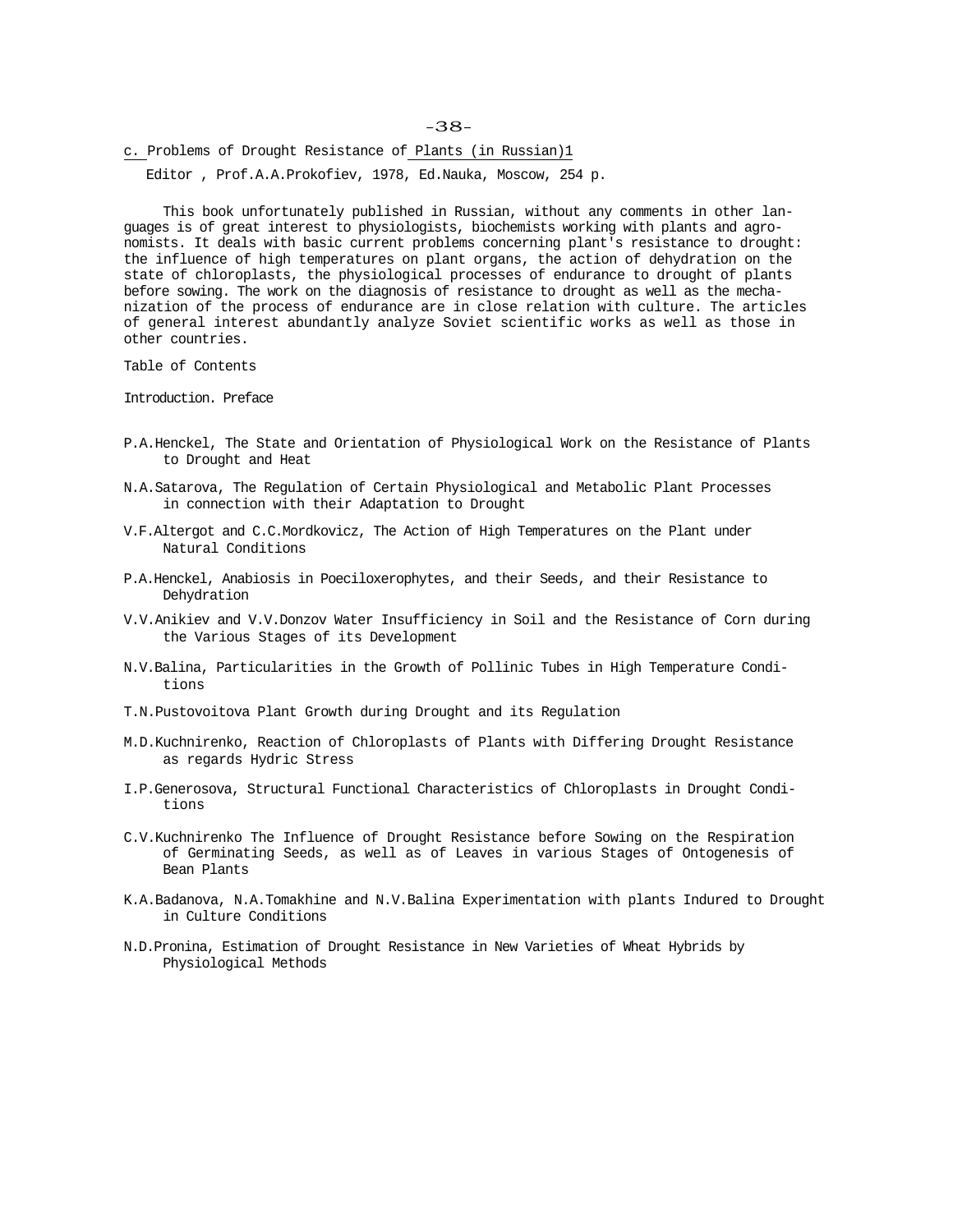- -39-
- P.A.Filatov and R.I.Frolova Secondary Effects of Endurance before Sowing of Spring Wheat Grains in Second and Third Generations.
- E.C.Zlobina Observations under Culture and in the laboratory on Gutation and Transpiration.
- N.I.Antipov, Intensity of Cuticular Transpiration of Herbaceous Plants under Different Ecological Conditions
- P.A.Henckel On the Particularities of the Growth and Development of Salicornia herbacea L. in the Desert of Solontchaks of Dacht-i-Kaviz.

 $\pmb{\chi}$ 

d. La Sensibilite des plants. A Tronchet. Editor Masson, 120 Bd St Germain, 75280. Paris Cedex 06 1977, 158 pages

Contents

Foreword by Pr.P.E.Pilet

Introduction

Part I . The statolith apparatus

CHAPTER I.Histological Localisation of Statoliths in Roots.

CHAPTER II.Ultrastructure of Statolith Systems.

CHAPTER III.Relationship between Statolith Displacement in Root Cap and the Geotropic Bending.

CHAPTER IV. Effects of Removing of Statoliths on Georesponses,

CHAPTER V.Recent Experimental Results regarding the Root Cap action in Root Geoperception.

CHAPTER VI. The Statocysts of Stems and Leaves.

BIBLIOGRAPHIE INDEX OF THE PART I.

Part 2. Histological analysis of perception of mechanical stimuli (tactile sense organs) CHAPTER VII.Tactile Pits.

CHAPTER VIII. Tactile Papillae.

CHAPTER IX.Tactile Hair and Bristles.

CHAPTER X.Tactile foliar Systems of Aldrovandia and Dionasea.

BIBLIOGRAPHICAL INDEX OF THE PART 2.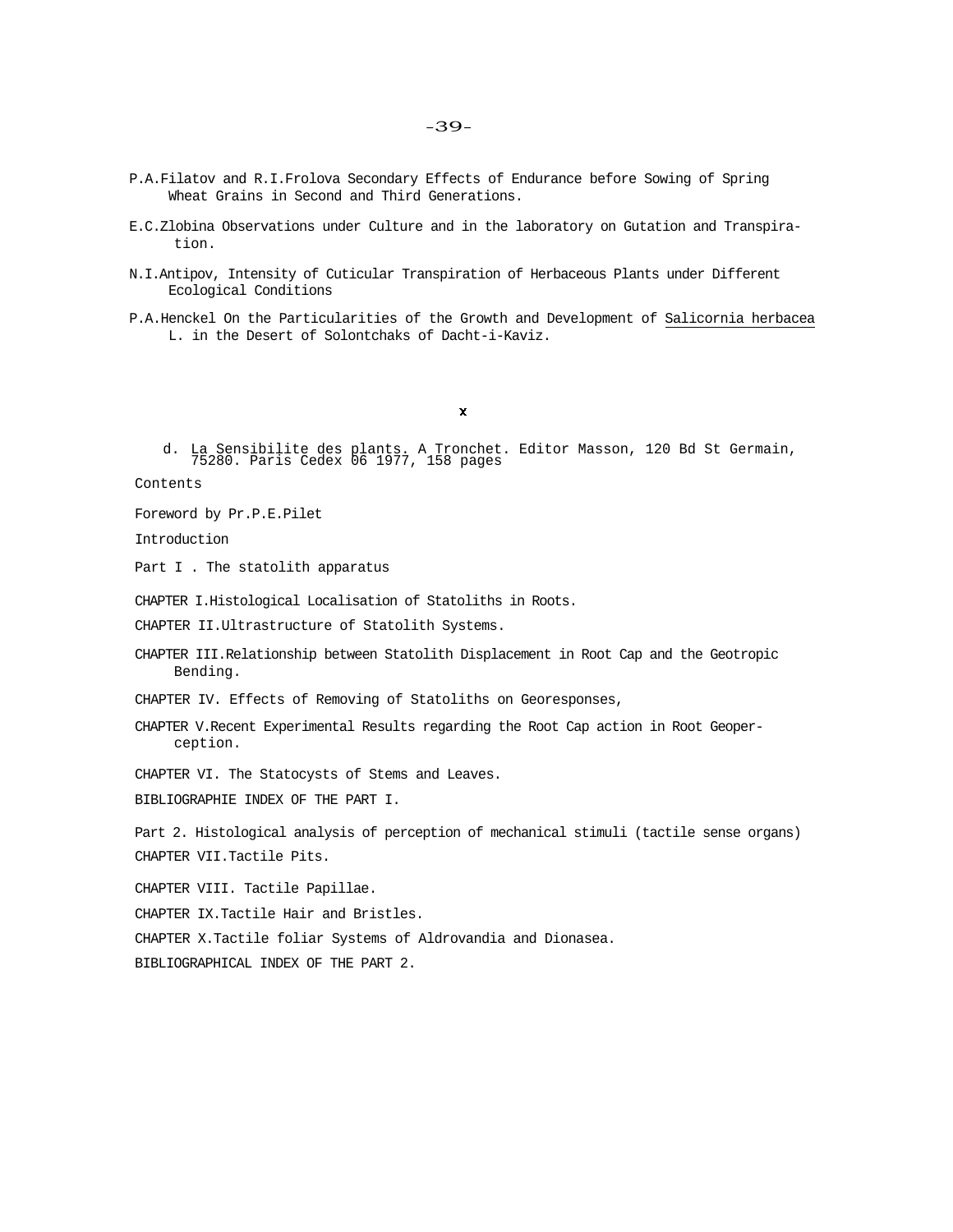Part 3. Optical sense organs of vascular plants

CHAPTER XI.Lens shaped Cells.

CHAPTER XII.Ocelli.

CHAPTER XIII.Attempts of Proof Experiments. Discussion.

BIBLIOGRAPHICAL INDEX OF THE PART 3.

Part 4. Other aspects of the sensitiveness (Certain tendrils and twining stems)

CHAPTER XIV. Changes, affecting the Tendril Circumnutation, which seem induced by Props and Others.

CHAPTER XV. Are there any Effects of the Props on Circumnutation of a few Twining Stems?

BIBLIOGRAPHICAL INDEX OF THE PART 4.

GENERAL INDEX.

 $\boldsymbol{X}$ 

VII .LIVRES NOUVEAUX - LIST OF NEW BOOKS

- P.ACOT. L'ecologie- Presses Universitaires de France, 108 bd St Germain, 75279- Paris Cedex 06 (France) 1977-157 p.
- Annual Report 1977. Institute of Terrestrial Ecology. Monks Wood Experimental Station Abbots Ripton Huntington PE17 2LS Cambs. U.K.
- C.A.BRIGHTON MBE. Plastics l.ri Agriculture. 1978. 176 pages. Applied Science Publishers Ltd. Rippleside Commercial Estate, Barking Essex England \$ 29,00.
- C.BROERTJES and A.M. van HARTEN. The application of mutation breeding methods in the improvement of vegetatively propagated crops. Ed.Elsevier NY. 1978. 296 pages US \$ 56,95.
- Commercial Applications of NFT. 1978. Ed. Grower Books 49 Doughty Street London WC 1N 2LP . UK.
- Comptes rendUs du XIVe Congres International du FroidlMoscou 1975. 4 volumes. Ed. IIF. 177 bd Malesherbe, 75017-Paris France.
- R.C.COOKE. Fungi, man and his environment XIV. Longman London-1977- 144 p.
- M.J. FRISSEL. Cycling of Mineral Nutrients in Agricultural Ecosystems. Ed. Elsevier NY. 1978. 352 pages US \$
- Gartenbau-Wissenschaft-Horticultural Science. Vol.41.1976. Vol.42.1977, Vol.43. 1978. Editors : Verlag Eugen Ulmer. Postfach I032.D.7000 Stuttgart I. F. R. Germany.
- J.J.HANAN and all. Greenhouse Management. Vol.V of Advanced Series in Agricultural Sciences. Ed.Springer Verlag NY. 560 pages 1978 US \$ 47,00.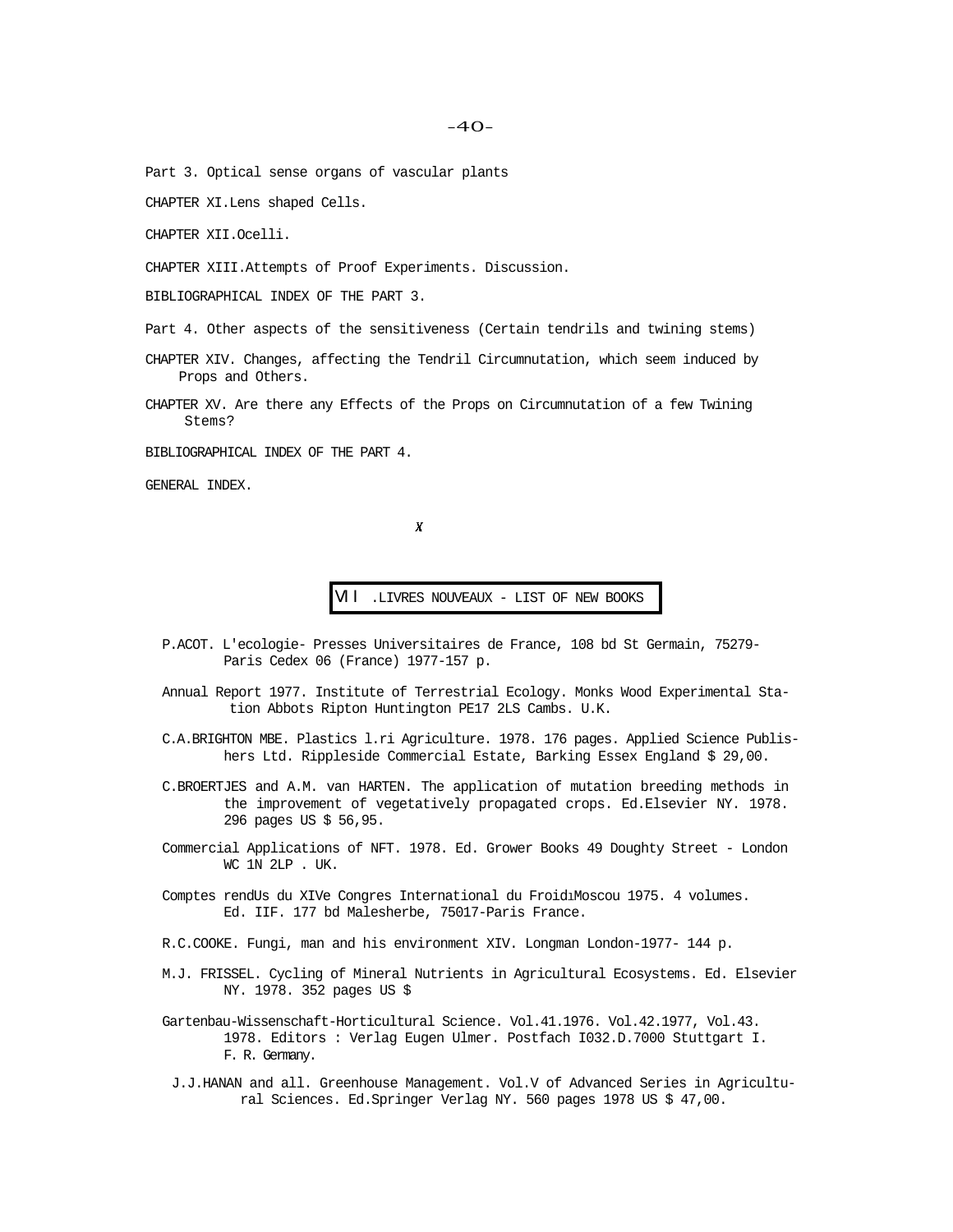- J.L.HARPER. Population Biology of Plants. Academic Press Ed. New York 1977. 892 pp. S. 58,60.
- R.W.LANGHANS. A growth Chamber manual. Environmental Control for Plants.1978. 220 pages . Ed. Comstock Publishing Associates division of Cornell University Press . Ithaca USA.
	- La Production du froid par l'energie solaire. N<sup>G</sup>5 Cahiers AFEDES Edt.E.E.T.I. 2 rue des Tanneries , 75013-Paris. 1978, 90 pages. 100 F.F.
- T.MARUYANA. Stochastic Problems in Population Genetics. 1977. Springer Verlag KG. Heidelberg. 245 pages US g 12,40 Vol. 17 in Lecture Notes in Biomathematics.
- H METZNER. Photosynthetic Oxygen Evolution. Academic Press Ed. New York 1978. 532 pp. \$ 37,25.
- R.E.MILES, J.SERRA. Geometrical Probability and Biological Structures: Buffon's 200 th Anniversary. 1978. Springer Verlag K.G. Heidelberg. 338 pages US \$ 14,80. Vol.23 in Lecture Notes in Biomathematics.
- D.P.ORMROD. Pollution in Horticulture. 1978. Elsevier Sc.Publishing Cy NY. 260 pages. US \$ 39,00.
- G.PERI. Les capteurs heliothermiques sans concentration. NG 4 Cahiers AFEDES. Ed.E.E.T.I. 2 rue des Tanneries 750I3-Paris. 1977. 72 pages 100 F.F.
- A.A.PROKOFIEV, editeur. Probnmes de resistance a la secheresse *des* plantes (en Russe) Ed.Nauka Moscou 1978. 254 pages.
- A.J.RICHARDS. The pollination of flowers by Insects. Academic Press Edt.1978. 214 pages. \$ 26.
- R.S.SCORER. Environmental Aerodynamics. Ellis Horwood Ltd Publishers, Coll House, Westergate, Chichester West *Sussex* (UK).1978. 88 pages.
- D.L.SOLOMONC.F.WALTER. Mathematical models in Biological Discovery.1977. Springer Verlag KG. Heidelberg 240 pages. US \$ 12,40. Vol.13 in Lecture Notes in Biomathematics.

A.SOMOS, I.TURI. Construction and utilization of water curtain type plastic film tents in household gardens. Budapest, Mezogazdasagi Kiado 1977. 125 pp.

L.L.TIESZEN. Vegetation and production ecology of an Alaskan Arctic Tundra. Ed. Springer Verlag 1978. 740 pages \$ 29,80.

J.E. VANDERPLANT> Genetic and molecular basis of plant pathogenesis. 1978. Springer Verlag NY. 200 pages. US \$24,00.

VII ARTICLES SIGNALES. ARTICLES IN PRINT.

M. BANYAI. Energy consumption of greenhouse. Epuletgepeszet. Budapest 1977. 26, 3, pp. 138-141.

BASKIN J.M. and C.C. BASKIN. Role of temperature in the germination Ecology of three Summer Annual weeds. Oecologia (Berl.) 1977, 30, 377-382.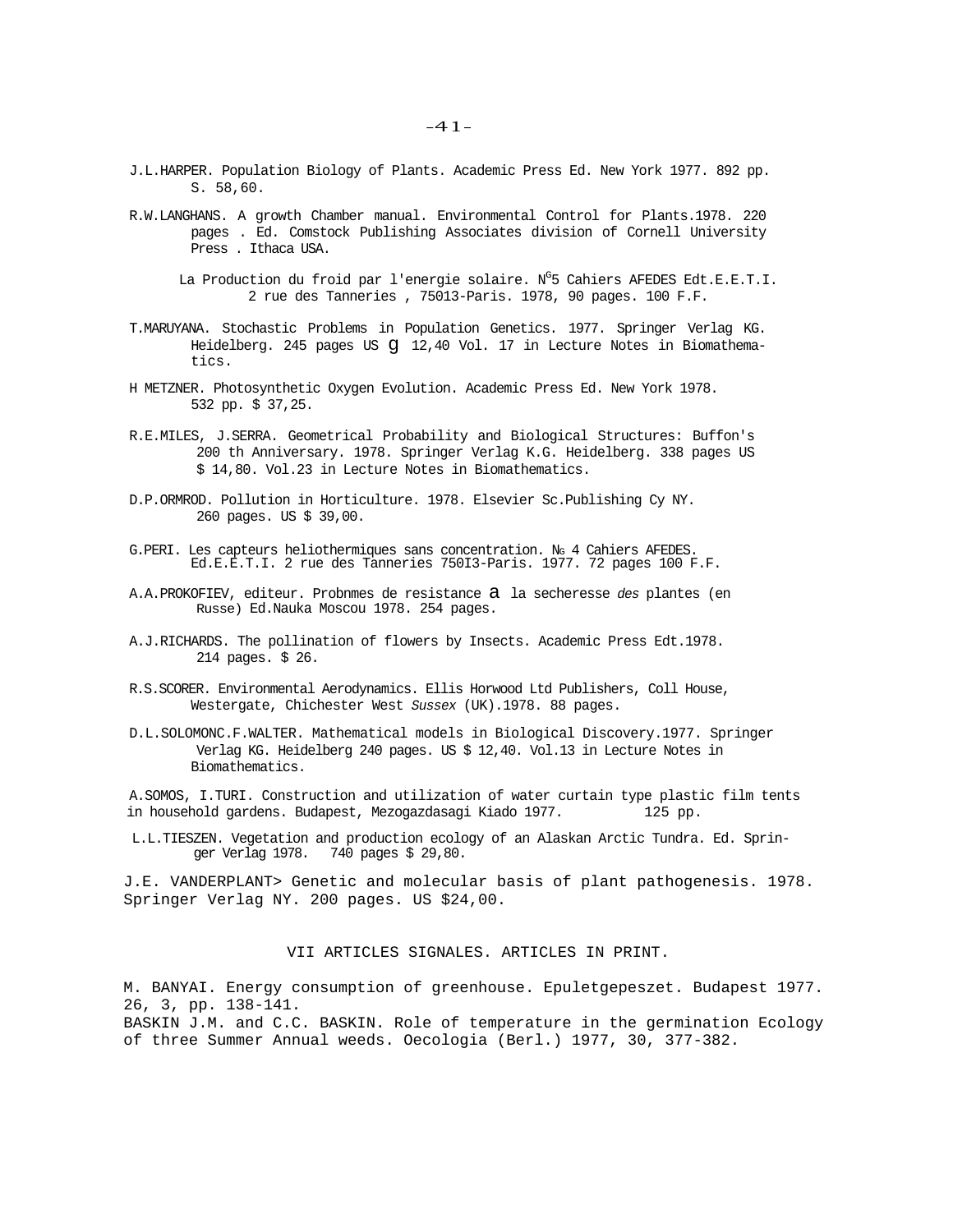- E.BERNINGER. Mise au point sur le chauffage de lair et du sol en serre. P.H.M. Revue Horticole 1978, n°191, p.13-19.
- M.A.BESKARAVAYNAYA. On neoteny in some clematis species. Bull.Nikita Botanical Gardens 1977, el, (32) p.26-29 (English summary)
- J.K.A.BLEASDALE. Two decades of change in horticulture . Span vol.21, n°2, 1978. 59-61.
- M.BODSON et al. Etude de quelques facteurs qui influencent l'apparition du collet vert chez la tomate. Annales de Gembloux 1977, 83, pp.211-220.
- M.BOULAY. L'Horticulture en zones arides. PHM Revue Horticole 1978, n°191, p.43-51.
- J.CAMARD. Basses tempdratures et orchiddes. L'orchidophile 1978, Paris, n°33, 1087-1089.
- S.DASBERG and A.FEIGIN. The effects of irrigation, fertilization and organic matter on roses grown in four soils in the greenhouse. Sciencia Horticulturae 9 (1978) 181-188.
- E.DAX-FUCHS, D.ATSMON, A.H.HALEVY. Vegetative and floral bud abortion in cucumber plants: hormonal and environmental effects. Scientia Horticulturae 1978, 9, 317-327.
- J.DEROANNE-BAUVIN et all. Role des dcrans vegetaux. Annales de Gembloux 1977, 83 , 223-234.
- EHLERINGER J.R.Implications of quantum yield differences on the distributions of C and C grasses. Oecologia, (Berl.) 1977, 31, 255-267.
- GAFF D.F.Desiccation tolerant vascular plants of southern Africa. Oecologia (Berl.) 1977, 31, 95-109.
- K.L.GOLDSBERRY. Growing plants and FRP covers. Plasticulture, Paris n°39, 1978, 33-41.
- J.D.IVINS. Higher agricultural education: a period of evolution. Span vol.21, n°2, 75-76.
- JAGER H.J.and H.R.MEYER. Effect of water stress on growth and Proline Metabolism of Phaseolus vulgaris L.Oecologia (Berl.)1977, 30, 83-96.
- JONKERS H. and HOESTRA H.Soil pH in fruit trees in relation to specific replant discorder of apple. (.Introduction and review of literature.Scientia Horticulturae 1978, 8, 113-118.
	- KAPPEN L. and A.ZEIDLER. Seasonal changes between one and two Phasic Response of Plant leaves to heat stress. Oecologia (Berl.) 1977, 31, 45-53.
- B.KERESZTENY and L.SIX. A simplified method for determining the zinc content in soil extracts and plant samples (in Hugarian). Bull.Univ.of Agric.Sciences n°2, 1976-1977 , p.87-108 English summary.
- B.KERESZTENY and L.NAGY. Adequacy calculations of minor element supply(in Hungarian) Bull.Jniv. of Agric.Sciences n°2, 1976-1977, p.133-167. English summary.
- A.KOVACS. Improvement of the components of maize lines in experiments carried out in West Hungary (in Hungarian) . Bull.Univ.of Agric.Sciences n°1, 1976-1977 p.123-152. English summary.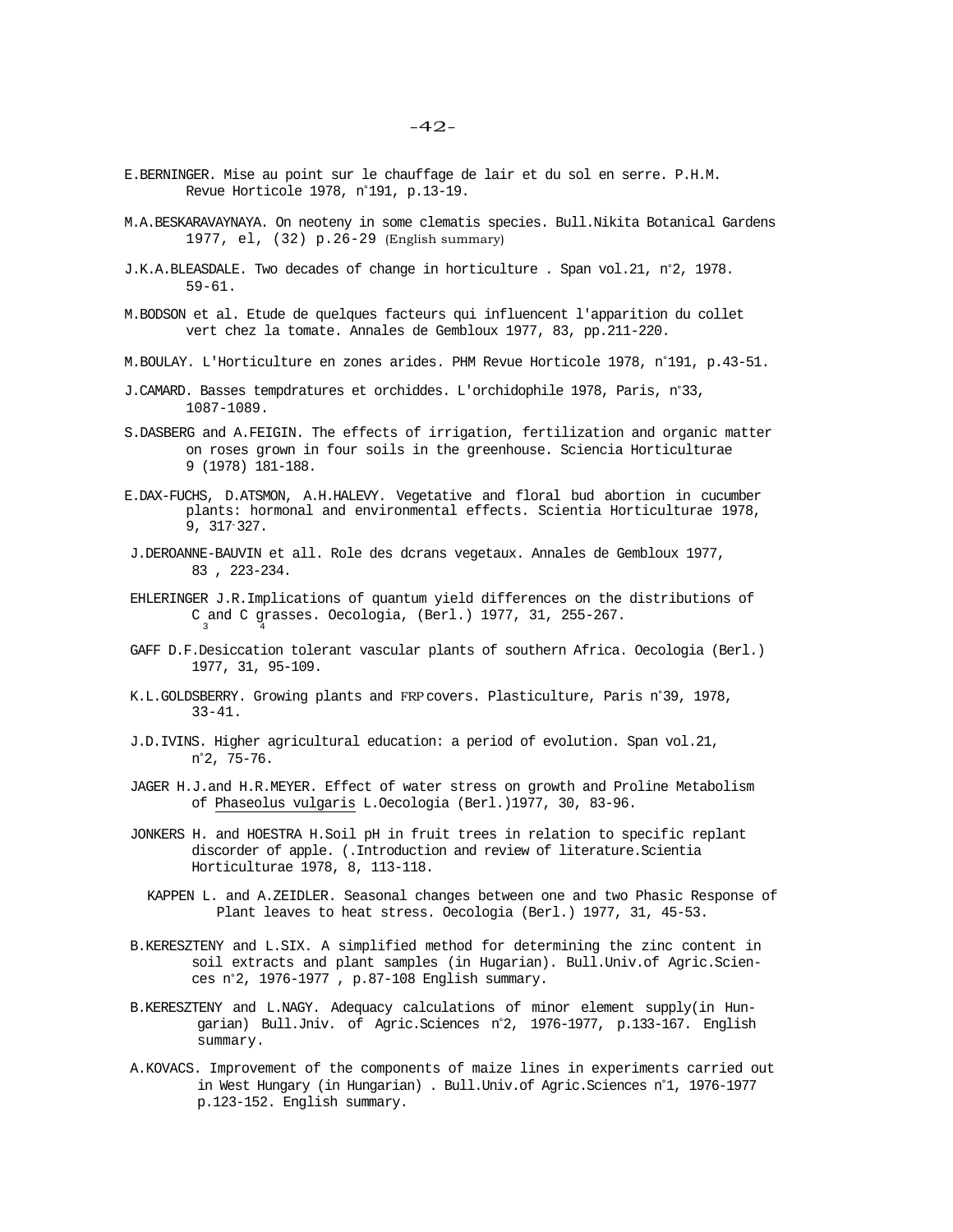- KRONENBERG M.G.Tulip bulb production potentials in Europe.Neth.J.Agric.Sci.1977, 25, 229-237.
- LANGE O.L. and M.ZUBER. Frerea indica, a stem succulent CAM plant with deciduotis C3 leaves. Oecologia (Berl.) 1977, 31, 67-72.
- LONGSTRETH D.J. and B.R.STRAIN. Effects of salinity and illumination on Photosynthesis and water balance of Spartina alterniflora Loisel. Oecologia (Berl.) 1977, 31, 191-199.
- N.M.LUKIANOVA, E.N.DOMANSKAYA. The pigment system of evergreen plant leaves under conditions of round-the clock artificial lighting. Bull.Nikita Botanical Gardens 1977, n° 2 (23) p.52-57 (english summary).
- Y.A.LUKSS, S.V.SHEVCHENKO. On propagation of land orchids by seeds. Bull.Nikita Botanical Gardens 1977, n° 1 (32) p.30-35 (english summary).
- LUTTGE U. and E.BALL. Water relation parameters of the CAM plant Kalanchoe daigremontiana in relation to diurnal Malate Oscillations. Oecologia (Berl.) 1977, 31, 85-94.
- MACHLER F. and J.NOSBERGER. Effect of light intensity and temperature on apparent photosynthesis of altitudinal Ecotypes of Trifolium repens L. Oecologia (Berl.) 1977, 31, 73-78.

14

- MACHLER F. and all. Photosynthetic CO, fixation products in altitudinal ecotypes of Trifolium repens L. with difterent temperature requirements. Oecologia (Berl.) 1977,3)1734y.
- M.MASUDA and T.ASAHIRA. Changes in endogenous cytokinins like substances and growth inhibitors in freesia corms during high temperature treatment for breaking dormancy. Sciencia Horticulturae 8 (1978), 371-382.
- J.van MEETEREN. Water relations and keeping quality of cut Gerbera flowers. II.Water balance of ageing flowers. Sciencia Horticulturae 9 (1978) 189-197.
- MODNEY H.A. and all.Carbon Isotope ratio measurements of succulent plants in Sou-

thern Africa. Oecologia (Berl.)1977, 30, 295-305.

- H.MOULINIER et M.MONTARONE. La nutrition du Gerbera .PHM Revue Horticole 1978,  $\int_{n}^{\circ} 188, 13-18.$
- NOBEL P.S. Microhabitat, water relations and photosynthesis of a desert Fern, Notholaena parryi. Oecologia (Berl.) 1977, 31, 293-309.
- A.NOSTICZIUS. A new, quick method of determining the chlorophyll and carotine contents of Plant homogenizates (in Hungarian). Bull.Univ.of Agric.Sciences n° 2, 1976- 1977, p.183-200. English summary.
- A.NOSTICZIUS. Correlation between the 2 pigment system light reaction and carotine content of plant homogenizates, possibility of influencing the 2 light reaction by the quality of anions in the solution (in Hungarian). Bull. Univ.of Agric.Sciences n° 2, 1976-1977, p.201-215 (English summary).
- R.PAUL.Quelques effets possibles des fuites de gaz naturel sur les arbres d'alignement des villes. Annales de Gembloux 1977, 83, 159-174.

P.PETRY. Lumiere et orchidies. L'orchidophile, 1978, Paris, n° 33 , 1064-1070.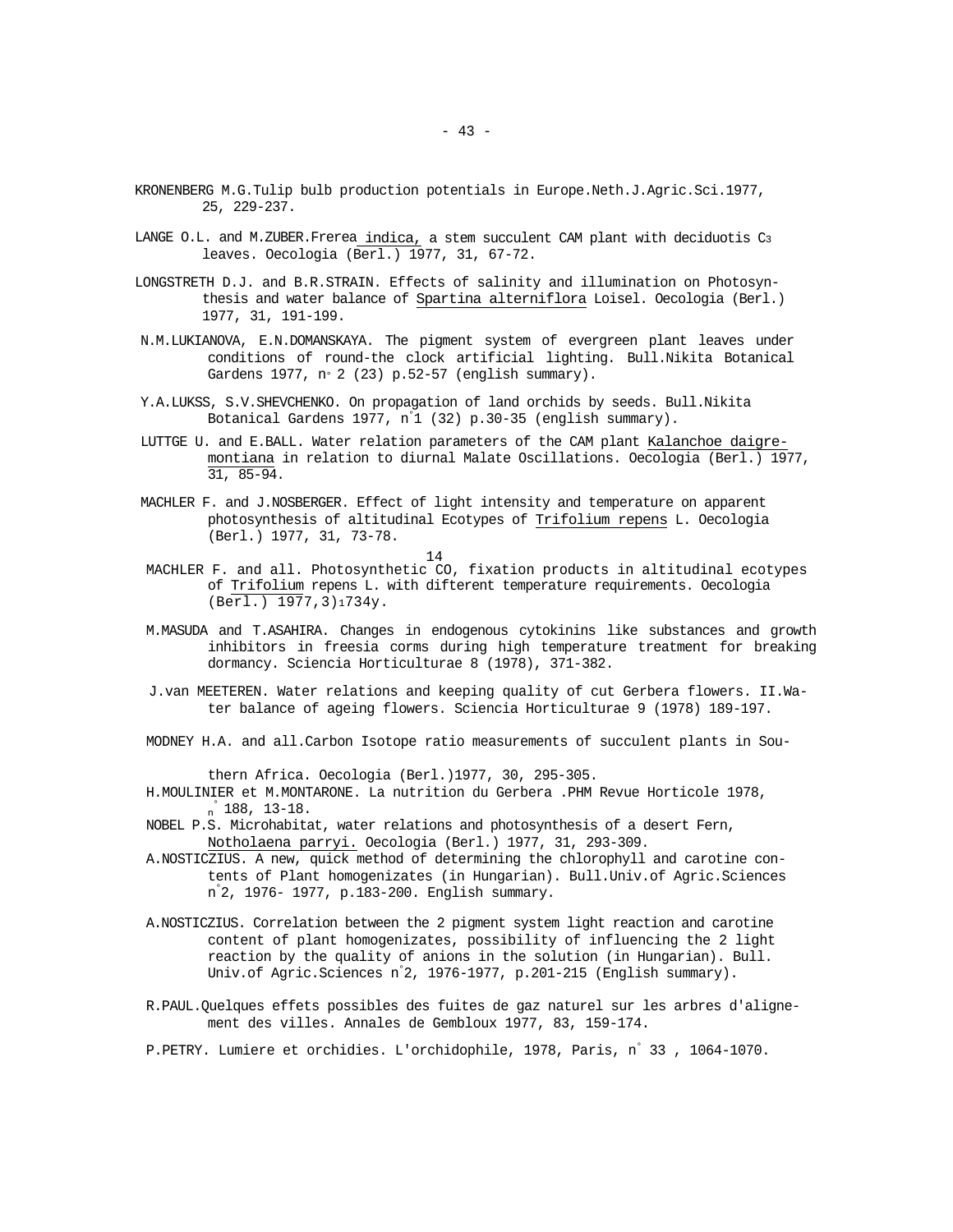- A.H,PIETERSE. Experimental control of flowering in Pistia stratiotes L.Plant and Cell Physio1.1978, 196, 1091-1093.
- PIERIK R.L.M. and B.J.IPPEL. Plantlet formation from excised bulb scale segments of Nerine.Acta Horticulturae, 1977, 78, 197-202.
- M.C.POWELL and A.C.BUNT. The effect of temperature and light on flower development in Pelargonium x domesticum. Sciencia Horticulturae 8 (1978) 75-80.
- I.PRECSENYI and all. Growth analysis of maize hybrids: OSSK-218 and DICX1, 342 (in Hungarian) .Univ.of Agric.Sc. Bull.N° 4, 1976-1977, 30 pp. English summary.
- S.RAJKI. Hybridisation in Wheat Breeding. Acta Agronomics Academiae Scientiarum Hungaricae 27, 1978, p.208-213.
- M,ROUSSEL. Apercus sur quelques developpements recents en photologie forestiere. C.R.Acad.Agric.France 1978, 483-494.
- M.ROUSSEL. Lumiere, gourmands et rejets de souches. Revue forestiere francaise 1978, 186-200.
- TENHUNEN J.D. and all.Development of a Photosynthesis model witn an Emphasis on Ecological Applications. III.Carbon dioxide and oxygen dependencies. Oecologia (Berl.) 1977, 30, 189-207.
- J.VARGA and all. Effect of nutrition on the quality of grass crop. (In Hungarian). Bull.Univ.of Agric.Sciences n° 1, 1976)1977, p.5-51 English summary.
- J.J.VONARBURG et al. On the use of thermal screens for greenhouses operating in a Mid North Climate. Plasticulture, Paris, n° 39, 1978, 19-28.
- I.J.WARRINGTON and all.Lighting systems in major New Zealand Controlled Environment Facilities. J.Agric.Engng Res. 1978, 23, p.23-36.
- WELLENSIEK S.J.The double function of external gibberellic acid in the floral induction of Silene armeria L. Z.Pflanzenphysio1.1978, Bd 87, S. 199-209.
- N.ZIESLIN and all.Effect of night temperature and growing practices on the winter yield of roses. Sciencia Horticulturae 8 (1978) 363-370.

IX.. REUNIONS ET EXPOSITIONS ANNONCEES COMING EVENTS, MEETINGS AND EXHIBITIONS

1979. ler trimestre. Gembloux on Louvain (Belgique). 4e cycle,Seminaires de perfectionnement: Phytotechnie et Physiologie des Plantes de grande culture :

> 12 janvier. Louvain. Physiologie du rendement, photosynthese translocation et accumulation.

19 janvier. Louvain. Complementation mitochondriale. Physiologie des relations hydriques. Influences des conditions hydriques sur les rendements.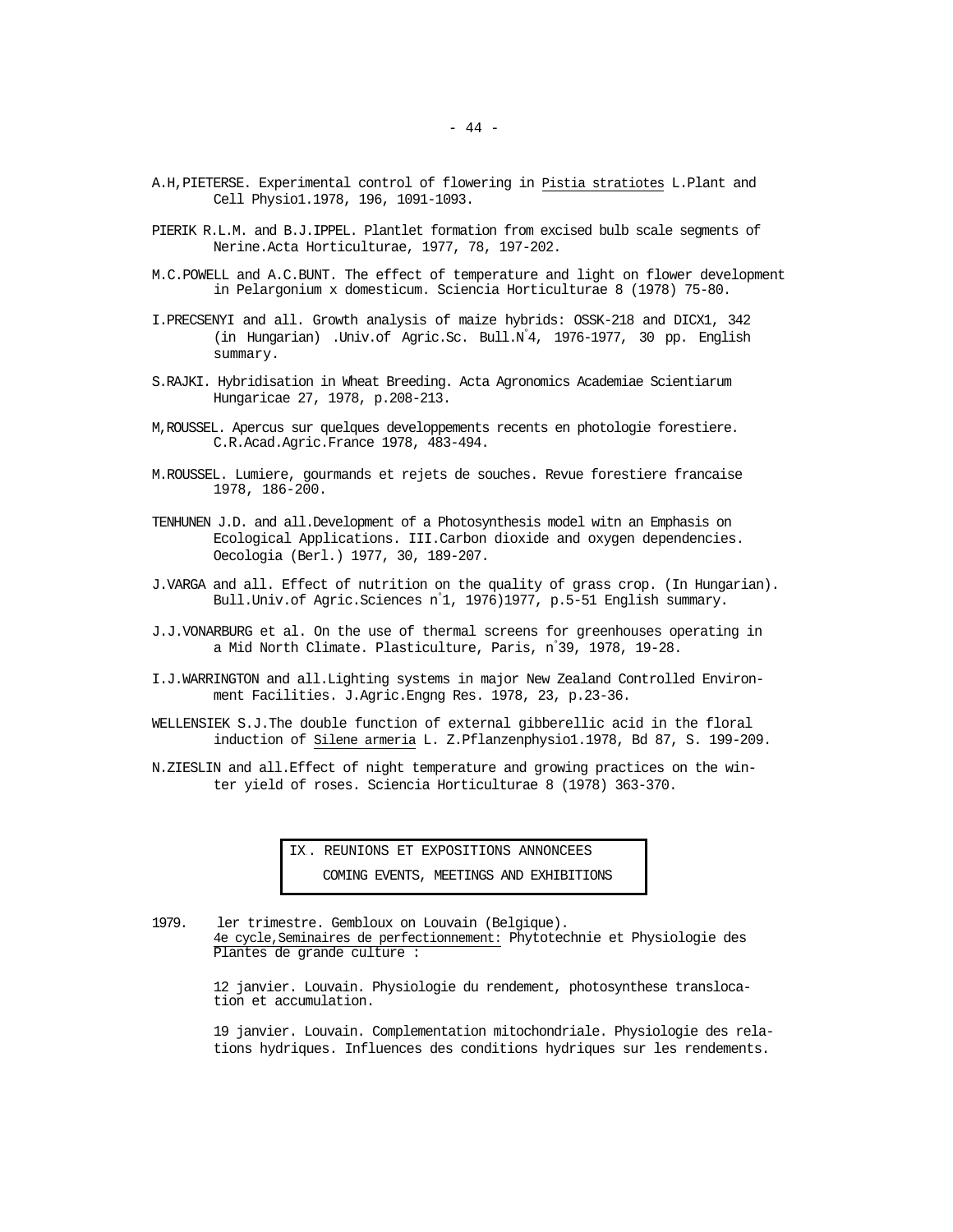2 fevrier. Louvain. Aspects physiologiques de la nutrition minerale des plantes.

9 fevrier. Gembloux. Fertilisation phospho-potassique des plantes de grande culture.Etat calcique et magnesium des sols.

16 fevrier. Louvain. Cycle biologique de l'azote et productions proteiques.

23 fevrier. Gembloux. Dynamique de l'azote et fumure azotee.

2 mars. Louvain. Fertilisation des prairies et physiologie de la qualite desfourrages.

9 mars. Gembloux. Conduite et entretien de la prairie permanente.

16 mars. Gembloux. Phytotechnie *des* cereales

23 mars. Gembloux. Techniques betteravieres actuelles et problemes d'avenir.

30 mars. Louvain. Phytotechnie de la pomme de terre caracteres quantitatifs et qualitatifs de la production Phytotechnie du mais.

Renseignements: Secretariat 4e cycle: J.F.LEDENT. Laboratoire d'Ecologie vegetale. Place Croix du Sud 4. 1348 Louvain La Neuve.(Belgique).

1979 15-18 janvier Grignon (France)

Cycle de Formation continue: la lutte biologique par des organismes vivants

Renseignement: ADEPRINA, Mme EWALD 16 rue Claude Bernard, 75231, Paris Cedex 05.

1979 January 26-february 4 Berlin(GFR)

International Green Week Info: Ausstellungs.esse.Kongress. GmbH Messedamm 22 D 1000 Berlin 19.PR)

1979 1-2 fevrier Paris (France) Colloque CNIH "Espaces verts" .Les vegetaux en conteneur: distribution, utilisation. Pour une meilleure connaissance des plantes vivaces.

Renseignements: CNIH-Service Economique BP 309, 94152 Rungis Cedex (France).

1979 February Christchurch (New Zealand)

Int.Symposium on reproduction in flowering plants. Info: E.J.GODLEY Botany Div.Dept. of Scientific and Ind.Research.Private Bag Christchurch (N.Z).

1979 6-8 fevrier Lyon (France)

Cycle de Perfectionnement Invuflec: Methodes biologiques appliquees aux cultures legumieres Renseignements: INVUFLEC 22 rue Bergere, 75009-Paris.

1979 6-9 fevrier Angers (France)

Session de formation continue: Culture florale sous abris (oeillet et gerbera)

Renseignements: ENITH rue le NOtre 10093-Angers.Cedex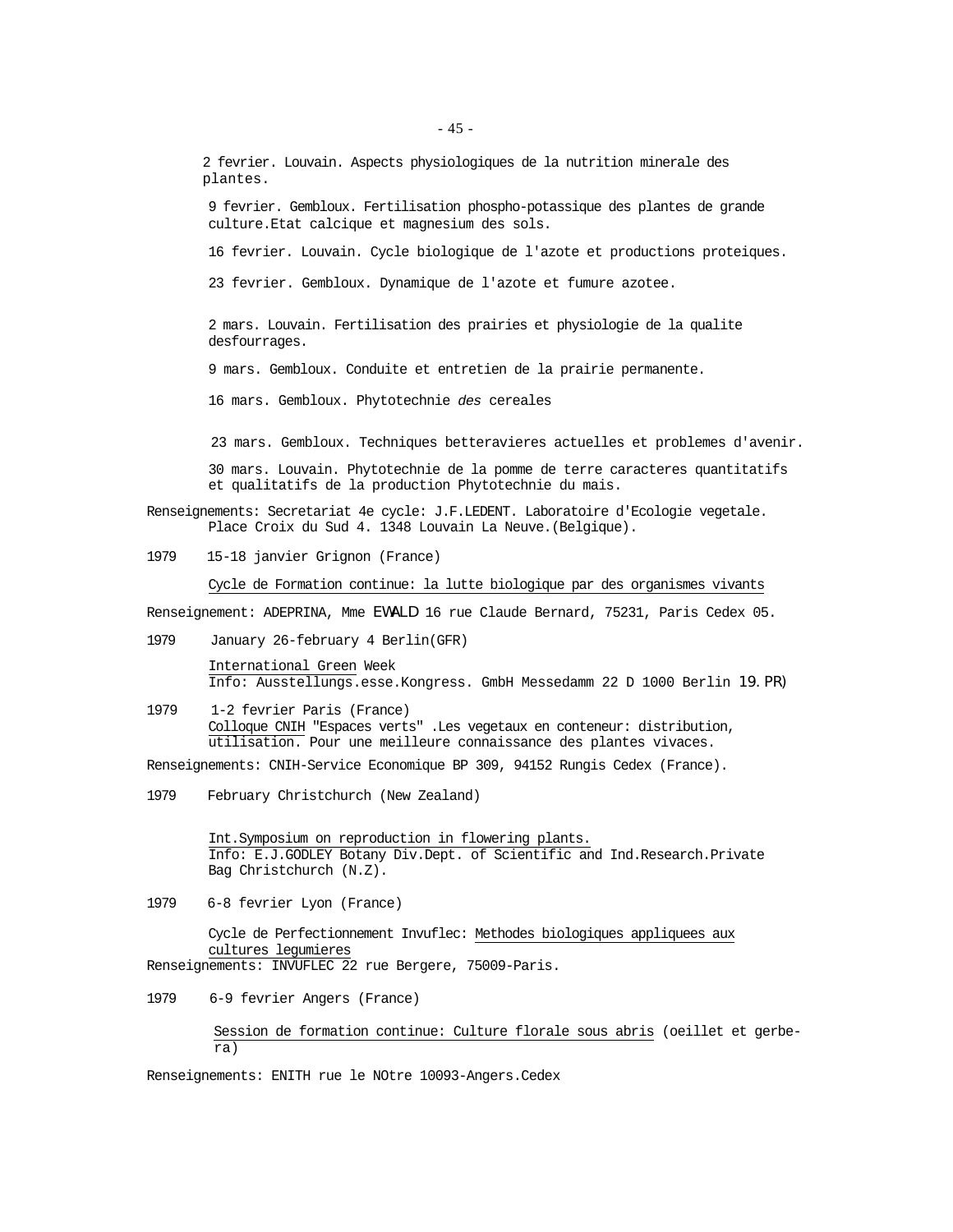1979 13-15 fevrier Grignon (France) Cycle de Formation continue: Recolte mecanique des produits fragiles: legumes et fruits

Renseignements: ADEPRINA, Mme EWALD, 16 rue Claude Bernard, 75231 Paris Cedex 05

1979 13-15 fevrier France

Cycle de Perfectionnement Invuflet: Irrigation goutte a goutte et irrigation fertilisante sur cultures maraicheres.

Renseignements: INVUFLEC. 22 rue Bergare 75009 Paris

1979 February 14 Peterborough (UK)

Conference on Vining Peas Info: A.J.GANE. PGRO Res.Sta.Great North Road.Thornhaugh Peterborough PE8 6 HJAIK.

1979 19-20 fevrier Carpentras serres (France)

Formation permanente: Organisation et programmation des cultures:travaux et productions en pepinieres

Renseignements: ANIFORM BP 309 94152 Rungis Cedex

1979 27 fevrier- ler mars France

Cycle de perfectionnement INVUFLEC: Materiels et techniques des semis et plantation en cultures legumieres

Renseignements: INVUFLEC, 22 rue Berge-re 75009-Paris

- 1979 February 27- ;larch 3 Mexico find International Seminar on plastics in agriculture Info: Secretary Paseo de la Palmas n° 755, 7e Piso Mexico DF
- 1979 Spring Avignon (France) Multidisciplinary meeting on "Growth optimalisation through microclimate control

Inquiries: K.W.WINSPEAR-NIAE. Wrest Park Silsoe Bedford MK 45 4HS (UK)

1979 March Kerala State (India)

ISHS Symposium on Cashew nuts

Inquiries: J.G.OHLER Tropical Institute: Mauritskade 63 Amsterdam 0 The Netherlands.

1979 5-9 mars Grignon (France)

Cycle de formation continue: Utilisation de la microinformatique: ses possibilites dans les relations avec les agriculteurs

Renseignements: ADEPRINA Mme EWALD, 16 rue Claude Bernard, 75231 Paris Cedex 05

1979 March 12-14 Madison (USA)

Controlled Environments Working Conference

Info: Prof.T.W.TIBBITTS Horticulture Dept.Univ.of Wisconsin Madison *Wto-*53706 USA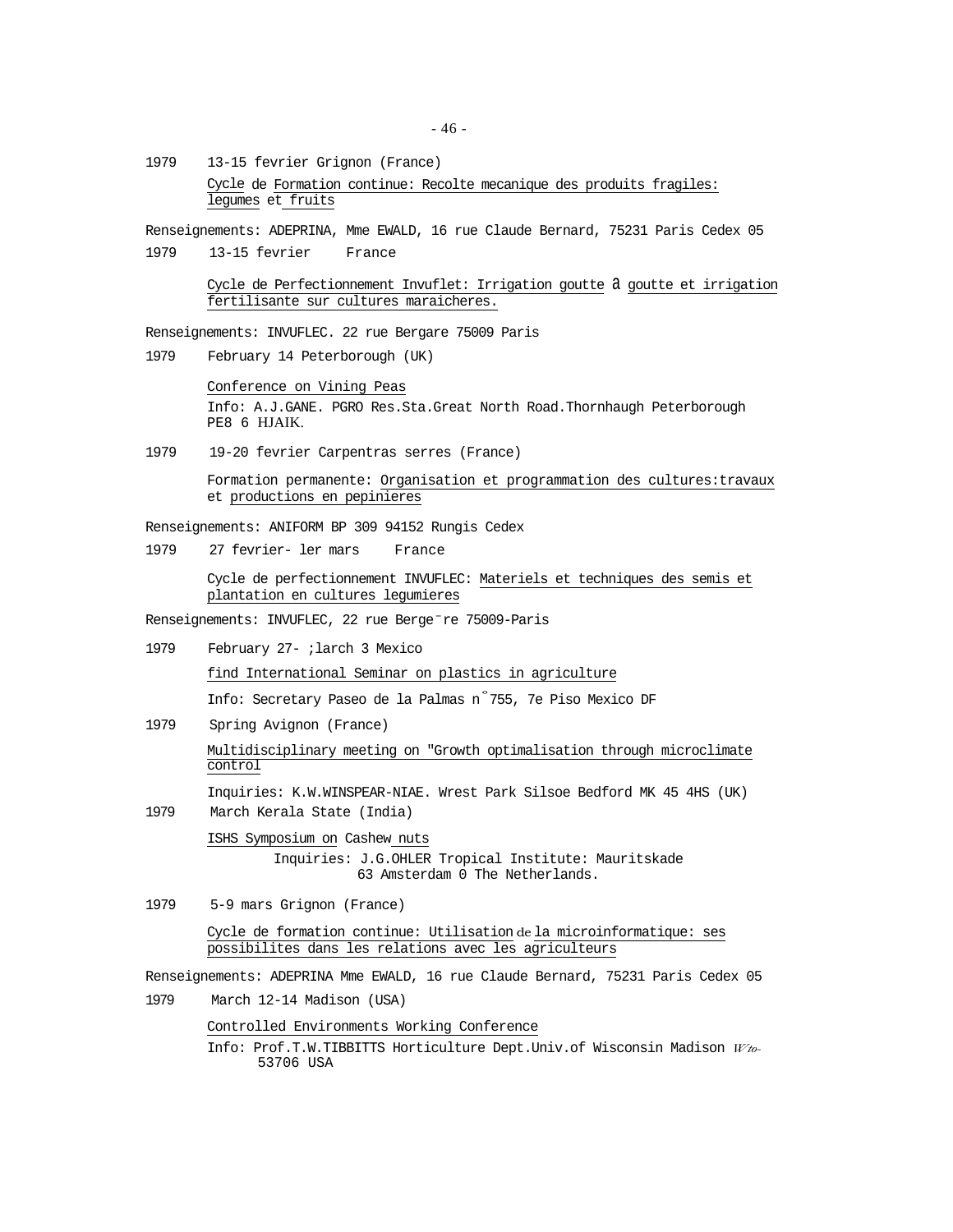- 1979 March 21 Peterborough (UK) Conference on Mechanisation in the Production of Vegetables for processing Info: A.J.GANE PGRO Res.Sta.Great North Road Thornhaugh Peterborough PE8 6RJ (UK).
- 1979 30 mars-2 avril Bordeaux (France) Ire Exposition florale d'Aquitaine

Renseignements: Comite *des* Foires de Bordeaux BP 55 Grand Parc 33030.Bordeaux Cedex 1979 April 1-7 Canterbury (UK)

ISHS Conference on mineral nutrition and fruit quality of temperate zone fruit trees Info: Dr.D.ATKINSON.East Nailing Research Station Maidstone Kent ME 19 6 B..1 UK.

1979 3-5 avril France Cycle de perfectionnement INVUFLEC Culture sans serre

Renseignements: INVUFLEC, 22 rue Bergere 75009-Paris

1979 5-10 avril Bordeaux (France)

Exposition florale de Bordeaux

Renseignements: M.D.GONZALES. Martignes sur Jalles 33610-Sazinet Cedex 05.

1979 April 6-11 Budapest (Hungary)

9th International exhibition of plastics Materials Hungaroplast Info: Hungexpo BP 44- H 1441 Budapest XIV Hungary

1979 16-21 avril Kuala Lumpur (Malaysia) V International Symposium on tropical ecology

> Info: Prot.J.I.FURTADO c% Depart.of Zoology Univ.of Malaya Kuala Lumpur Malaysia

1979 17-21 avril Bordeaux France

I04e Congres National des SocietEs Savantes

- Renseignements: Secr4tariat du Congres. Bibliotheque Nationale 58 rue de Richelieu 75084 Paris Cedex 02.
- 1979 18-20 avril Paris (France)

## L'energie solaire en agriculture. Cycle de Formation Continue

Renseignements ADEPRINA, Mae EWALD, 16 rue Claude Bernard, 75231 Paris Cedex 05 1979 24-26 avril Grignon (France)

Cycle de formation continue: Etudes actuelles sur les transferts d'azote dans le sol: fertilisation, pollution, patrimoine organique

Renseignements: ADEPRINA, Mme EWALD, 16 rue Claude Bernard, 75231 Paris Cedex 05

1979 6-11 May Townsville (Australia)

International Symposium and Workshop on genetic Resources of forage plants info: Secretary CSIRO Private Mail Bag PO Townsville QLd 4810 Australia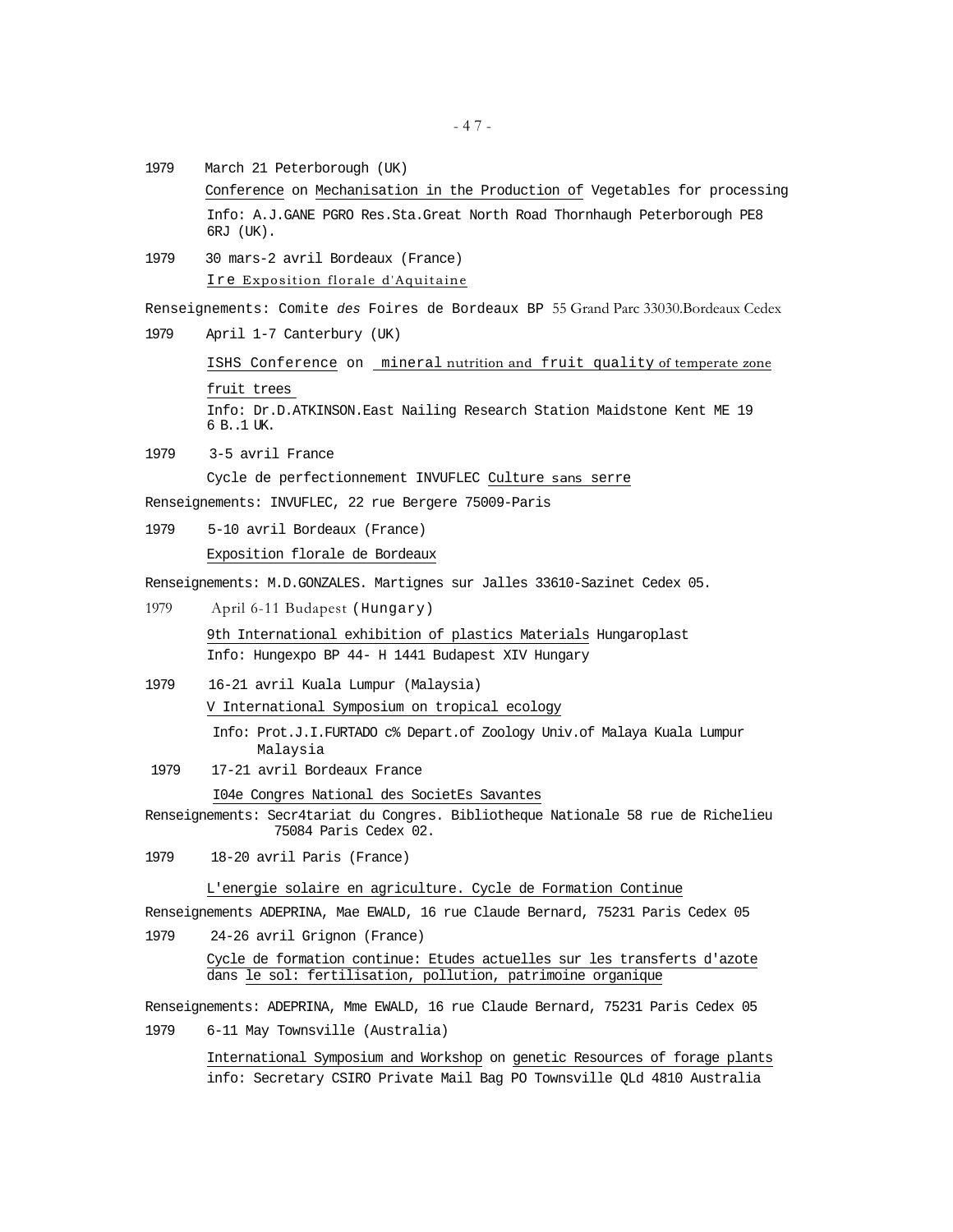1979 8-10 mai Grignon (France) Cycle de formation continue: Les microorganismes responsables des maladies des plantes

Renseignements: ADEPRINA, Mme EWALD, 16 rue Claude Bernard, 75231 Paris Cedex 05

1979 11-21 mai et 23 mai- 3 juin Paris (France) Floralies internationales de Paris 1979

Renseignements: CNIH BP 309 94152 Rungis Cedex

1979 11 mai-4 juin Paris (France)

4e Floralies Internationales de Paris

Renseignements: Parc floral de Paris. Bois de Vincennes 75012 Paris (France)

- 1979 13-31 may. Sydney Gosford (Australia) VIIIth Conference of International Organisation of Citrus Virologists (IOCV) Info: The Secretary. PM B 10 Rydalmere NSW 2116 Australia
- 1979 14-17 May. Skierniewice (Poland)

Symposium on Growth regulators in floriculture ISHS Info : Prof. Dr. **R.** M.RIJDNICKI, ul. Pomologiczna 18, §6100 Skierniewice, Poland.

- 1979 5-8 June Avignon (France) Multidisciplinary ISHS meeting on "Growth optimalisation through microclimate control" Info: Dr.J.DAMAGNEZ INRA, Domaine St Paul 84140 Cantarel Montfavet France
- 1979 June 11-15 Alnarp (Sweden)

First Symposium on quality of vegetables Info: Dr.Torsten Nilsson. Dept.of Vegetable Crops Agric.Col.Sweden S 230 53 Alnarp Sweden

- 1979 12-14 Juin France Cycle de perfectionnement INVUFLEC: Ferlitisation des cultures maraicheres Renseignements: INVUFLEC: 22 rue Bergere, 75009-Paris
- 1979 June 25-July I.Budapest (Hungary) Second ISHS Symposium on Spices and medicinal plants Info: Dr.P.TETENYI Cyogynovery Kutato Intezet.PF 11, H 2011 Budakalsot Hungary
- 1979 8-12 july Hannover (F.R.Germany)

XIV International Conference on basic and applied Chronobiology Info: ISC XIV Conference.Medizinische Hochschulo, Dept Anatomie D 3000 Hannover 61 Karl Wiechert Allee 9 W.Germany

1979 July 8-13 East Lansing USA

9th International Congress on Rural Engineering organized by Michigan State University and American Society of Agricultural Engineers.

Inquiries: Prof.C.M.HANSEN CIRG Congress Coordinators 113 B Agricultural • Engineering Bldg Michigan St Univ.East Lansing Mich. 48824 USA.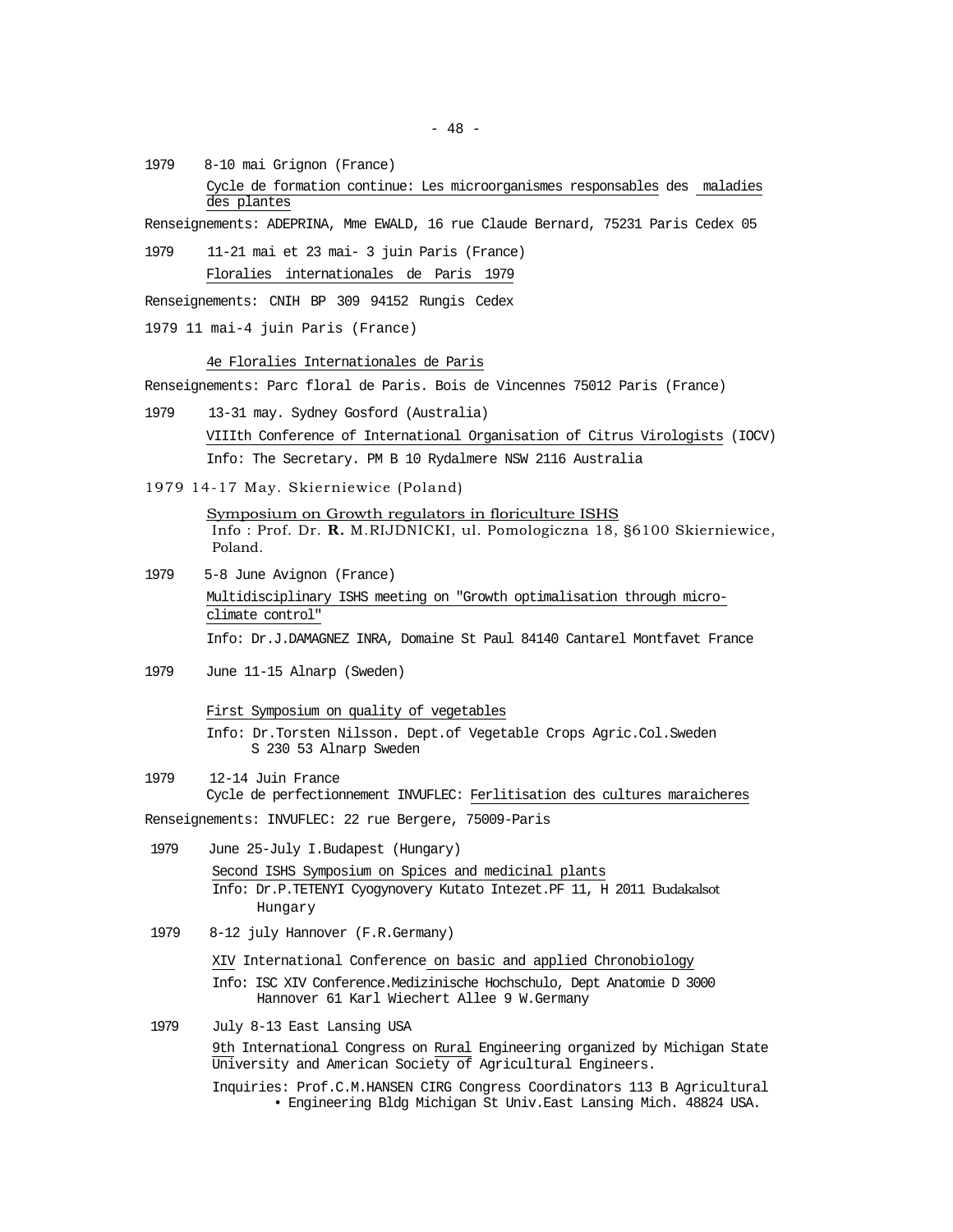1979 August Aarslev (Denmark)

Symposium on Production planning in glasshouse floriculture

Info: Dr.V.A.Hallig Glasshouse Crops Research.Station Kirstinebjergvei 10, DK 5792 Aarslev Denmark

1979 August Northen Europe ISHS symposium on International transport systems for maximizing the labour efficiency of greenhouse

Info: Dr.H.G.GERMING I MAG PO Box 43 Wageningen (Netherlands)

1979 August 20-september 5. Khabarovsk (USSR)

XIV Congress of Pacific Sciences

Info: Organizing Com. 49 Vavilov Str.V333 Moscow 117333 (USSR)

1979 August 27-31 Amsterdam (Netherlands)

IInd International symposium on the role of water into urban ecology Info: M.K.PLAXTON PO Box 330 Amsterdam (Pays Bas)

- 1979 September EVORA (Portugal) ISHS Symposium on production of tomatoes for processing Info: Associacao Portuguesa de horticultura. Universidade de Evora Apartado 94 Evora. Portugal
- 1979 4-7 septembre Paris (France)

Stage Technique ACTA:Au Probleme au protocole, des resultats aux decisions (journee preparatoire le 20 mars 1979)

Renseignements: ACTA 149, rue de Bercy 75579 Paris Cedex 12 France.

1979 September 9-14 Shefayim (Israel)

VIIIth International Congress of Biometeorology Info: Israel organizing Committee. ISB Congress. c/o Israel Meteorological Society PO Box 25 Bet Dagan Israel.

1979 10-28 septembre Paris (France)

Cycle de Formation continue: Microbiologie du sol et des eaux

Renseignements: ADEPRINA , Mme EWALD 16 rue Claude Bernard, 75231 Paris Cedex 05

1979 11-14 septembre Littlehampton (UK)

ISHS-IWOSC Symposium on Research on recirculating Water culture.Nutrient film technique

Info; Dr.R.G.HURD G.C.R.I.Littlehampton W Sussex BN 16 3 PU United Kingdom

1979 14-17 septembre Lyon (France)

Salon HORMATEC 1979 Salon des techniques Hortico-Maraicheres avec journees d'Etudes

- Renseignements: Syndicat des producteurs horticoles de la Region lyonnaise. 4 place Gensoul 69287 Lyon Cedex 1 France
- 1979 September 25-29 Varna Bulgaria

International Symposium on plant nutrition

Info: Secretary; M.Popov Institute of Plant Physiology Bulgarian Ac.Sc. Sofia 1113, C.Boarchev str.biock 6 Bulgarie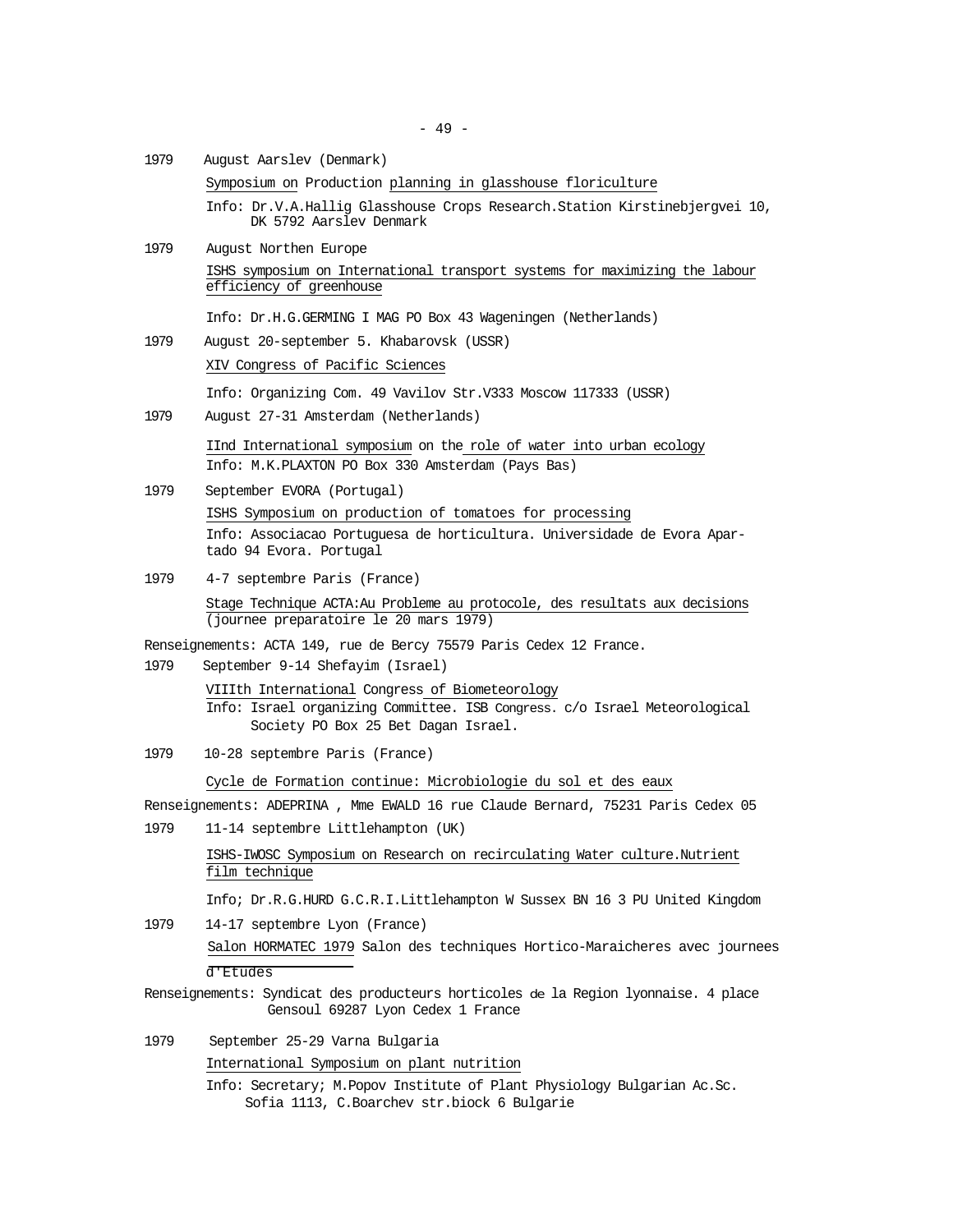$-50 -$ 

1979 2-5 octobre Boigneville (France)

Stage technique ACTA:Experimentation planifiie

Renseignements: ACTA 149, rue de Bercy 75579 Paris Cedex 12 France

1979 15-19 october Belgrade (Yugoslovia) Xth Annual Meeting of ESNA

Info: PH van Nierop ESNA, 6 Keyenbergseweg POB 48 Wageningen The Netherlands

1979 November 3-6 Los Banos (Phillipines)

ISHS Symposium on problems in fruit and vegetable crop research

Info: Dr.E.B.PANTASTICO Coll.of Agriculture Univ.of Phillipinas Laguna Phillipines

1979 13-16 novembre Grignon (France)

Cycle de formation continue: Proteines foliaires et alimentation

Renseignements: ADEPRINA, Mme EWALD, 16 rue Claude Bernard, 75231 Paris Cedex 05

1979 26-30 november Sydney (Australia)

VIIth Conference of the Asian Pacific Weed Science Society (APWSS) Info: The Secretary PO Box 287 Haymarket NSW 2001 Australia

1979 27-28 novembre Paris (France) Cycle de formation continue: Examen des problemes lies aux aspects d'epidermiologie des plantes

Renseignements: ADEPRINA, Mme EWALD, 16 rue Claude Bernard, 75231 Paris Cedex 05

1979 10-14 decembre Grignon (France)

Cycle superieur d'Agronomie: enquate ou experimentation ? Leur valeur respective pour l'etude des problemes agricoles

Renseignements: ADEPRINA, Mme EWALD, 16 rue Claude Bernard, 75231 Paris Cedex 05 1979 ou 1980 Wageningen (Netherlands)

ISHS Symposium on vegetable storage

Info: Ir.W.S.DUVEKOT Sprenger Inst.Haagsteeg 6 Wageningen The Netherlands

1979 ou 1980 Israel (?)

Symposium on (rootstocks) fruit quality and yield improvement in Mediterranean citrus

Info: Dr.S.P.Monselise Dept.of Horticulture POB 12 Rehovot (Israel)

- 1980 6 months.Exposition nationale horticole Bale (Suisse)
- 1980 Merano (Italy)

ISHS Symposium on High density planting

Info: J.E.JACKSON East Mailing Res.Sta.East Mailing Kent ME 19 6 BJ UK

1980 Italy

ISHS Symposium on Vegetable seed production

Info: Dr.R.A.T.Georg School of Biological Sc.Univ.of BATH Claverton Down Bath Somerset (UK)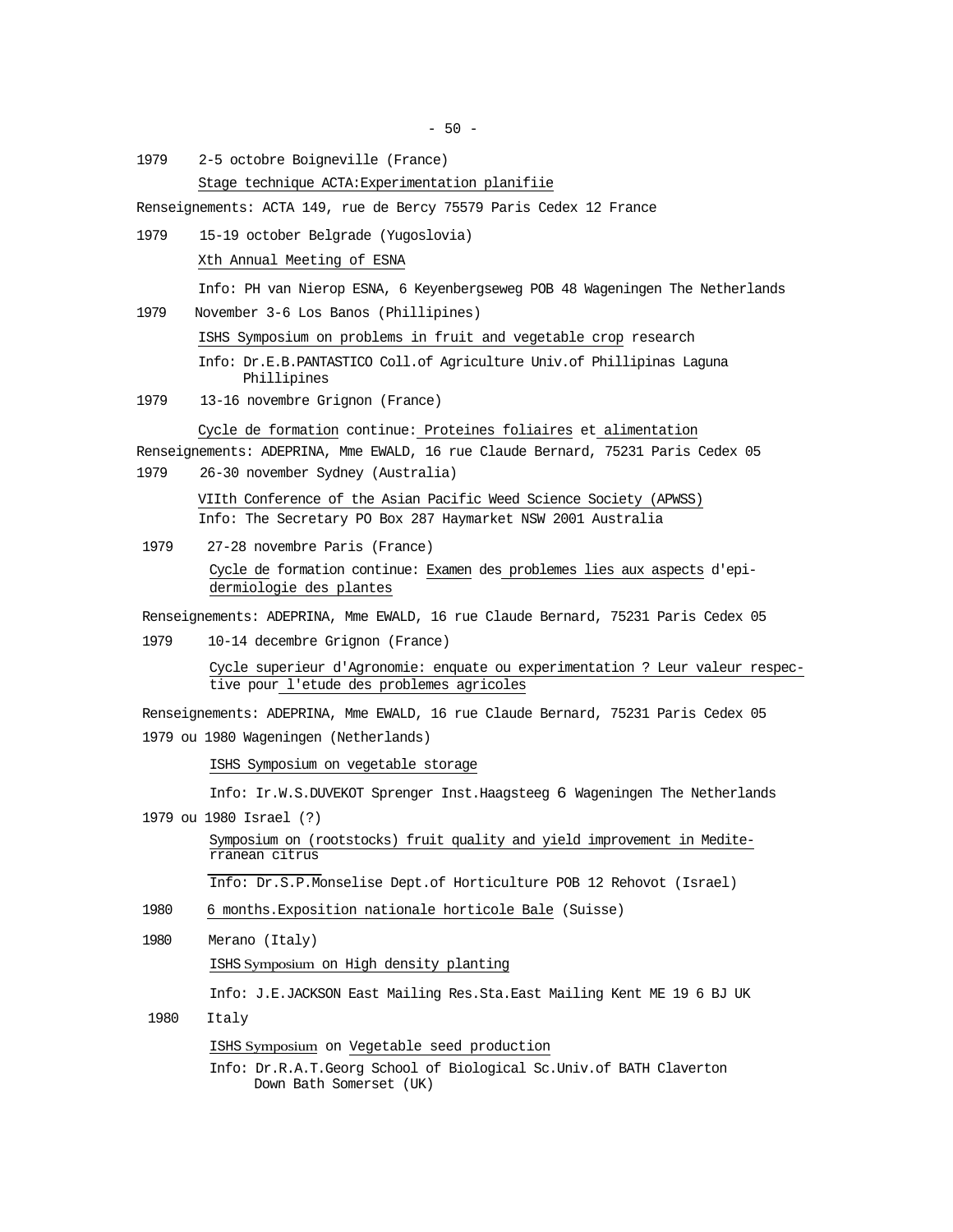- 1980 Brunswick (RFG) Fifth ISHS Symposium on virus diseases of ornamental plants Info: Dr.R.KOENING Inst. fur Virusserologie Messeweg 11/12 33 Baunschweig BRD 1980 May 12-17 Aarslev (Denmark) Third ISHS Sympbsium on Flower bulbs Info: Dr.E.RASMUSSEN Stage exp.Station.Aarslev DK 5792 Denmark 1980 Avril Gand Belgique Floralies gantoises 1980 July 20-25 Strasbourg (France) 8th International Congress on Photobiology Info: M.CHARLIER Centre de Biophysique Moleculaire lA Av.de la Recherche Scientifique 45045 Orleans Cedex France 1980 August Davis Calif (USA) IInd Inst.Symposium on Post harvest physiology of cut flowers Info: Prof.A.M.KOFRANEK Dept of Environmental Horticulture Univ.of California Davis CA 95616 (USA) 1980 August 19-28 (North America) Symposium on Rubus Info: H.A.DaMberry Vancouver Res.Sta. 6660 NW Marine Drive Vancouver BC V6T IX2 Canada 1980 15-19 september Dublin (Eire) ISHS Symposium More profitable use of energy in protected cultivation Info: Dr.T.M.01 FLAHERTY Agric.Inst.Malahicle Road Kinsealy Research Centre Dublin S Eire 1980 or 1981 (UK ?) ISHS SYmposium in timing field production of vegetables Info: Dr.D.Gray Nat.Vegetable Res.Sta.Wellesbourne Warwick CY 35 9 EF UK 1981 Paris (France) ISHS Symposium on Protected cultivation of chrysanthemums (propagation, flower physiology, nutrition) Info: ISHS Commission for Protected cultivation. Box 1011 Aalsmeer The Netherlands 1981 Switzerland or Finland ISHS Symposium on the use of artificial light in horticulture Info: ISHS Commission for protected cultivation. Box 1011 Aalsmeer
	- The Netherlands